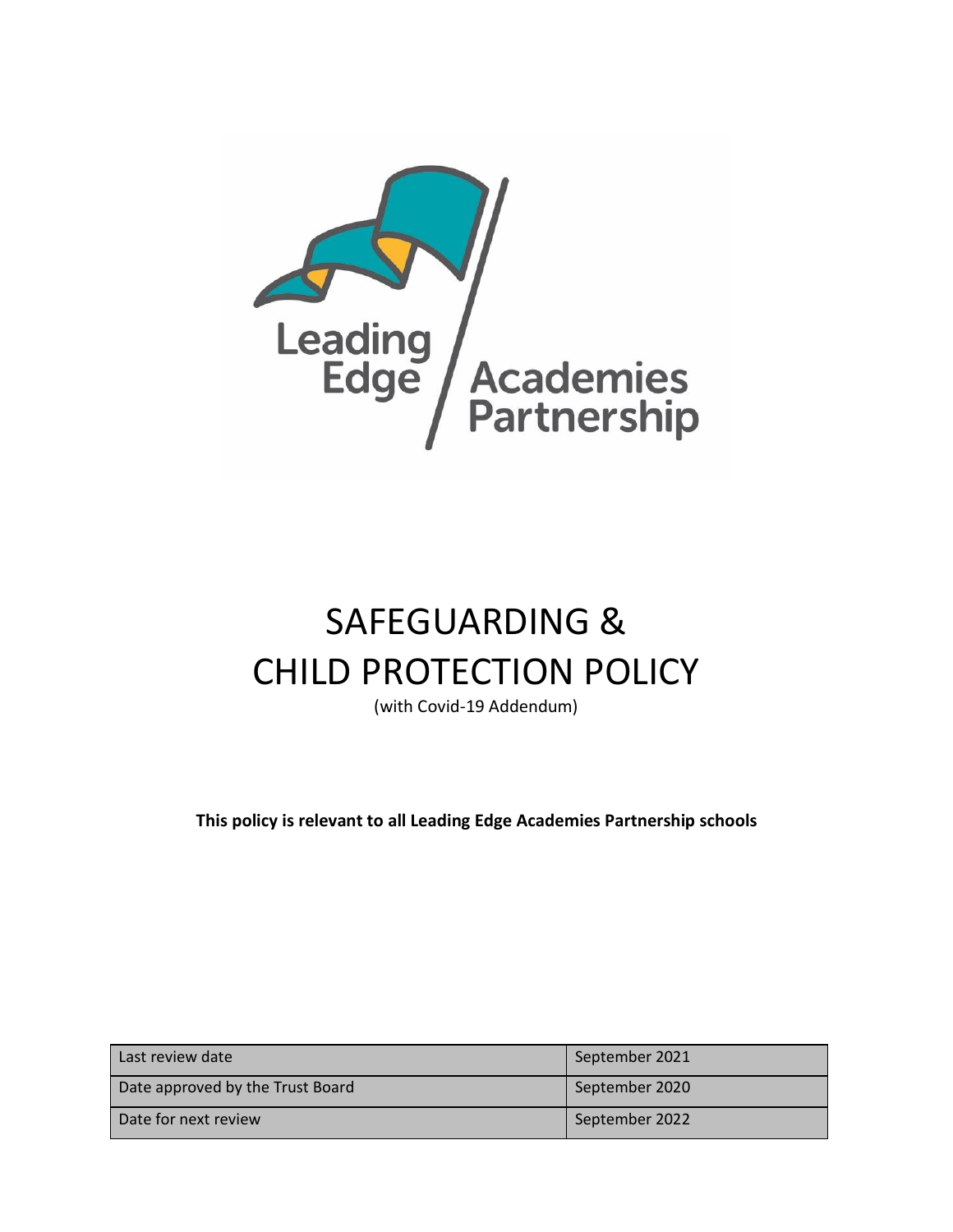# Child Protection and Safeguarding Policy

## 'Safeguarding is everyone's responsibility'

Each of the Trust's Academies have a Child Protection Team and the following details can be found at the beginning of each of the Academies' respective Safeguarding and Child Protection Policy:

#### **Child Protection Team**

Designated Safeguarding Lead (DSL)

Deputy Designated Safeguarding Leads (DDSL)

Designated Teacher for Children in Care (and Previously in Care)

Single Point of Contact (SPOC)

Child Sexual Exploitation Lead

Named Safeguarding Governor

Named Whistleblowing Trustee: Jackie Eason, Chair of the Trust Board

This policy is based on the template first sent to schools by CAPH (Cornwall Association of Primary Heads) in November 2016. It was written on behalf of CAPH by Helen Trelease (Independent Safeguarding Trainer and Advisor). It has been revised annually in line with all KCSIE revisions. (Next Revision date September 2022)

This policy reflects the revised Keeping Children Safe in Education (KCSIE): Statutory guidance for schools and colleges, September 2021.

## Table of Contents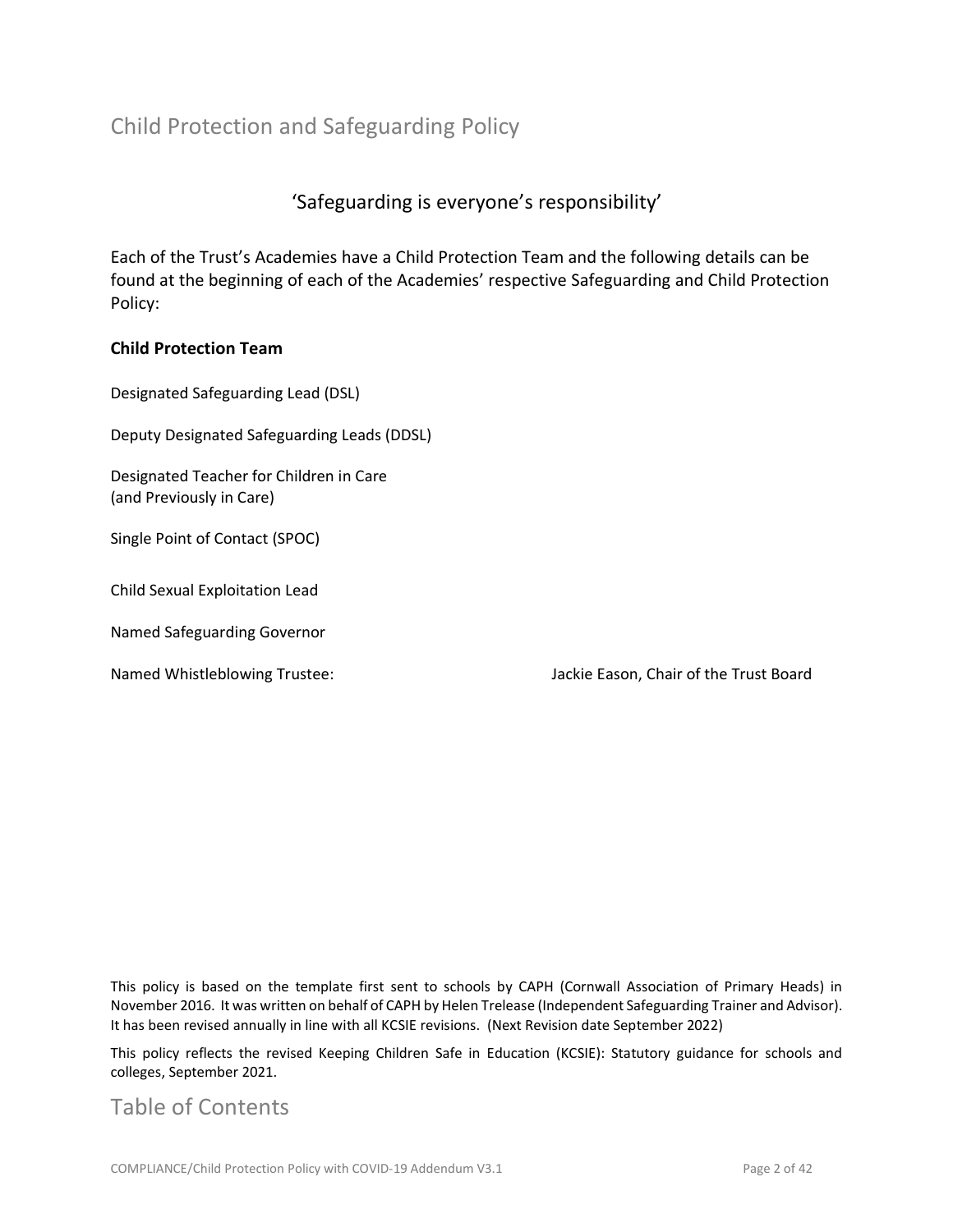## **Child Protection Team 2**

| 1.   | <b>Introduction and Context</b>                        | 6              |
|------|--------------------------------------------------------|----------------|
| 1.1  | Our responsibilities                                   | 6              |
| 1.2  | Meeting your communication needs                       | 6              |
| 1.3  | Terminology                                            | 6              |
| 1.4  | Acronyms used in this policy                           | 7              |
| 1.5  | <b>Key Documents</b>                                   | $\overline{7}$ |
| 2.   | <b>Equality Statement</b>                              | 9              |
| 3.   | <b>Our Principles</b>                                  | 9              |
| 3.1. | Key elements to this policy                            | 10             |
| 3.   | <b>Early Help</b>                                      | 11             |
| 4.   | <b>Child Abuse</b>                                     | 12             |
| 4.1  | <b>Physical Abuse</b>                                  | 12             |
| 4.2  | <b>Emotional Abuse</b>                                 | 12             |
| 4.3  | Sexual Abuse                                           | 12             |
| 4.4  | Neglect                                                | 12             |
| 4.5  | <b>Bullying</b>                                        | 13             |
| 4.6  | <b>Child Mental Health</b>                             | 13             |
| 5.   | <b>Reporting your concerns</b>                         | 13             |
| 5.1  | <b>General Principles</b>                              | 13             |
| 5.2  | If the DSL/DDSL are not available.                     | 14             |
| 5.3  | Contacting MARU (for advice or when making a referral) | 14             |
| 5.4  | Making a referral in writing                           | 14             |
| 5.5  | <b>Informing Parents</b>                               | 14             |
| 5.6  | <b>Resolution of Professional Differences</b>          | 14             |
| 5.7  | If the Child/Family are already known to Social Care   | 14             |
| 6.   | <b>Specific Safeguarding Issues</b>                    | 15             |
| 6.1  | Child Sexual Exploitation (CSE)                        | 16             |
| 6.2  | <b>Child Criminal Exploitation</b>                     | 16             |
| 6.3  | <b>County Lines</b>                                    | 16             |
| 6.4  | Extremism/Radicalisation/PREVENT                       | 17             |
| 6.5  | Honour-Based Abuse                                     | 18             |
| 6.6  | Female Genital Mutilation (FGM)                        | 18             |
| 6.7  | <b>Forced Marriage</b>                                 | 18             |
| 6.8  | Peer on Peer Abuse                                     | 18             |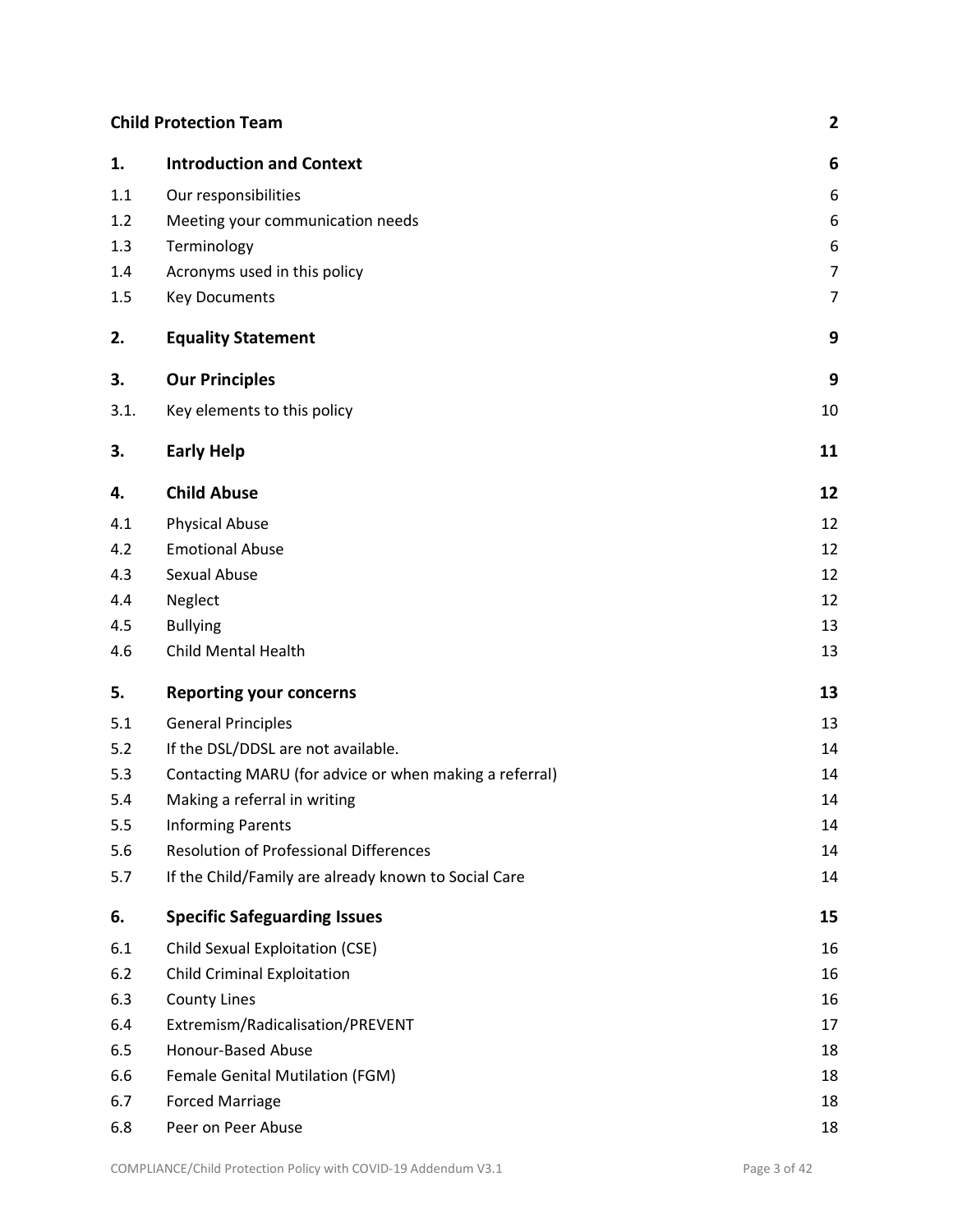| 6.9  | Sexual violence and sexual harassment between children in schools and colleges | 19 |
|------|--------------------------------------------------------------------------------|----|
| 6.10 | Children with special educational needs and disabilities                       | 19 |
| 6.11 | Online safety (including cyber crime)                                          | 19 |
| 6.12 | <b>Domestic Abuse</b>                                                          | 20 |
| 6.13 | <b>Children Missing Education</b>                                              | 20 |
| 6.14 | Looked after children and previously looked after children                     | 21 |
| 6.15 | <b>Young Carers</b>                                                            | 22 |
| 6.16 | <b>Private Fostering</b>                                                       | 22 |
| 6.17 | Modern Slavery and Human Trafficking                                           | 22 |
| 6.18 | <b>Contextual Safeguarding</b>                                                 | 22 |
| 6.19 | Serious Violence                                                               | 23 |
| 6.20 | <b>Special Circumstances</b>                                                   | 23 |
| 7.   | <b>Confidentiality and Information Sharing</b>                                 | 23 |
| 8.   | <b>Record Keeping</b>                                                          | 23 |
| 9.   | <b>Allegations against staff</b>                                               | 24 |
| 10.  | Whistleblowing                                                                 | 25 |
| 11.  | <b>Key Safeguarding Roles and Responsibilities</b>                             | 25 |
| 11.1 | All Staff                                                                      | 25 |
| 11.2 | Designated Safeguarding Lead (DSL)                                             | 26 |
| 11.3 | Deputy Designated Safeguarding Lead (DDSL)                                     | 26 |
| 11.4 | Governing Body, including the role of the Safeguarding Governor/Trustee        | 26 |
| 12.  | <b>Safer Recruitment</b>                                                       | 26 |
| 13.  | <b>Attendance at Child Protection Conference</b>                               | 26 |
| 14.  | <b>Training</b>                                                                | 27 |
| 14.1 | Safeguarding training assurance from third party providers/contractors         | 27 |
| 15.  | <b>Extended academy and off-site arrangements</b>                              | 28 |
| 16.  | <b>Photography and images</b>                                                  | 28 |
| 17.  | <b>Supporting Our Staff</b>                                                    | 28 |
| 18.  | <b>Self-Harm Awareness</b>                                                     | 29 |
| 18.1 | Scope                                                                          | 29 |
| 18.2 | Aims                                                                           | 29 |
| 18.3 | Definition of Self-Harm                                                        | 29 |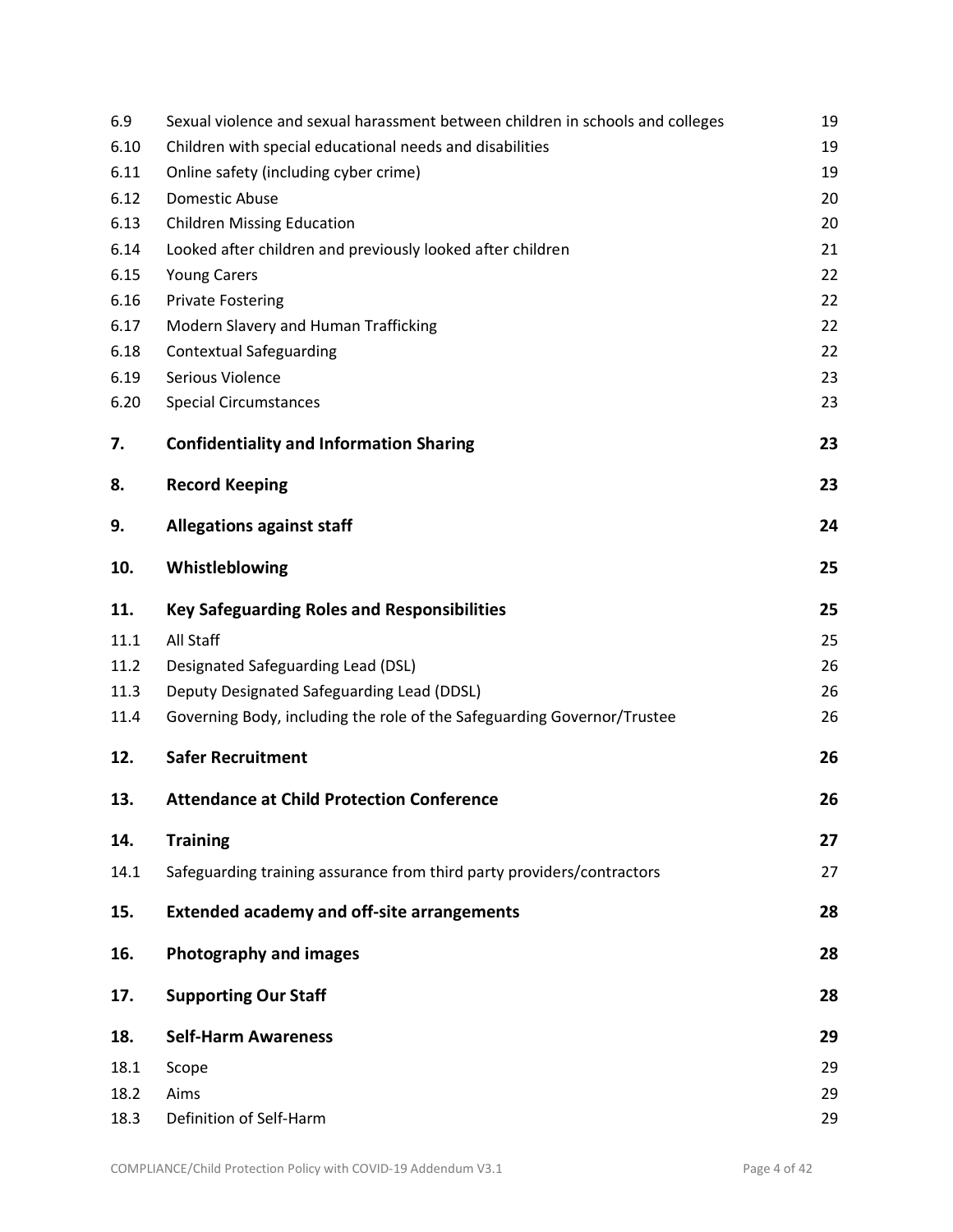| 18.4                | <b>Risk Factors</b>                                                                    | 29 |
|---------------------|----------------------------------------------------------------------------------------|----|
| 18.5                | <b>Warning Signs</b>                                                                   | 30 |
| 18.6                | Staff Roles in working with students who self-harm                                     | 30 |
|                     | <b>Appendix A: Signs and Indicators of Abuse</b>                                       | 32 |
| <b>County Lines</b> |                                                                                        | 34 |
|                     | <b>Appendix B: Managing a Disclosure of Abuse</b>                                      | 36 |
|                     | Appendix C: Procedures if an allegation is made against a member staff                 | 37 |
|                     | <b>Appendix D: Key Roles and Responsibilities</b>                                      | 38 |
|                     | <b>Appendix E: Key Messages from Serious Case Reviews</b>                              | 40 |
|                     | <b>Appendix F: Body Map Guidance for Schools</b>                                       | 41 |
|                     | Appendix G: COVID-19 School closure arrangements for Safeguarding and Child Protection |    |

**1**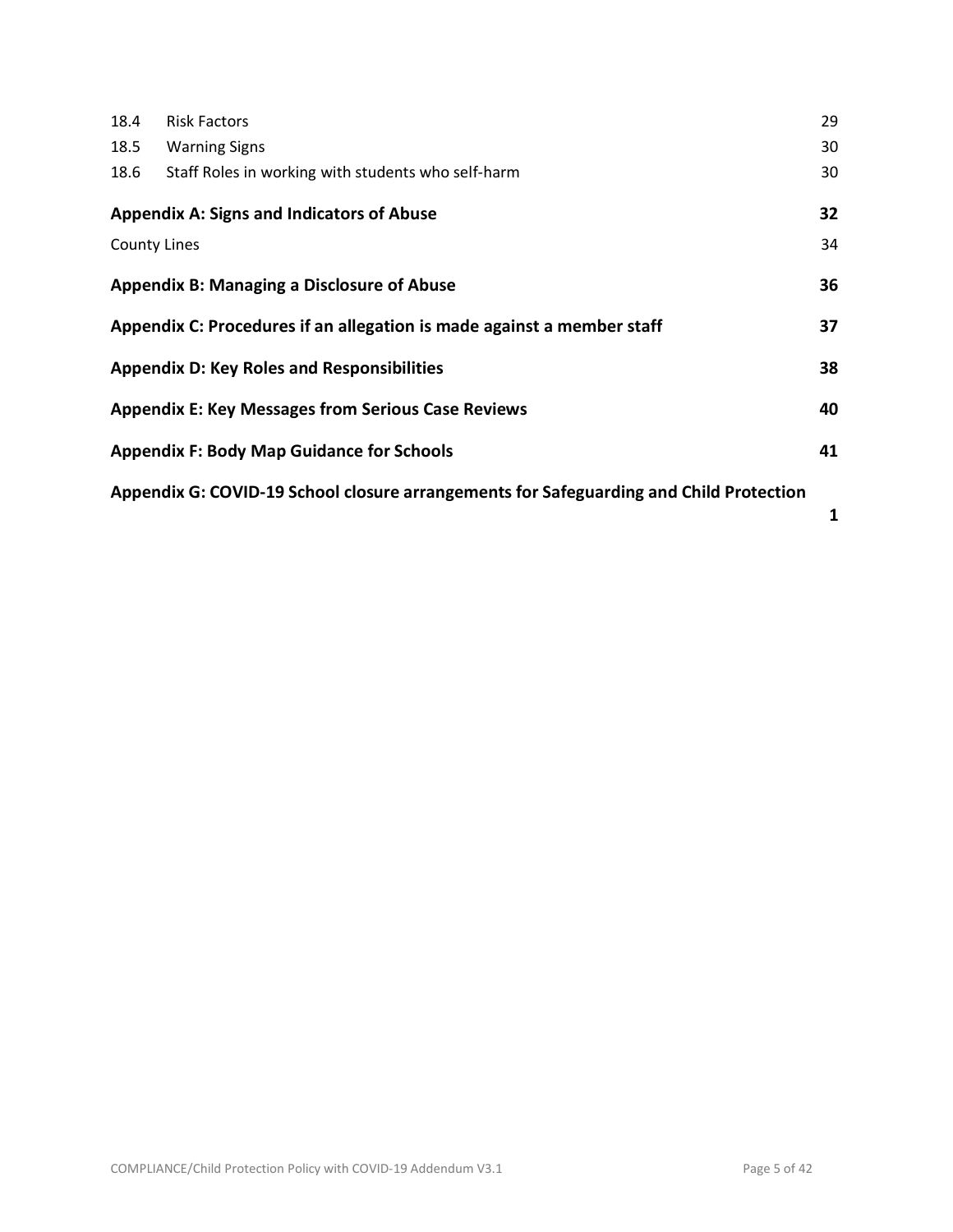## **1. Introduction and Context**

#### **1.1 Our responsibilities**

**Section 175 of the Education Act 2002** places a duty on local authorities in relation to their education functions, the governing bodies of maintained schools and the governing bodies of further education institutions (which include sixth-form colleges) to exercise their functions with a view of safeguarding and promoting the welfare of children who are either pupils at a school or who are students under 18 years of age attending further education institutions.

The same duty applies to independent schools (which include academies and free schools) by virtue of regulations made under Section 157 of this Act.

In order to fulfil their duty under Sections 157 and 175 of the Education Act 2002, all educational settings to whom the duty applies, should have in place arrangements that reflect the importance of safeguarding and promoting the welfare of children.

All schools should give effect to their duty to safeguard and promote the welfare of their pupils under the Education Act 2002 and, where appropriate, under the Children Act 1989 by:

- Creating and maintaining a safe learning environment for children and young people.
- Identifying where there are child welfare concerns and taking action to address them in partnership with other organisations where appropriate.

These duties are further reinforced within Keeping Children Safe in Education - Statutory Guidance for schools and colleges: Revised guidance September 2021. **This guidance must be adhered to in full by all academies.**

This policy develops procedures and good practice within our academy, to ensure that there is an understanding of the duty to safeguard and promote the welfare of all children and young people, including those who are vulnerable. We endeavor to provide a safe and welcoming environment where children and young people are respected and feel valued. It provides evidence of how this will be implemented within our academy and within multi- agency working arrangements.

This policy has been read by all staff and signed to the effect that they have read and understood it.

The policy is accessible to all visitors to the academy, including temporary staff, volunteers, parents and carers, through the academy's website. A hard copy is available upon request.

#### **1.2 Meeting your communication needs**

We want to ensure that your needs are met. If you would like this information in audio type, Braille, large print, any other format or interpreted in a language other than English please inform the Designated Safeguarding Lead.

#### **1.3 Terminology**

- **Child/ren** includes everyone under the age of 18 years old.
- **All staff** refers to all those staff working for or on behalf of the academy, full time or part time, permanent or temporary, in either a paid or voluntary capacity.
- **Parent** refers to birth parents and other adults in a parenting role, for example stepparents, foster carers, and adoptive parents, any other person(s) who have legal parental responsibility for a child.
- **Governing Body** refers to all forms of governance within a multi-academy trust, academy, independent or maintained school.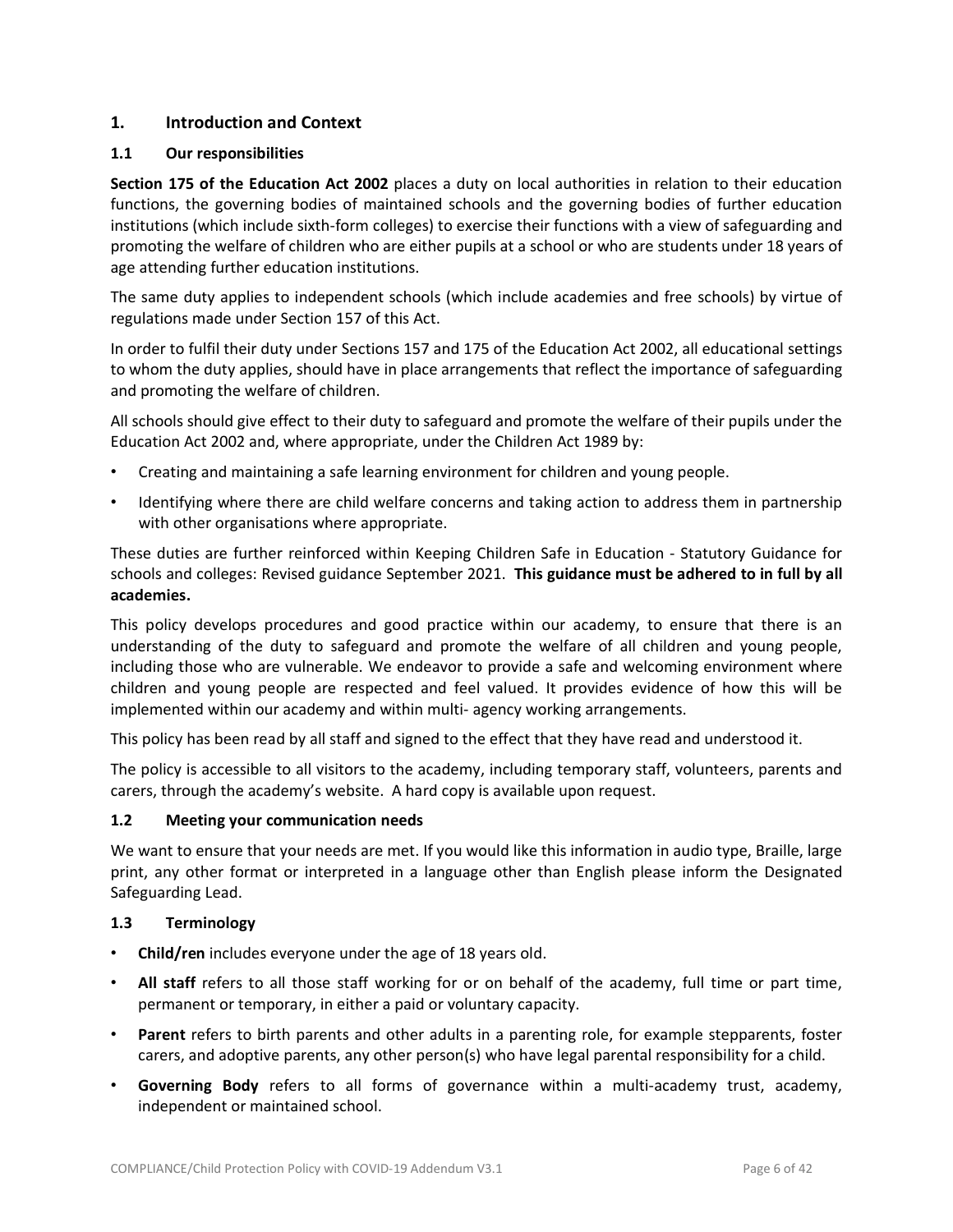- **Safeguarding and promoting the welfare of children is defined in KCSIE 2021 as:** protecting children from maltreatment; preventing impairment of children's mental and physical health or development; ensuring that children grow up in circumstances consistent with the provision of safe and effective care and taking action to enable all children to have the best outcomes.
- **Child protection** refers to the processes undertaken to protect children who have been identified as suffering or being at risk of suffering significant harm.
- **Abuse** is a form of maltreatment of a child and may involve inflicting harm or failing to act to prevent harm. Section 4, , explains the different types of abuse.
- **Neglect** is a form of abuse and is the persistent failure to meet a child's basic physical and/or psychological needs, likely to result in the serious impairment of the child's health or development. Section 4.4 defines neglect in more detail.
- **Sharing of nudes and semi-nudes** (also known as sexting or youth produced sexual imagery) is where children share nude or semi-nude images, videos or live streams).
- **Children in Need** refers to a child who is unlikely to achieve or maintain a reasonable level of health and development, or whose health and development is likely to be significantly or further impaired, without the provision of services, or a child who is disabled. Local authorities are required to provide services for children in need for the purposes of safeguarding and promoting their welfare.
- The following three **safeguarding partners** are identified in KCSIE (and defined in the Children Act 2004, as amended by chapter 2 of the Children and Social Work Act 2017). They will make arrangements to work together to safeguard and promote the welfare of local children, including identifying and responding to their needs:
	- $\circ$  The local authority (LA)
	- o A clinical commissioning group for an area within the LA
	- o The chief officer of police for a police area in the LA area
- **1.4 Acronyms used in this policy**

| <b>DSL</b>      | Designated Safeguarding Lead                                  |
|-----------------|---------------------------------------------------------------|
| <b>DDSL</b>     | Deputy Designated Safeguarding Lead                           |
| <b>MARU</b>     | Multi Agency Referral Unit                                    |
| <b>CSE</b>      | <b>Child Sexual Exploitation</b>                              |
| <b>CCE</b>      | <b>Child Criminal Exploitation</b>                            |
| FGM             | <b>Female Genital Mutilation</b>                              |
| <b>KCSIE</b>    | Keeping Children Safe in Education (Revised 1 September 2021) |
| <b>CIOS SCB</b> | Cornwall Isles of Scilly Safeguarding Children Board          |
| <b>OSCP</b>     | Safeguarding Children Partnership                             |
| <b>LADO</b>     | Local Authority Designated Officer                            |
| CIC.            | Children in Care                                              |
| <b>CIOS</b>     | Cornwall and Isles of Scilly                                  |
| <b>SEND</b>     | Special Educational Needs and Disability                      |
| <b>SPOC</b>     | Single Point of Contact                                       |
|                 |                                                               |

#### **1.5 Key Documents**

This is an overarching policy and should be read in conjunction with the following documents:

Keeping Children Safe in [Education](https://www.gov.uk/government/publications/keeping-children-safe-in-education--2) Sept 2021, which is the statutory guidance for Schools and Colleges.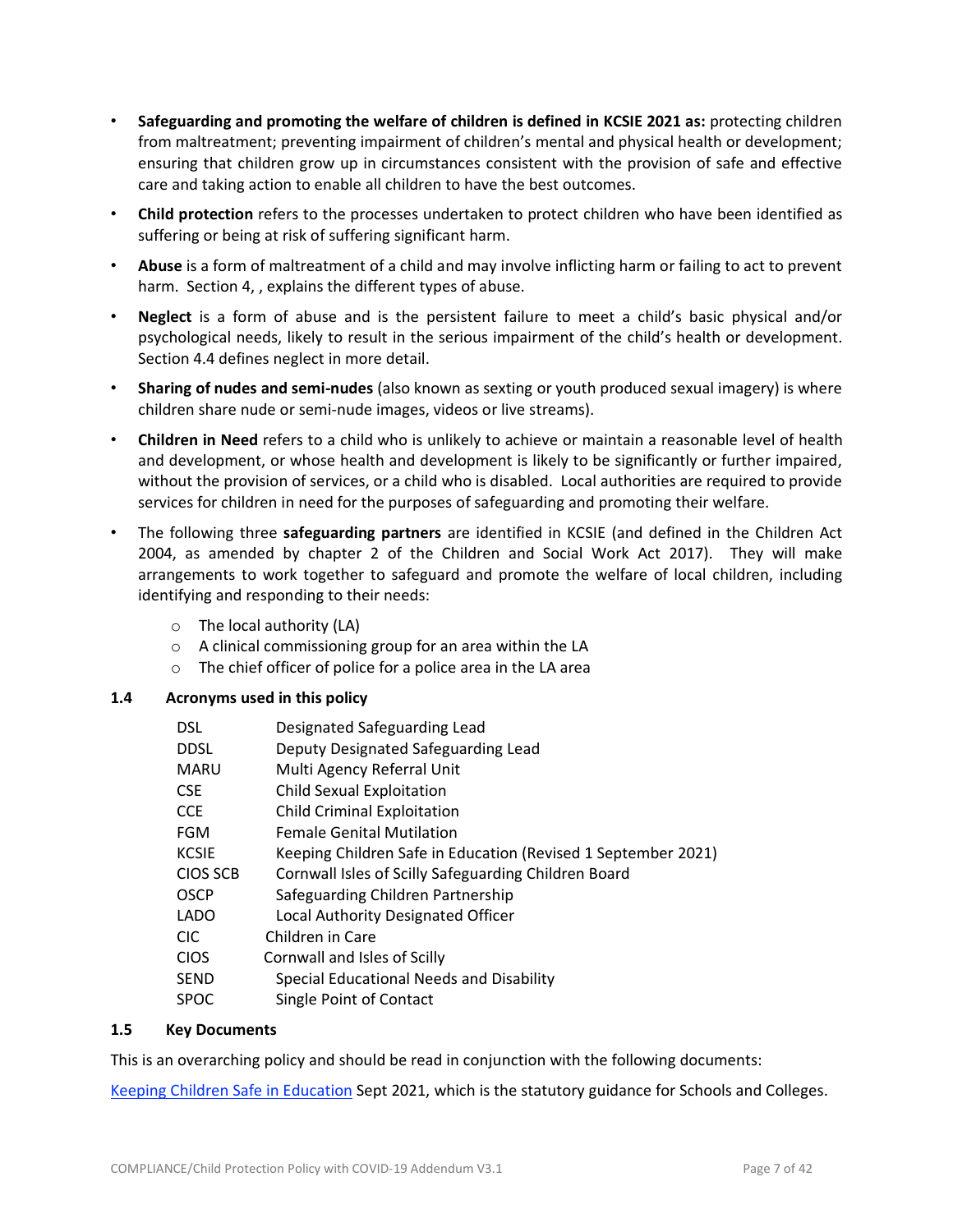Working Together to [Safeguard](http://www.workingtogetheronline.co.uk/index.html) Children July 2018, which is statutory guidance to be read and followed by all those providing services for children and families, including those in education. **This guidance applies in its entirety to all schools.**

Child abuse concerns: guide for [practitioners](https://www.gov.uk/government/publications/what-to-do-if-youre-worried-a-child-is-being-abused--2) March 2015

Information sharing advice for [safeguarding](https://www.gov.uk/government/publications/safeguarding-practitioners-information-sharing-advice) practitioners March 2015. Revised July 2018.

The Prevent Duty [Departmental,](https://www.gov.uk/government/publications/protecting-children-from-radicalisation-the-prevent-duty) advice for Schools and child care providers June 2015

Multi agency Statutory Guidance on Female Genital [Mutilation](https://www.gov.uk/government/publications/multi-agency-statutory-guidance-on-female-genital-mutilation) Updated July 2020

Children Missing Education- Statutory guidance for local [authorities](https://www.gov.uk/government/uploads/system/uploads/attachment_data/file/550416/Children_Missing_Education_-_statutory_guidance.pdf) September 2016

Multi agency Statutory [Guidance](https://assets.publishing.service.gov.uk/government/uploads/system/uploads/attachment_data/file/322307/HMG_MULTI_AGENCY_PRACTICE_GUIDELINES_v1_180614_FINAL.pdf) for dealing with Forced Marriage June 2014

Child Sexual Exploitation Definition and a guide for [Practitioners](https://www.gov.uk/government/uploads/system/uploads/attachment_data/file/591903/CSE_Guidance_Core_Document_13.02.2017.pdf) February 2017

Guidance for Safer Working Practice for those working with Children and Young People in [Education](http://www.saferrecruitmentconsortium.org/GSWP%20Oct%202015.pdf) [settings](http://www.saferrecruitmentconsortium.org/GSWP%20Oct%202015.pdf) Revised May 2019 [\\*Addendum](https://www.saferrecruitmentconsortium.org/GSWP%20COVID%20addendum%20April%202020%20final-1.pdf) in light of COVID-19 April 2020

Sexual Violence and sexual [harassment](https://www.gov.uk/government/publications/sexual-violence-and-sexual-harassment-between-children-in-schools-and-colleges) between children in schools and colleges September 2021

Mental Health and [Behaviour](https://www.gov.uk/government/publications/mental-health-and-behaviour-in-schools--2) in school Guidance November 2018

Criminal [Exploitation](https://www.gov.uk/government/publications/criminal-exploitation-of-children-and-vulnerable-adults-county-lines) of children and vulnerable adults: County Lines guidance Updated February 2020

The General Data Protection [Regulation](https://www.gov.uk/government/publications/guide-to-the-general-data-protection-regulation) (GDPR) and Data Protection Act 2018

[Relationships](https://www.gov.uk/government/publications/relationships-education-relationships-and-sex-education-rse-and-health-education) Education, Relationships and Sex Education and Health Education \*\* due to COVID 19 given until [September](https://www.gov.uk/government/publications/relationships-education-relationships-and-sex-education-rse-and-health-education) 2021 to fully implement

Ofsted Education Inspection Framework with specific reference to Inspecting [Safeguarding](https://www.gov.uk/government/publications/inspecting-safeguarding-in-early-years-education-and-skills) in early years, [education](https://www.gov.uk/government/publications/inspecting-safeguarding-in-early-years-education-and-skills) and skills settings Updated September 2019

Sharing nudes and [semi-nudes:](https://www.gov.uk/government/publications/sharing-nudes-and-semi-nudes-advice-for-education-settings-working-with-children-and-young-people) advice for education settings working with children and young people December 2020

Cornwall and Isles of Scilly Multi Agency Safeguarding Children Partnership Guidance available via <https://ciossafeguarding.org.uk/scp> which includes links to relevant policies and procedures, as well as training and useful links for children, parents/carers and professionals.

#### **Furthermore, we will follow the procedures set out by:**

The South West Child Protection [Procedures](https://www.proceduresonline.com/swcpp/) and Our [Safeguarding](https://ciossafeguarding.org.uk/scp) Children Partnership (OSCP) for [Cornwall](https://ciossafeguarding.org.uk/scp) and the Isles of Scilly.

In accordance with the above procedures, the Academy carries out an annual audit of its Safeguarding provision (S175/157 Safeguarding Audit, requirement of the Education Act 2002 & 2006) and sends a copy to the Local Authority from which a report is submitted to OSCP.

**This policy should also be read in conjunction with the following policies linked to safeguarding within the academy, which can include:**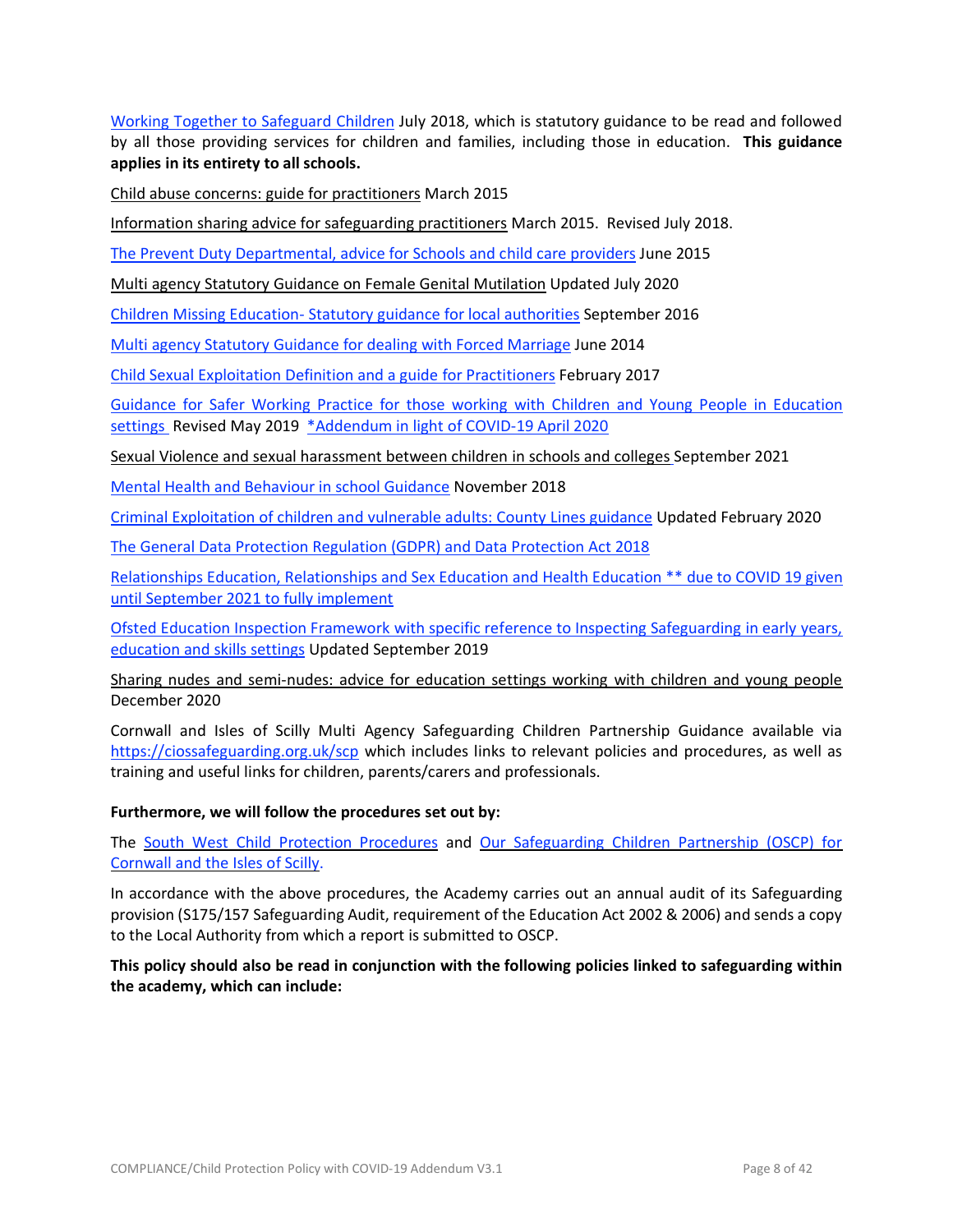- **Anti–bullying**
- **Online safety**
- **Health and Safety**
- **Visitors**
- **Intimate care**
- **Behaviour Management**
- **Confidentiality**
- **Safer Recruitment**
- **Whistleblowing**
- **Radicalisation**
- **Equality and diversity**
- **Physical Interventions**
- **First Aid** (including management of medical conditions)

## **2. Equality Statement**

Some children have an increased risk of abuse, and additional barriers can exist for some children with respect to recognising or disclosing it. We are committed to anti-discriminatory practice and recognise children's diverse circumstances. We ensure that all children have the same protection, regardless of any barriers they may face.

We give special consideration to children who:

- Have special educational needs (SEN) or disabilities or health conditions (see section 6.10)
- Are young carers
- May experience discrimination due to their race, ethnicity, religion, gender identification or sexuality
- Have English as an additional language
- Are known to be living in difficult situations for example, temporary accommodation or where there are issues such as substance abuse or domestic violence
- Are at risk of FGM, sexual exploitation, forced marriage, or radicalisation
- Are asylum seekers
- Are at risk due to either their own or a family member's mental health needs
- Are looked after or previously looked after (see section 6.14)
- Are missing from education
- Whose parent/carer has expressed an intention to remove them from school to be home educated

#### **3. Our Principles**

The purpose of this policy is to provide a secure framework for all staff in safeguarding and promoting the welfare of those pupils who attend our academy. The Leading Edge Academies Partnership (the 'Trust') recognisesthat the safety and welfare of children is paramount and that we have a responsibility to protect children in all of our academies' activities. We take all reasonable steps to ensure, through appropriate

- **Peer on Peer Abuse** (this could include child on child sexual violence and sexual harassment (Part 5 of KCSIE), and 'up skirting'
- **Attendance** (including the expectation that carers provide at least 2 emergency contact numbers)
- **Staff behaviour policy including** (code of conduct including acceptable user policy and keeping yourself safe  $-1$  to 1 working)
- **School security to include Lockdown**
- **Educational visits**
- Emotional Wellbeing and Mental Health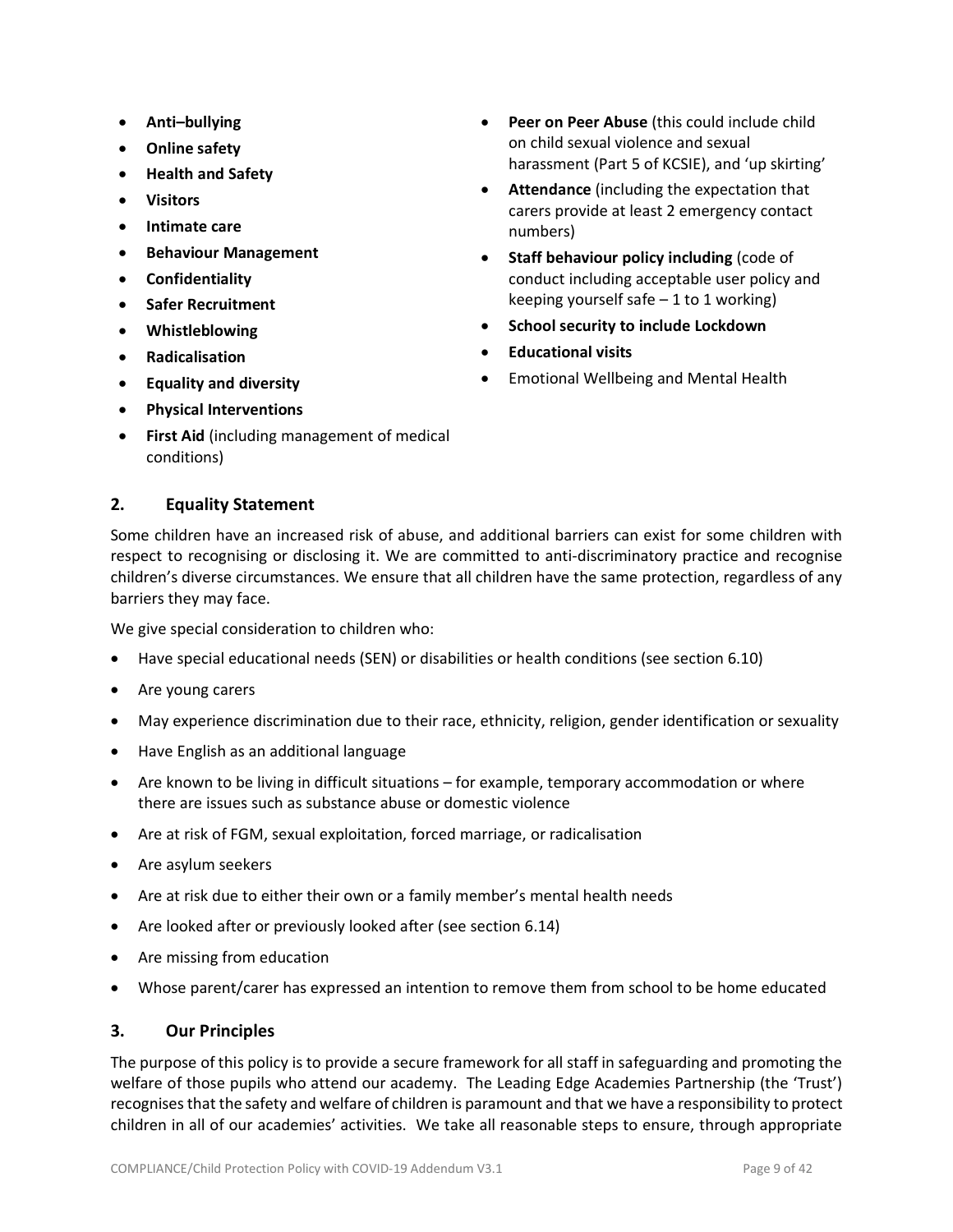procedures and training, that all children, irrespective of sex, age, disability, race, religion or belief, sexual identity or social status, are protected from abuse. We will seek to:

- Ensure that all children feel listened to and valued.
- Create a safe and welcoming environment where children can develop their skills and confidence.
- Support and encourage other groups and organisations to implement similar policies.
- Recognise that safeguarding children is the responsibility of everyone, not just those who work with children.
- Ensure that any training or events are managed to the highest possible safety standards.
- Review ways of working to incorporate best practice. Including this policy being regularly reviewed and updated to reflect current best practice and Government expectations.
- We are committed to ensuring that we at all times demonstrate anti discriminatory and antioppressive practice throughout the school and with our parents, carers and all those we work with.
- Treat all children with respect regardless of age, disability, gender, racial heritage, religious belief, sexual orientation or identity.
- Recognise the additional needs of children from minority ethnic groups and disabled children and the barriers they may face.
- Carefully recruit and select all employees, contractors and volunteers.
- Respond swiftly and appropriately to all complaints and concerns about poor practice or suspected or actual child abuse.
- Work with partner agencies and share information about concerns with agencies who need to know and involve parents and children appropriately.
- Maintain an attitude of 'it could happen here' at all times.

#### **3.1. Key elements to this policy**

- Establishing positive, supportive, secure working practices that put children first.
- Ensuring we practice safer recruitment in checking the suitability of all staff who work in our academies.
- Keeping child protection issues at the forefront of our work and knowing who in the academies the respective DSL and DDSL are.
- Ensuring that all staff implement procedures for identifying and reporting cases, or suspected cases of abuse and regularly reviews them.
- Supporting children and young people in accordance with his/her agreed child protection plan.
- We will follow the procedures set out by the OSCP and take account of all guidance issued by the DfE, OFSTED and other significant bodies.
- Ensure we have a DSL and DDSLs who have received appropriate training and support for their role and that we are adhering to Annex B of KCSIE September 2020 (see training section).
- Develop effective links with relevant agencies and co-operate as required with their enquiries regarding early help and child protection matters including attendance at case conferences, if appropriate.
- Keep written, dated and signed records of concerns about 'vulnerable' children, including chronologies, even where there is no need to refer the matter immediately. This includes the use of any screening tool that aids identification of Child Sexual Exploitation (CSE), Radicalisation, Female Genital Mutilation (FGM), on-line use or other such issues and that such records are securely placed.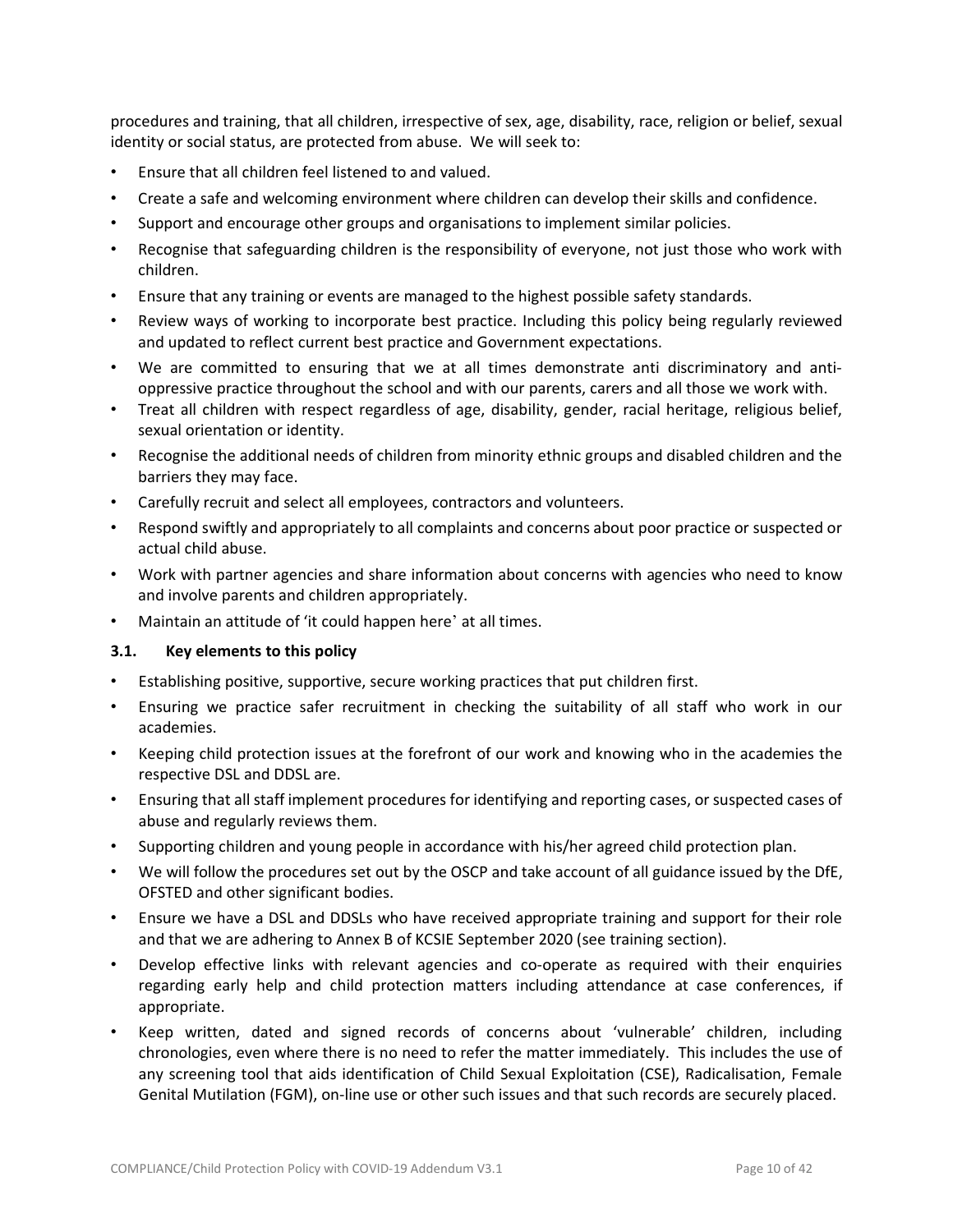- Follow procedures where an allegation is made against a member of staff and that such procedures are robust to deal with any allegation and that clear records of investigations and outcomes of allegations are held on staff files.
- Risk-assess any off-site activity, led by the academies.

## **3. Early Help**

There are situations which may occur in a family's life where they may benefit from additional support that cannot be provided solely by universal services. These can include when a child:

- Is disabled and has specific additional needs.
- Has special educational needs (whether or not they have a statutory education, health and care plan).
- Is a young carer.
- Is showing signs of engaging in anti-social or criminal behaviour, including gang involvement and association with organised crime groups.
- Is in a family circumstance presenting challenges for the child, such as substance abuse, adult mental health, domestic abuse;
- Is showing early signs of abuse and/or neglect.
- Is showing signs of displaying behaviour or views that are considered to be extreme.
- Is frequently missing/goes missing from care or home
- Is misusing drugs or alcohol themselves
- Is at risk of modern slavery, trafficking or exploitation

These children are therefore more vulnerable; the Trust will identify who their vulnerable children are, ensuring **ALL** Staff, Governors and Trustees know the processes to secure advice, help and support where needed. In the first instance a discussion should take place with the DSL and a record kept of this discussion. If further advice is needed or the school wishes to make a referral then they would contact the Early Help Hub.

The academy will support other agencies and professionals if an early help assessment is considered appropriate and may act as the lead professional in certain circumstances.

Additional guidance can also be accessed by using the OSCP multi agency threshold [document.](https://ciossafeguarding.org.uk/scp/p/our-policies-and-procedures/oscp-guidance)

Within Cornwall the Early Help Hub is the first point of contact when considering additional support for children and their families.

- Support is provided: from pre-birth to the age of 18 (or 25 when the young person has additional needs) when the child, young person or family has needs that are not met solely by universal services.
- It is single point of access for professionals, families and young people to access Early Help Services in Cornwall.
- The triage team decides which Early Help service best meets the needs identified in the request for help. It is then allocated to the appropriate service within 48 hours.

#### **Contact details:**

**Telephone: 01872 322277 Email: [earlyhelphub@cornwall.gov.uk](mailto:earlyhelphub@cornwall.gov.uk) Website: [www.cornwall.gov.uk/earlyhelphub](http://www.cornwall.gov.uk/earlyhelphub)**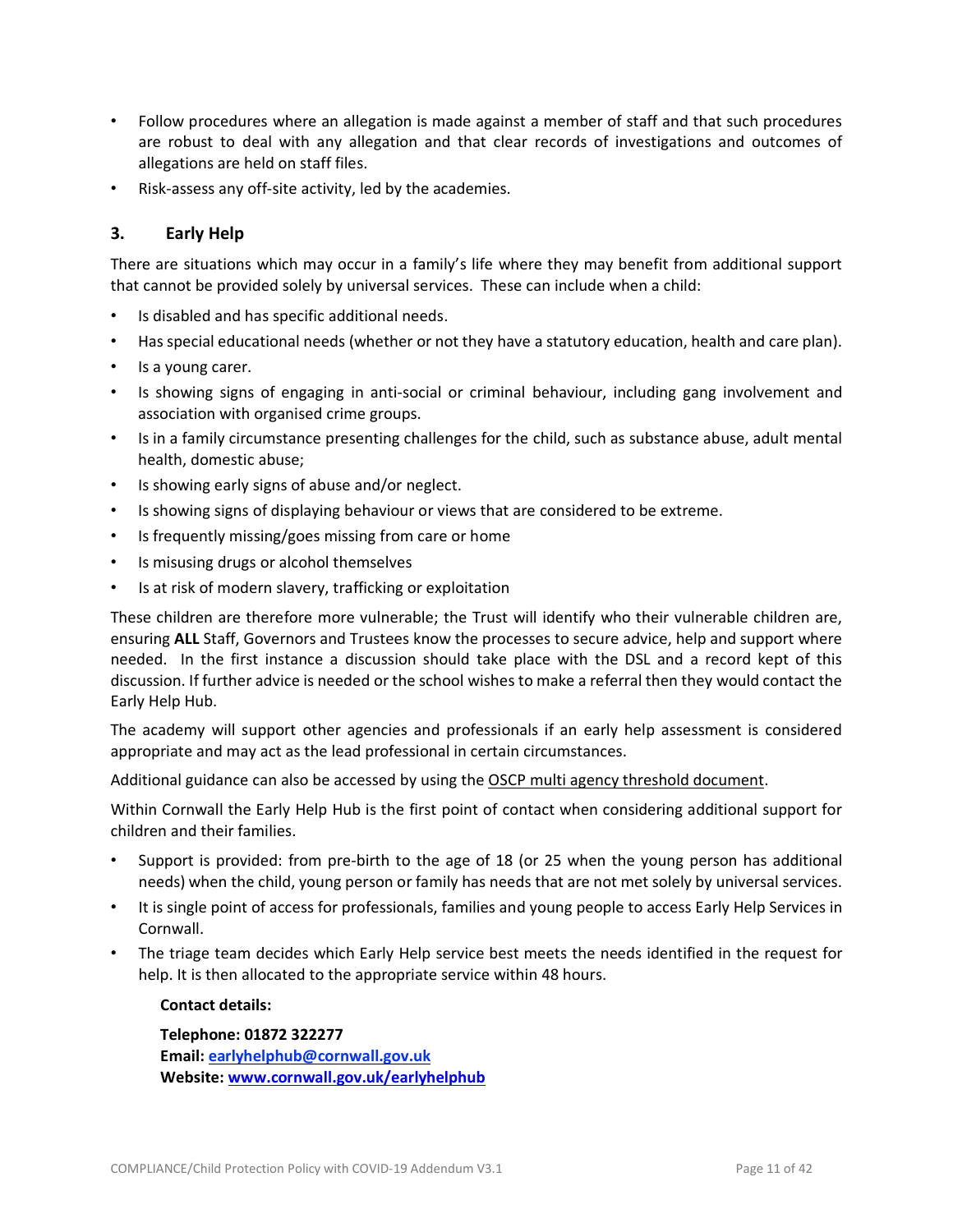Please note that for any academies that have children attending their school who do not live in Cornwall, any referral should be made to the child's county of residence. Contact details for other southwest local authorities are on the South West Child Protection [Procedures](https://ciossafeguarding.org.uk/scp) website.

## **If staff have any concerns about a child's welfare they must act immediately.**

## **4. Child Abuse**

There are four types of child abuse as defined in 'Working Together to Safeguard Children' (2018).

## **4.1 Physical Abuse**

May involve hitting, shaking, throwing, poisoning, burning/scalding, drowning, suffocating, or otherwise causing physical harm to a child. Physical harm may also be caused when a parent or carer fabricates the symptoms of, or deliberately induces, illness in a child.

#### **4.2 Emotional Abuse**

Is the persistent emotional maltreatment of a child such as to cause severe and persistent adverse effects on the child's emotional development. It may involve conveying to children that they are worthless or unloved, inadequate, or valued only insofar as they meet the needs of another person. It may include not giving the child opportunities to express their views, deliberately silencing them or 'making fun' of what they say or how they communicate. It may feature age or developmentally inappropriate expectations being imposed on children. These may include interactions that are beyond the child's developmental capability, as well as overprotection and limitation of exploration and learning, or preventing the child participating in normal social interaction. It may involve seeing or hearing the ill-treatment of another. It may involve serious bullying (including cyber bullying), causing children frequently to feel frightened or in danger, or the exploitation or corruption of children. Some level of emotional abuse is involved in all types of maltreatment of a child, though it may occur alone.

#### **4.3 Sexual Abuse**

Involvesforcing or enticing a child or young person to take part in sexual activities, not necessarily involving a high level of violence, whether or not the child is aware of what is happening. The activities may involve physical contact, including assault by penetration (for example, rape or oral sex) or non-penetrative acts such as masturbation, kissing, rubbing and touching outside of clothing. They may also include non– contact activities, such as involving children in looking at, or in the production of, sexual images, watching sexual activities, encouraging children to behave in sexually inappropriate ways, or grooming a child in preparation for abuse (including via the internet). Sexual abuse can take place online, and technology can be used to facilitate offline abuse. Sexual abuse is not solely perpetrated by adult males; women can also commit acts of sexual abuse, as can other children.

#### **4.4 Neglect**

Is the persistent failure to meet a child's basic physical and/or psychological needs, likely to result in the serious impairment of the child's health or development. Neglect may occur during pregnancy as a result of maternal substance abuse. Once a child is born, neglect may involve a parent or carer failing to:

- Provide adequate food, clothing and shelter
- Protect a child from physical and emotional harm or danger
- Ensure adequate supervision (including the use of inadequate care-givers); or
- Ensure access to appropriate medical care or treatment
- It may also include neglect of, or unresponsiveness to a child's basic emotional needs.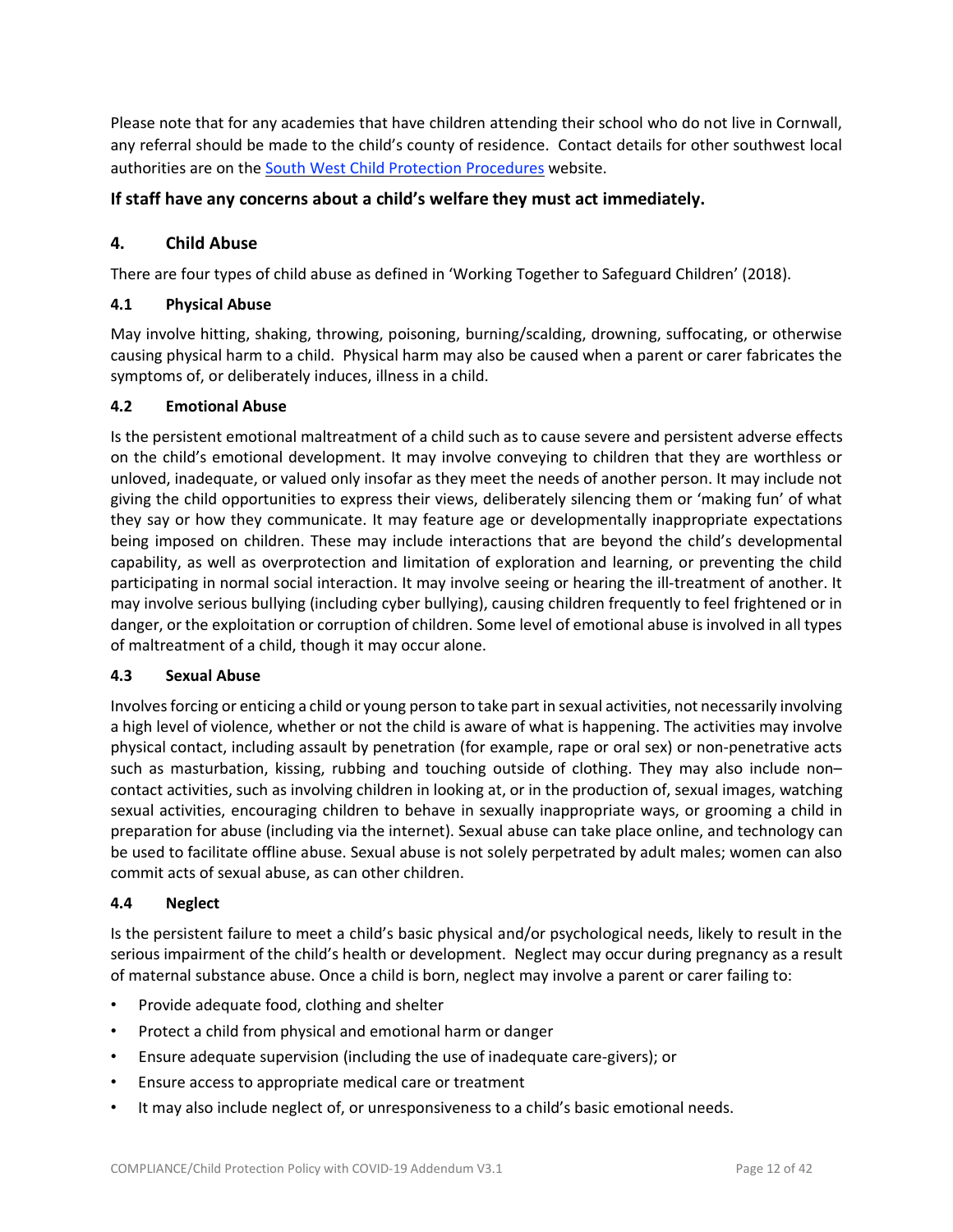If you are to refer a child or young person because of possible neglect, always check back to see if there have been any previous concerns. The Children Act 1989 talks about how the persistent neglect of very basic needs is likely to cause impairment in the child or young person's development.

Signs and Indicators which may assist in the identification of some forms of abuse can be found in Appendix A.

## **4.5 Bullying**

The Trust takes bullying incidents very seriously. Children should be helped to understand what constitutes bullying and understand what actions will be taken if such incidents were to occur. All forms of bullying are emotionally harmful to children. The Trust has a zero tolerance to bullying. Our academy behaviour policies outline the differing aspects of bullying and the academy's response to this. All incidents of bullying must be reported and clearly recorded. For further details, please refer to the Behaviour Policies of the respective Leading Edge member academies.

## **4.6 Child Mental Health**

All staff should be aware that in some cases mental health problems can be an indicator that a child has suffered or is at risk of suffering abuse, neglect or exploitation.

Only appropriately trained professionals should attempt to diagnose a mental health problem. Staff however are well placed to notice any changes in a child's behaviour that may indicate they are developing or are experiencing a mental health problem.

Where children have experienced abuse or neglect or other traumatic adverse childhood experiences (ACE's), this can have a lasting impact throughout their childhood, adolescence and into adulthood. It is key that staff are aware of how these children's experiences can impact on their mental health, behaviour, and education.

If staff have a mental health concern about a child that they think may be a safeguarding concern they should talk to the DSL/DDSL immediately.

KCSIE 2021 highlights the importance of having a Mental Health Lead in school. Their role will be to ensure with the governors that there are clear systems and processes in school for identifying possible mental health problems, including routes to escalate and clear referral and accountability systems.

All referrals to external mental health services are overseen by the Mental Health Lead and the DSL. The Mental Health Lead is also responsible for overseeing the in-house mental health support and school's well-being offer, as well assupporting staff to ensure they are adequately trained and raising mental health awareness across the school.

## **5. Reporting your concerns**

#### **5.1 General Principles**

In the first instance if a member of staff has a concern about a child, they should report this immediately to the DSL.

The DSL may well have information that other members of staff do not know about a child and their family. Staff should be told on a 'need to know basis' (see confidentiality Section 7).

However insignificant you think your concern might be, pass it on to your DSL. It may only be a small piece of information but it helps to form a bigger picture.

If the DSL is not available, then speak to the DDSL.

Early information sharing is vital for effective identification, assessment and support.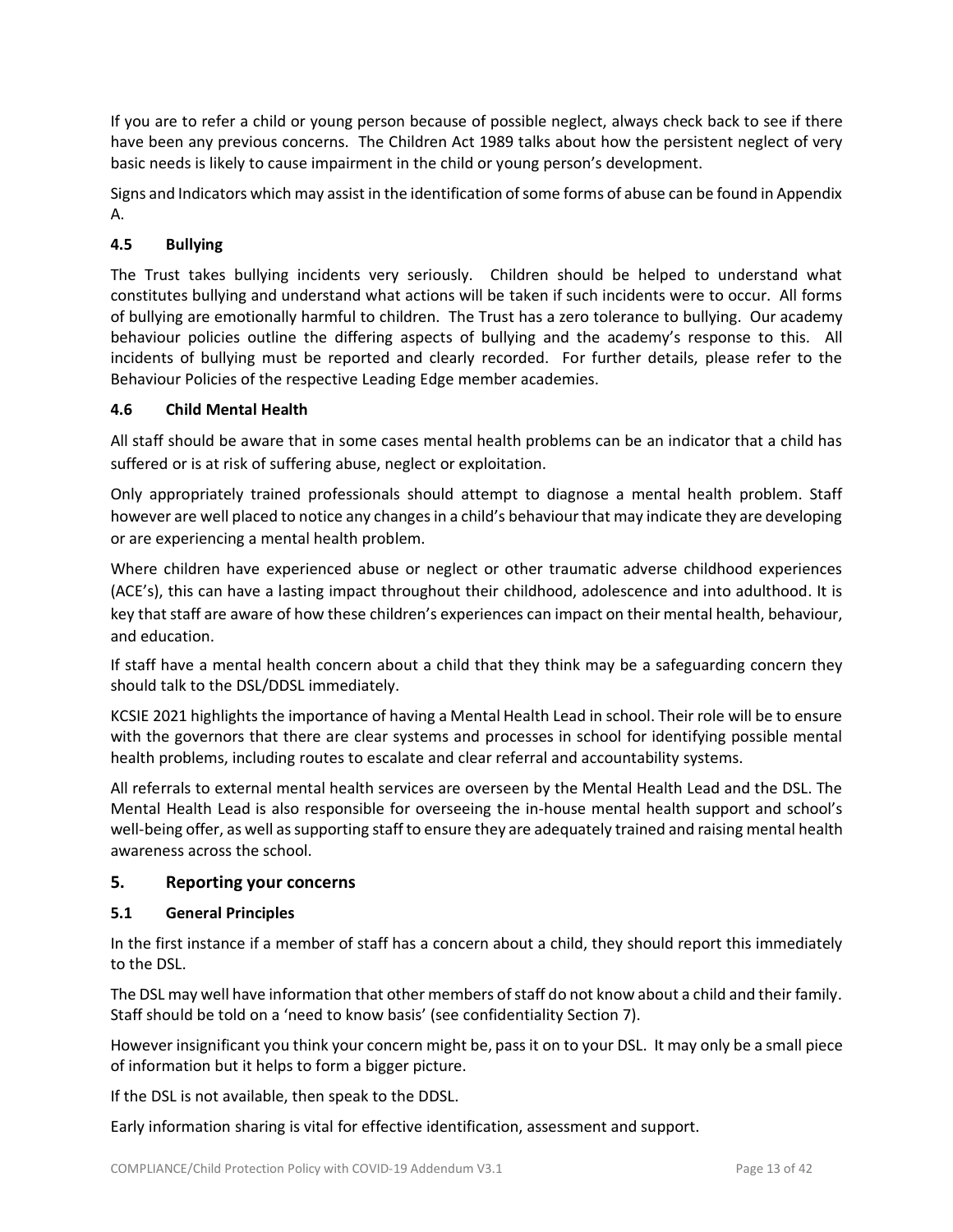#### **5.2 If the DSL/DDSL are not available.**

If there is an immediate concern about a child or their family, **any member** of staff can phone the MARU for advice and guidance if the DSL/DDSL are not available.

#### **Contact details: MARU 0300 1231 116**

#### **If the concerns arise out of office hours contact 01208 251300**

#### **5.3 Contacting MARU (for advice or when making a referral)**

Ensure that you have as much factual information about the child as possible when you phone include:

- Full name
- D.O.B
- **Address**
- Family composition details (including names of parent(s) and siblings)
- Any key professionals working with the school
- Factual information about the concerns you have– including access to any chronologies the academy has on the child

**NSPCC – what you can do to report abuse [dedicated](https://www.nspcc.org.uk/keeping-children-safe/our-services/nspcc-helpline) helpline** is available as an alternative route for staff who do not feel able to raise concerns regarding child protection failures internally or are concerned about how a safeguarding issue is being handled within school. Staff can call 0800 800 5000 9am – 6pm Monday – Friday and 9am – 4 pm at weekends, or email [help@nspcc.org.uk](mailto:help@nspcc.org.uk)

Details of MARU can be given to anyone in the school community if they need to report concerns out of school time; ie weekend or holidays.

#### **5.4 Making a referral in writing**

You will need to back any phone call up in writing by completing the multi-agency referral form. This is available from the OSCP [website.](https://ciossafeguarding.org.uk/scp/p/our-policies-and-procedures/referral-forms) You must then send it in by secure email which is clearly highlighted on the referral form:

**MARU Secure email:** multiagencyreferralunit@cornwall.gcsx.gov.uk

#### **5.5 Informing Parents**

Academies should ensure they have spoken to the family about their concerns and proposed actions unless to do so would place the child at risk or when in exceptional circumstances; the decision not to inform parents/carers must be justified and the details recorded. If a child makes a disclosure or presents with an injury, it is imperative that advice is sought immediately prior to the child returning home and as soon as the school become aware of this.

#### **5.6 Resolution of Professional Differences**

In the event that the academy disagrees with the actions or decisions of another agency we will consider using the Resolution of [Professional](https://www.cornwall.gov.uk/media/35666912/resolving-professional-differences-and-flowchart.pdf) Differences policy also referred to as the escalation policy.

#### **5.7 If the Child/Family are already known to Social Care**

When a member of Staff, parent, practitioner, or another person has concerns for a child and if the school are aware that the case is already open to social care then they should contact the allocated worker. If they do not know the name of the worker, they can contact MARU who will provide contact details of the worker and/or their manager.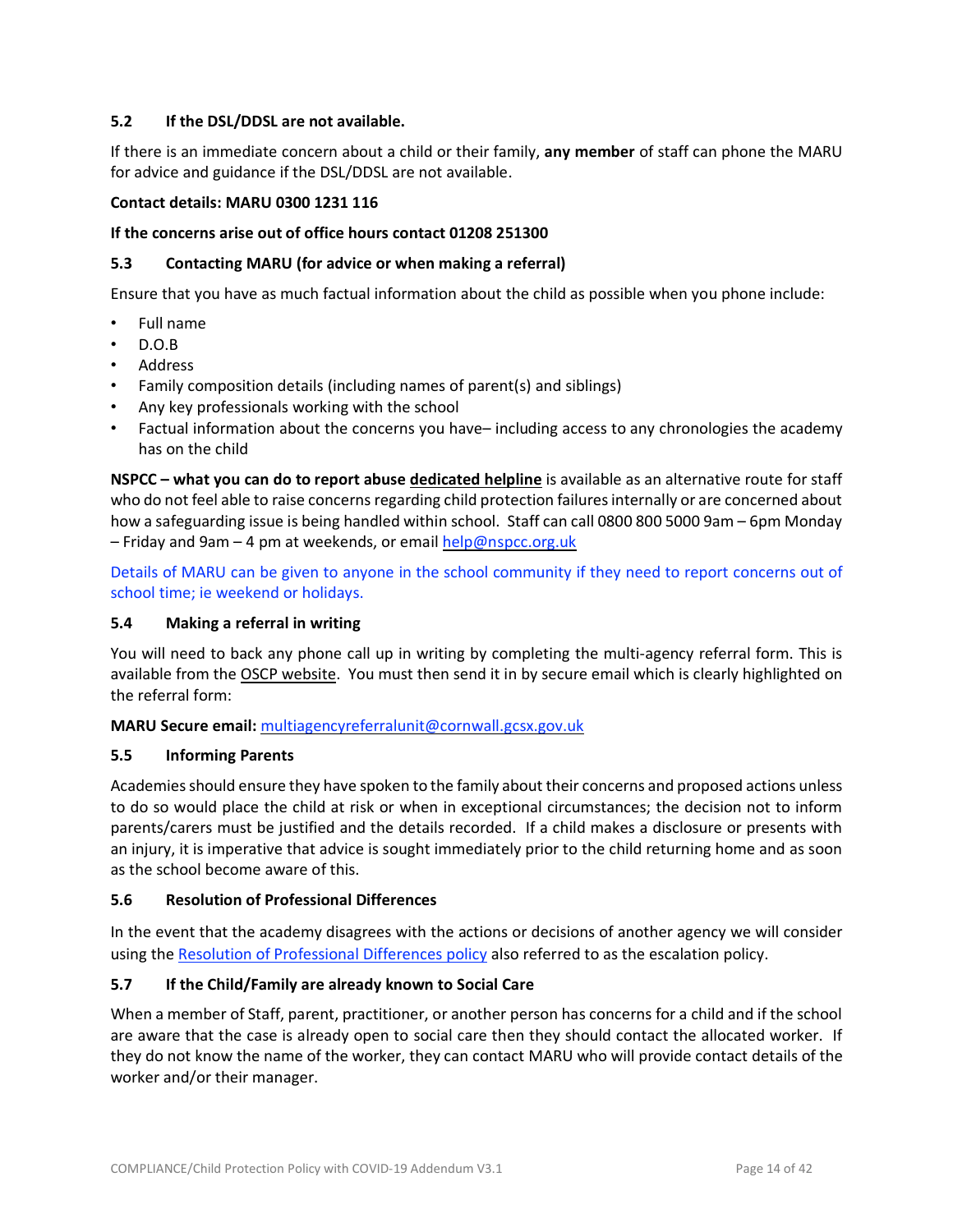The DSL has responsibility for promoting the educational outcomes of children with a social worker. The DSL will ensure staff know who these children are, understand their academic progress and attainment and maintain a culture of high aspirations for this cohort.

## **6. Specific Safeguarding Issues**

There are specific issues that have become critical issues in Safeguarding that Academies will endeavour to ensure **ALL** their Staff, Governors and Trustees are familiar with; having processes in place to identify, report, monitor and which are included within teaching:

- Bullying including cyber bullying
- Child Sexual Exploitation (CSE)
- Children missing from Education
- Domestic Violence
- Drugs
- Fabricated or induced illness
- Child criminal exploitation (CCE) county lines
- Children with family members in prison
- Faith abuse
- Female Genital Mutilation (FGM)
- Forced Marriage
- Gangs and Youth Violence
- Gender based violence/Violence against women and girls (VAWG)
- Hate
- Mental Health
- Homelessness
- So called 'Honour-based' violence
- Peer on peer abuse
- Sexual violence and sexual harassment between children in schools.
- Private Fostering
- Preventing Radicalisation

Online abuse/sexting, including nude or semi-nude images (where children share nude or semi-nude images, videos or live streams)

- Teenage Relationship abuse
- Trafficking
- Missing children and vulnerable adults
- Child sexual abuse within the family
- Poor parenting, particularly in relation to babies and young children
- Serious violence

Each Academy within the Trust will incorporate signs of abuse and specific safeguarding issues into briefings, staff induction training, and ongoing development training to all Staff and Trustees. Annex A of KCSIE (September 2021) provides more detail on the following: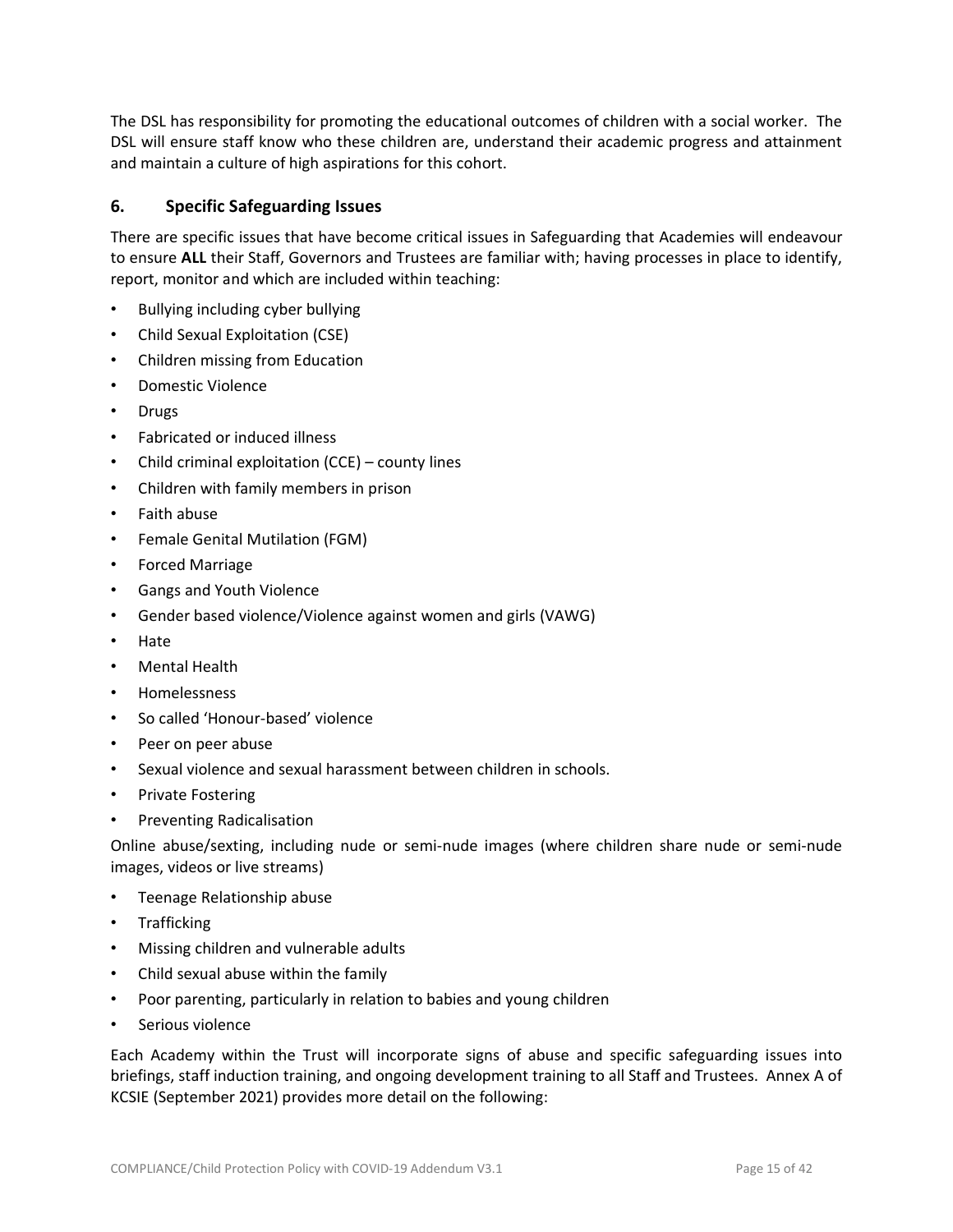## **6.1 Child Sexual Exploitation (CSE)**

Child sexual exploitation is a form of child sexual abuse. It occurs where an individual or group takes advantage of an imbalance of power to coerce, manipulate or deceive a child or young person under the age of 18 into sexual activity (a) in exchange for something the victim needs or wants, and/or (b) for the financial advantage orincreased status of the perpetrator or facilitator. The victim may have been sexually exploited even if the sexual activity appears consensual. Child sexual exploitation does not always involve physical contact; it can also occur through the use of technology. (DfE Child Sexual Exploitation February 2017).

CSE can occur over time but could also be a one off occurrence and may happen without the child's immediate knowledge; eg through others sharing images or videos of them on social media.

CSE can affect any child who was coerced into engaging in sexual activities including 16/17 year olds who can consent to sex. Some children may not realise they are being exploited and may believe they are in a genuine romantic relationship.

All suspected or actual cases of CSE are a Safeguarding concern in which Child Protection procedures **must** be followed; this will include a referral to MARU and where the risk is immediate to the police. If any staff are concerned about a pupil, they will refer to the Designated Safeguarding Lead/s and the CSE lead within the Academy.

Potential indicators of CSE are contained within Appendix A.

#### **6.2 Child Criminal Exploitation**

Activities such as county lines, shoplifting, pickpocketing, vehicle theft/damage can all be forms of CCE.

Children can get trapped by this type of exploitation as perpetrators can threaten victims (and their families) with violence and entrap and coerce them into debt. They may be forced to carry weapons such as knives or as a form of protection for themselves. Children involved in CCE often commit the crime themselves so are not easily seen as victims and are therefore very vulnerable. They may still have been criminally exploited even if they appear to have agreed or consented to the activity. It can be very specific e.g County Lines, shoplifting, vehicle theft, pick pocketing.

All professionals should be aware that girls can also be involved in CCE. Although the. indicators may not be the same. It is important to note that those involved with CCE may be at higher risk of sexual exploitation.

#### **6.3 County Lines**

County lines is a term used to describe gangs and organised criminal networks involved in exporting illegal drugs (primarily crack cocaine and heroin) into one or more areas within the UK, using dedicated mobile phone lines or other forms or 'deal line'. This activity can happen locally as well as cross the UK. Children and vulnerable adults are exploited to move, store and sell drugs and money. Offenders will often use coercion, intimidation, violence (including sexual violence) and weapons to ensure compliance of victims.

Children can be targeted and recruited into County Lines in a number of locations including schools and other education settings.

Children are increasingly being targeted via social media. Children can be easily trapped by this type of exploitation as county lines can manufacture drug debts which need to be worked off or threaten serious violence towards victim and their families if they attempt to leave the county lines network.

Any concerns about county lines should be referred to the DSL immediately and they should then contact MARU for guidance and advice.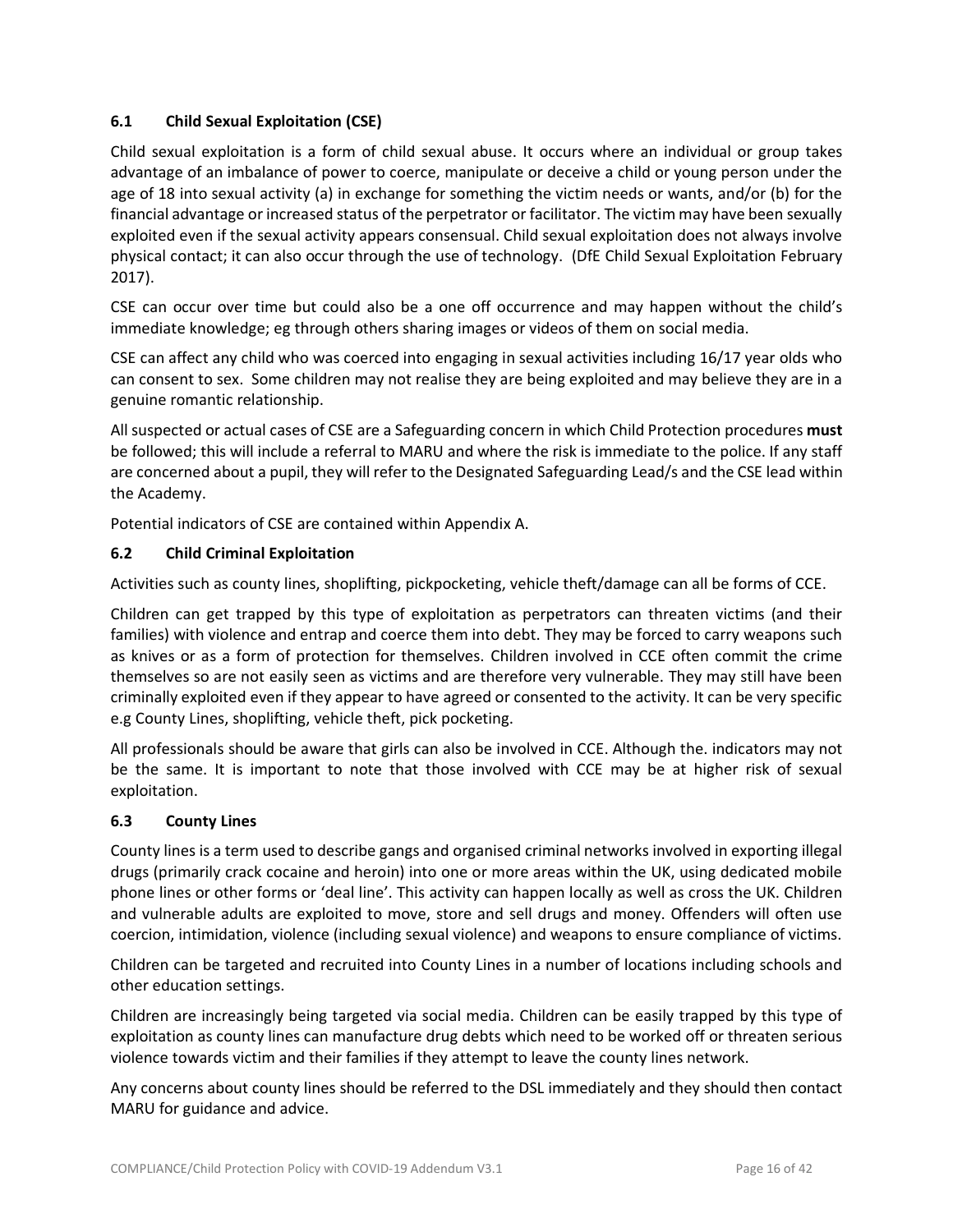## **6.4 Extremism/Radicalisation/PREVENT**

#### **Extremism:**

Extremism goes beyond terrorism and includes people who target the vulnerable, including the young, by seeking to sow division between communities on the basis of race, faith or denomination: justify discrimination towards women and girls: persuade others that minorities are inferior; or argue against the primacy of democracy and the rule of law in society (Working Together July 2018).

Each Academy within the Trust will ensure **ALL** staff including governors and trustees adhere to their duties in the Prevent guidance 2015 to prevent radicalisation.

The CEO, Head of School, Chair of the Trust Board/Chair of Governors/Trustees will:

- Establish or use existing mechanisms for understanding the risk of extremism
- Ensure staff understand the risk and build capabilities to deal with issues arising
- Communicate the importance of the duty
- Ensure **All** Staff, Governors and Trustees implement the duty
- Ensure the risks of radicalisation are referred to within all relevant policies including visitors antibullying and e-safety.

Academy staff receive training to help identify signs of extremism. Opportunities are provided in the curriculum to enable pupils to discuss issues of religion, ethnicity and culture and academies will follow DfE advice 'Promoting [fundamental](https://assets.publishing.service.gov.uk/government/uploads/system/uploads/attachment_data/file/380595/SMSC_Guidance_Maintained_Schools.pdf) British Values as part of SMCS (spiritual, moral, social and cultural [education\)](https://assets.publishing.service.gov.uk/government/uploads/system/uploads/attachment_data/file/380595/SMSC_Guidance_Maintained_Schools.pdf) in Schools (2014)'.

The Trust will respond to any concern about Extremism Radicalisation/Prevent as a Safeguarding concern and will report in the usual way using local safeguarding procedures. We will seek to work in partnership, undertaking risk assessments where appropriate and proportionate to risk, building our children's resilience to radicalisation.

When reviewing our PREVENT duties we would consider the guidance contained on the Safer [Cornwall](http://safercornwall.co.uk/preventing-crime/preventing-violent-extremism/) website.

What can we do to help our children understand these issues and help protect them?

- Provide a safe space for them to debate controversial issues.
- Help them to build resilience and the critical thinking they need to be able to challenge extremist arguments.
- Give them confidence to explore different perspectives, question, and challenge.

Each Academy within the Trust is committed to providing effective filtering systems and this will include monitoring the activities of children when on-line in the academies. We follow the guidance set out in Annex C (KCSIE September 2021). Please refer to the Academies' respective e-safety/online safety policies.

All staff in the first instance should contact the SPOC (Single Point of Contact) within their Academy with any concerns.

#### **Additional contact details:**

**Concerns can be discussed with the Prevent Lead for Cornwall: Steve Rowell email:** [prevent@cornwall.gov.uk](mailto:prevent@cornwall.gov.uk)

**MARU can also be contacted for advice: 0300 1231 116**

**Emergency Out of Hours: Tel No: 01208 251300**

**If immediate and serious concerns call the police on 999**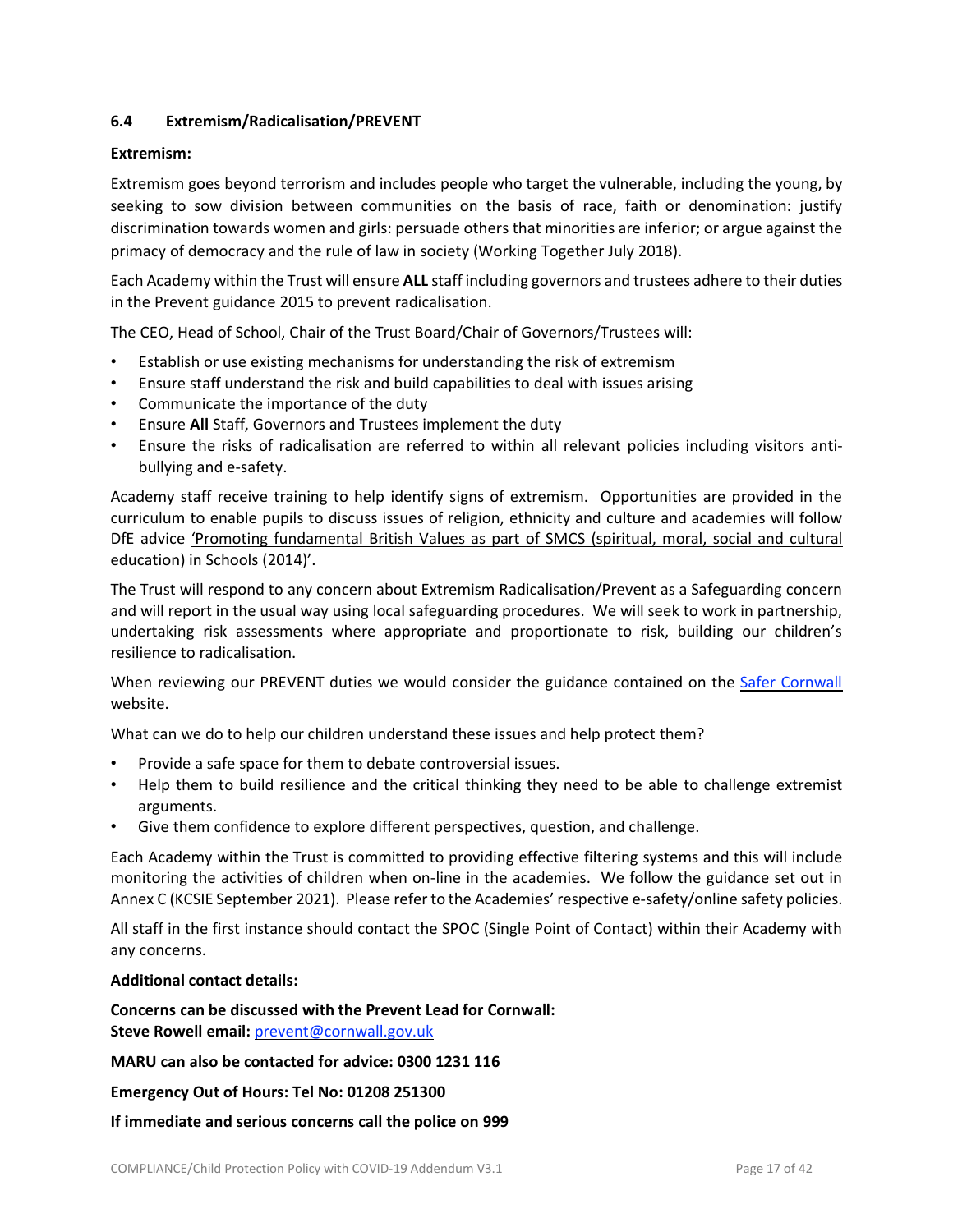#### **6.5 Honour-Based Abuse**

So called honour-based violence (HBA) encompasses incidents or crimes which have been committed to protect or defend the honour of the family and/or the community, it includes female genital mutilation, forced marriage and practices such as 'breast ironing'.

## **6.6 Female Genital Mutilation (FGM)**

Each Academy within the Trust recognises and understands that there is a now a mandatory reporting duty for all teachers to report to the police where it is believed an act of FGM has been carried out on a girl under 18 in the UK. Failure to do so may result in legal/disciplinary action being taken.

All suspected or actual cases of FGM are a Safeguarding concern in which safeguarding procedures will be followed; this will include a referral to the police and to Children's Social Care via MARU. If any staff are concerned about a pupil, they will refer to the Safeguarding Designated Lead/s within the Trust unless there is a good reason not to do so.

Potential indicators of FGM are contained within Appendix A.

## **6.7 Forced Marriage**

The UK Government describe this as taking someone, usually overseas, to force them to marry (whether or not the **forced marriage** takes place) or marrying someone who lacks the mental capacity to consent to the marriage (Coercion may include physical, psychological, financial, sexual and emotional pressure). It may also involve physical or sexual violence and abuse.

Arranged marriage is common in some cultures. The families of both spouses take a leading role in arranging the marriage, however the choice of whether or not to accept the arrangement remains with the prospective spouses. Children may be married at a very young age and well below the age of consent in England. ALL Staff should be particularly alert to suspicions or concerns raised by a pupil. Since June 2014 forcing someone to marry has become a criminal offence in England and Wales under the Anti-Social Behaviour, Crime and Policing Act 2014.

If at any time the school has a concern regarding a child to whom this may apply, immediate contact will be made with MARU for guidance and advice.

#### **6.8 Peer on Peer Abuse**

**Children can abuse other children. All** staff should be aware that safeguarding issues can manifest themselves via peer on peer abuse. The reasons for this are complex and are often multi-faceted. We understand that we need as an academy to have clear mechanisms and procedures in place to identify and report incidents or concerns. We aim to reduce this behaviour and any related incidents with an expectation to eliminate this conduct in our academies. **Please refer to the peer on Peer Abuse policy we have in our academies.** Please also refer to our respective Academies' Anti Bullying, Equality and Diversity and Online safety policies.

Peer on peer abuse is a Safeguarding concern and will require a discussion with the DSL who will seek advice from agencies and professionals including reference to the safeguarding procedures. This will involve in the first instance having a conversation with MARU.

Peer on peer is most likely to include, but may not be limited to:

- Language seen as derogatory, demeaning, inflammatory;
- Bullying, including cyber bullying;
- Gender based violence
- Sexual assaults and harassment
- **Sexting**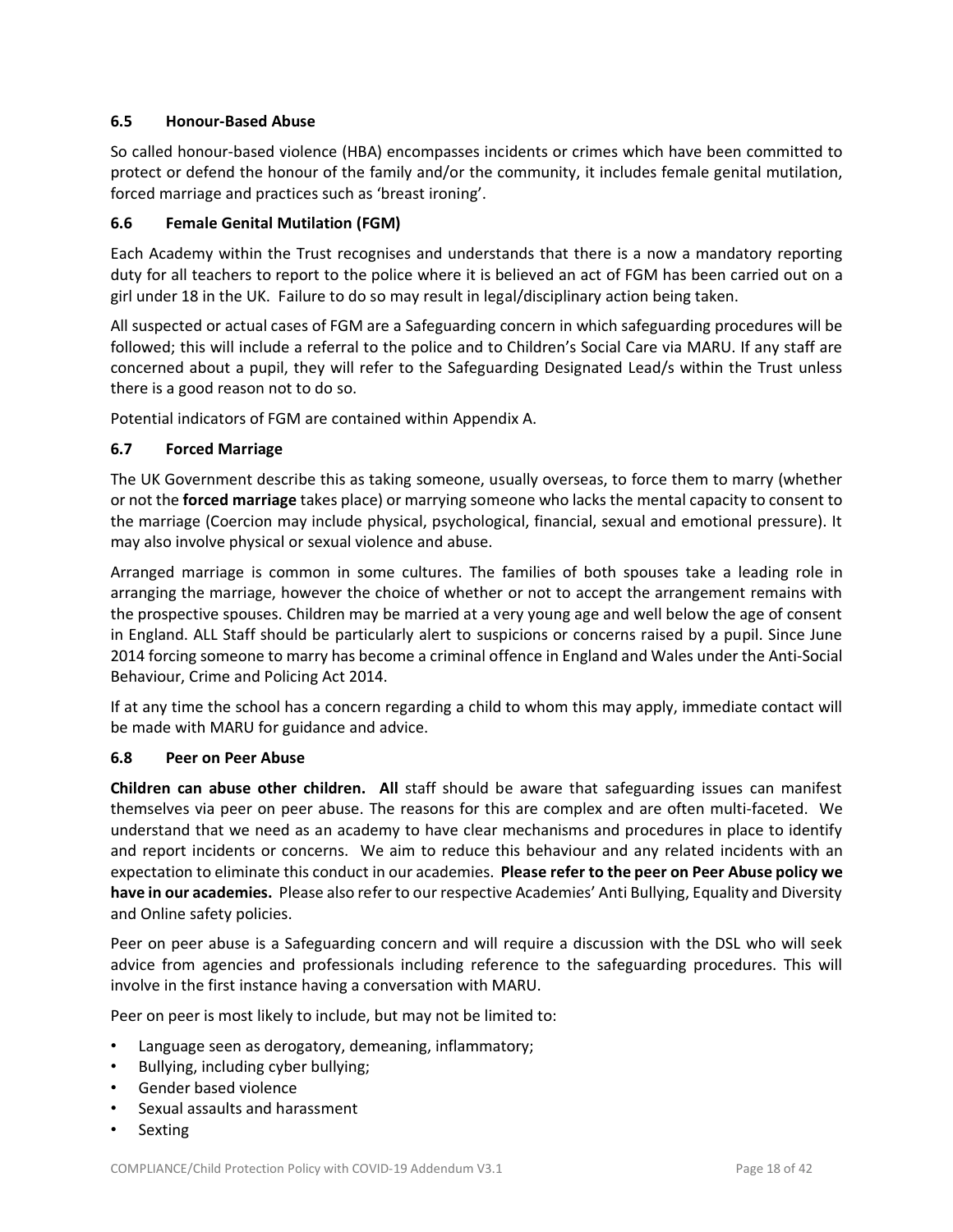We are working hard to be proactive and challenge this type of abuse. We aim to use approaches in the curriculum to address and tackle peer on peer abuse.

#### **6.9 Sexual violence and sexual harassment between children in schools and colleges**

The Trust has a zero tolerance to sexual harassment and sexual violence. It is never acceptable and will never be tolerated. Sexual violence and sexual harassment can occur between two children of any age and sex. It can also occur through a group of children sexually assaulting or sexually harassing a single child or group of children.

All victims must be taken seriously, supported and kept safe. A victim should never be given the impression that they are creating a problem by reporting the abuse.

Reports of sexual assault and harassment are extremely complex to manage. It is essential that victims are protected, and every effort is made to minimise the disruption to their education.

Part 5 of Keeping Children Safe in Education (September 2021) clearly outlines the response that should be taken.

If anyone has any concerns that a child or children may be at risk, they must report them to the DSL immediately. They should then liaise with MARU and follow guidance laid out in KCSIE (September 2021).

#### **6.10 Children with special educational needs and disabilities**

Children with special educational needs (SEN) and disabilities can face additional safeguarding challenges.

Our academies recognise that additional barriers can exist when identifying abuse and neglect in this group of children. These can include:

- Assumptions that indicators of possible abuse such as behaviour, mood and injury relate to the child's disability without further exploration;
- The potential for children with SEN and disabilities being disproportionally impacted by behaviours such as bullying, without outwardly showing any signs and being more prone to being isolated from their peers than other children; and
- Communication barriers and difficulties in overcoming these barriers.

The individual needs of every special educational needs or disabled child will be reviewed regularly and consideration given to any additional vulnerabilities they may have which could lead to safety and welfare concerns arising. In addition, we will keep under review the potential need for additional pastoral support.

Should any concerns arise in relation to any child's safety and welfare the Academy will follow the same procedures as outlined within this policy and liaise with the DSL initially.

#### **6.11 Online safety (including cyber crime)**

KCSIE (September 2021) Annex D: Specifically focusses on Online Safety information and support for Governing Bodies, Senior Leaders and parents and children.

Our academies take online safety very seriously both in terms of our pupils and all of our staff. Please also refer to the Academies' e-safety/online policies and the acceptable user policy for staff.

Cyber Crime: This is a criminal activity committed using computers and/or the internet.

#### 6.9.1 Filtering

Each Academy within the Trust adheres to the guidance within the revised KCSIE (September 2021) Annex D and this is reflected within their respective e-safety policies.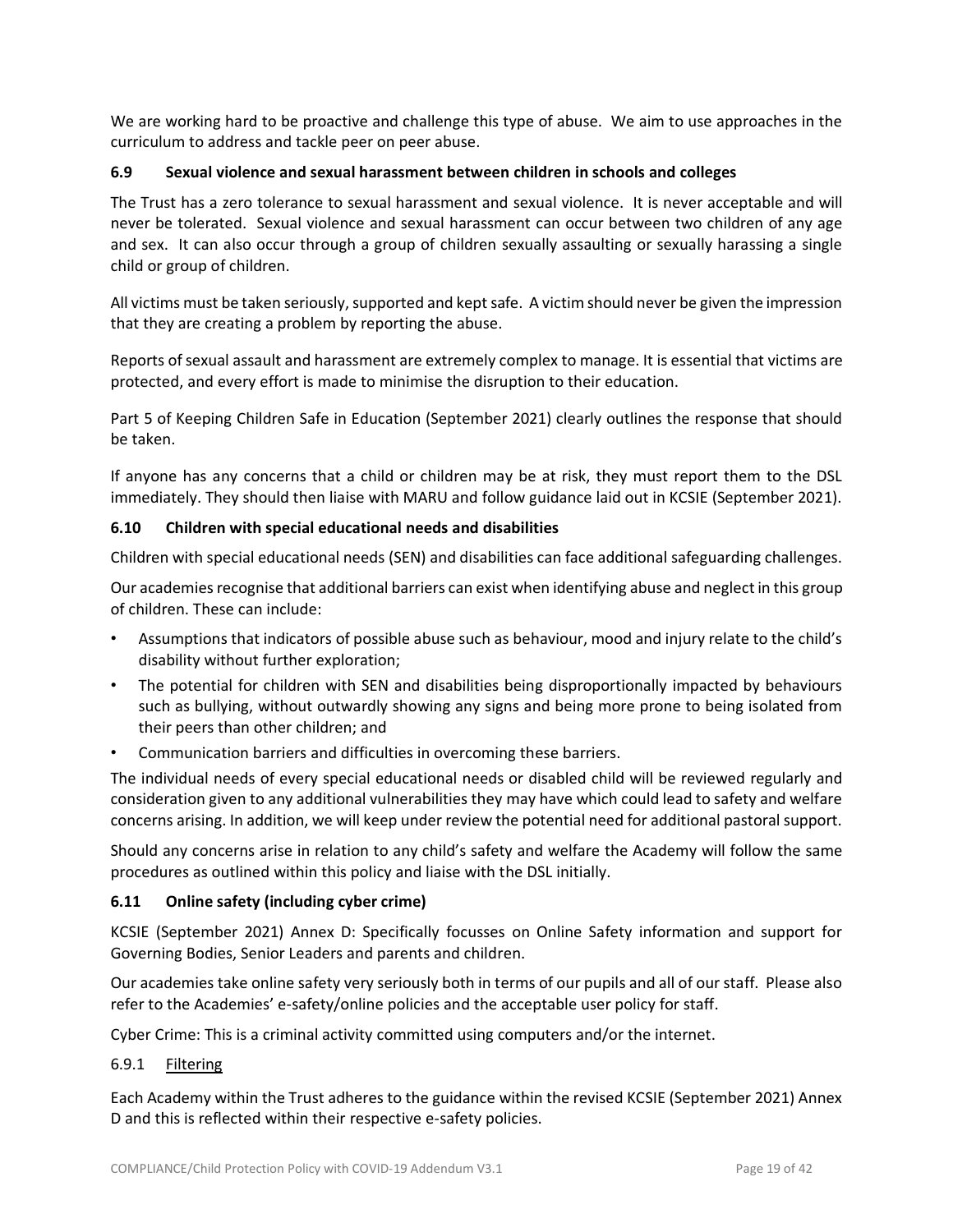#### **6.12 Domestic Abuse**

Domestic abuse may take many forms. Witnessing the physical and emotional suffering of a parent may cause considerable distress to children and both the physical assaults and psychological abuse suffered by adult victims who experience domestic abuse can have a negative impact on their ability to look after their children. Children can still suffer the effects of domestic abuse, even if they do not witness the incidents directly. However, in up to 90% of incidents involving domestic **abuse** where children reside in the home, the children are in the same or the next room. Children's exposure to parental conflict, even where violence is not present, can lead to serious anxiety and distress among children. Children can see the academy as a safe retreat from problems at home or alternatively not attend the academy through a perceived need to be at home to protect abused parents or siblings.

Domestic abuse can therefore have a damaging effect on a child's health, educational attainment and emotional well-being and development. The potential scale of the impact on children is not always easy to assess but may manifest itself as behavioural, emotional or social difficulties, including poor selfesteem, withdrawal, absenteeism, adult-child conflict. Children sometimes disclose what is happening or may be reluctant to do so hoping that someone will realise something is wrong.

Our academies are **Operation Encompass** academies. This means that when there has been a domestic abuse incident at an address where children from our academies live and the police have been called and attend the incident then the academy will be informed by 9am the next school day. This enables us to support the child(ren), and where appropriate the family, within school. Parents are advised by the police that the academy will be informed.

Social care also receive reports from the police when they have been involved with children, not just in relation to domestic abuse incidents. These are called ViSTs (Vulnerable incident Screening Tools). This information will also be passed to the academy if the information is considered appropriate and proportionate. Staff in school will be informed on a 'need to know basis' by the DSL.

The **Operation [Encompass](https://www.operationencompass.org/teachers-helpline) Teachers' Helpline** funded by the Home Office and the Department for Education, has extended its operating hours from Monday 4 January. It is now available Monday to Friday from 8am to 1pm throughout term time, including during lockdown restrictions and is available for all staff in educational settings.

The Helpline allows staff to speak in confidence with an educational psychologist about how best to support children experiencing domestic abuse.

DSLs would be the most likely people to contact the helpline and should be consulted if a member of staff is contacting them.

#### **6.13 Children Missing Education**

Attendance, absence and exclusions are closely monitored. A child going missing from education is a potential indicator of abuse and neglect, including sexual abuse and criminal exploitation, including involvement in County Lines. The DSL will monitor absence and take appropriate action including notifying the local authority and following local procedures, particularly where children go missing on repeated occasions and/or are missing for periods during the academy day.

#### 6.13.1 EHE- Elective Home Education

We will always advise the Local Authority at the earliest opportunity when children are withdrawn from the school to be electively home educated, completing the required Elective Home Education Form (as in link below) and returning it with a copy of a letter from the parents/carers confirming that they are withdrawing the child from the school to home educate. Further guidance is available via: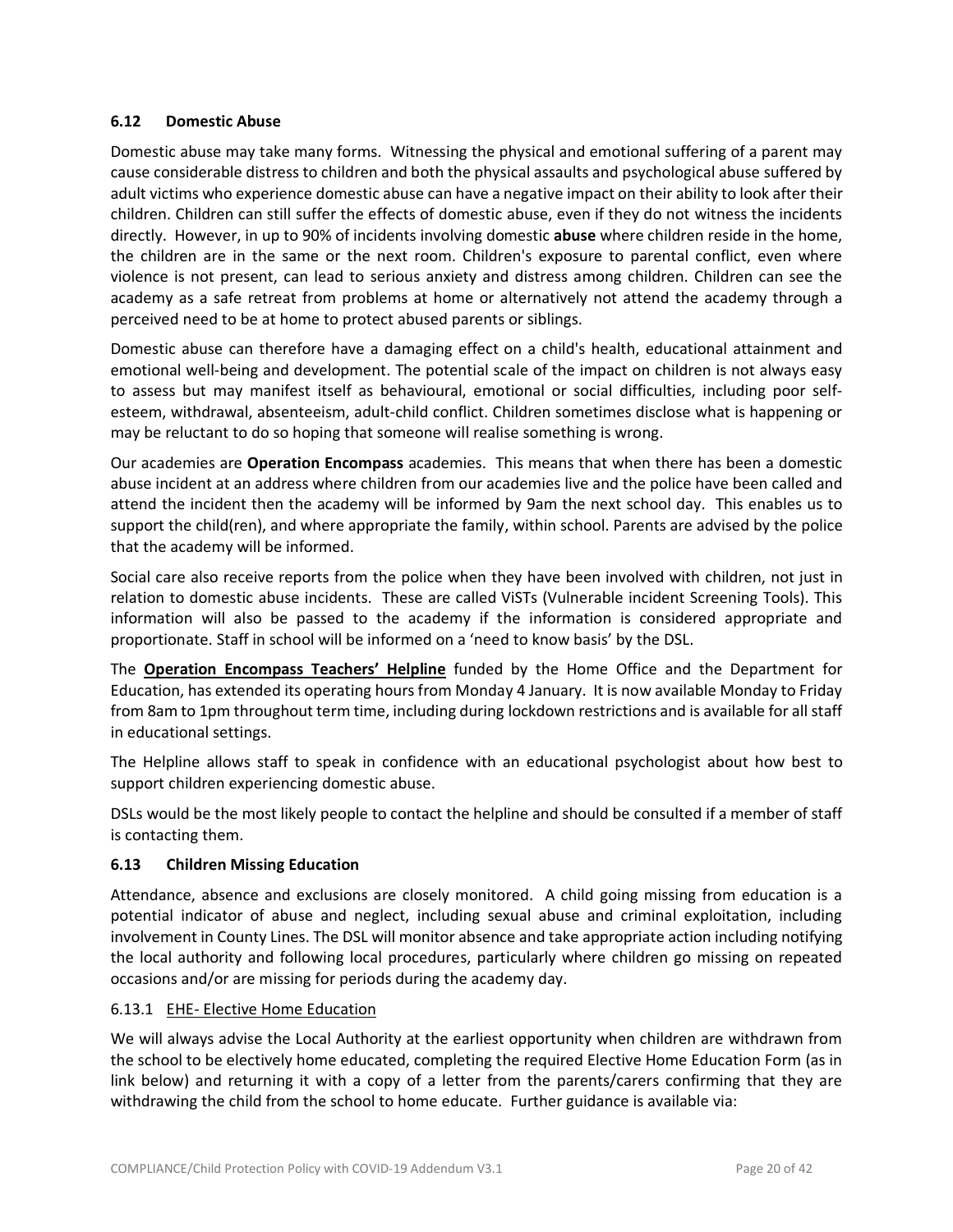## [https://www.cornwall.gov.uk/education-and-learning/schools-and-colleges/education-welfare/elective](https://www.cornwall.gov.uk/education-and-learning/schools-and-colleges/education-welfare/elective-home-education/)[home-education/](https://www.cornwall.gov.uk/education-and-learning/schools-and-colleges/education-welfare/elective-home-education/)

The DSL /DDSL will always alert the Local Authority where there are concerns regarding the safety and welfare of the child in question.

#### 6.13.2 Exclusion – Temporary and permanent

All children who are at risk of temporary or permanent exclusion must be risk assessed and this formerly recorded. If it is not deemed appropriate or safe to continue with the exclusion then the school will work with the local authority to find a more suitable alternative.

If any child at risk of temporary or permanent exclusion has an allocated social worker they must be consulted ahead of any decision to exclude.

#### 6.13.3 Reduced Time Tables

Should a reduced time table be instigated or be necessary, guidance will be reviewed with the aim the child returns to the academy full time at the earliest moment or other provision sought to ensure the child/ young person has their full entitlement. Guidance is available at:

## [https://www.cornwall.gov.uk/schools-and-education/schools-and-colleges/reduced-timetables-part](https://www.cornwall.gov.uk/schools-and-education/schools-and-colleges/reduced-timetables-part-time-attendance/)[time-attendance/](https://www.cornwall.gov.uk/schools-and-education/schools-and-colleges/reduced-timetables-part-time-attendance/)

The use of a reduced timetable is an exceptional measure within the Trust. It is illegal for a school to impose a reduced timetable, but it is accepted that a reduced timetable may be appropriate provided that the setting can demonstrate that the Local Authority's best practice guidance has been followed. 'Guidance for schools and [educational](https://www.cornwall.gov.uk/media/g0vohess/reduced-timetables-guidance.pdf) settings' details further the actions and procedures that need to be followed:

#### **6.14 Looked after children and previously looked after children**

A previously looked after child potentially remains vulnerable. The most common reason for children becoming looked after is as a result of abuse and/or neglect. Governing bodies should ensure that staff have the skills, knowledge and understanding necessary to keep looked after children safe, KCSIE (revised September 2021).

Each Academy will have appointed a designated children in care lead and the contact details can be found on this page in each of the Academies' respective Safeguarding and Child Protection policies.

A designated children in care lead has been appointed from the senior leadership team. At [ACADEMY/SCHOOL] this person is currently [INSERT NAME].

The designated child in care lead will ensure that appropriate staff have the information they need in relation to a child's looked after legal status (whether they are looked after under voluntary arrangements with consent of parents or on an interim or full care order) and contact arrangements with birth parents or those with parental responsibility. They are also responsible for ensuring that they also have information about the child's care arrangements and the levels of authority delegated to the carer by the local authority looking after him/her. The designated children in care lead will have details of the child's social worker. They will have drawn up an individual education plan in consultation with the children in care education support service (CICESS). Designated teachers also have responsibility for promoting the educational achievement of children who have left care through adoption, special guardianship or child arrangement orders.

The designated child in care lead must have appropriate training and the relevant qualifications and experience. The training for this role is [provided](https://www.cornwall.gov.uk/education-and-learning/education-and-early-years-training-directory/school-effectiveness-cornwall/children-in-care/) by Cornwall Council. They must attend this training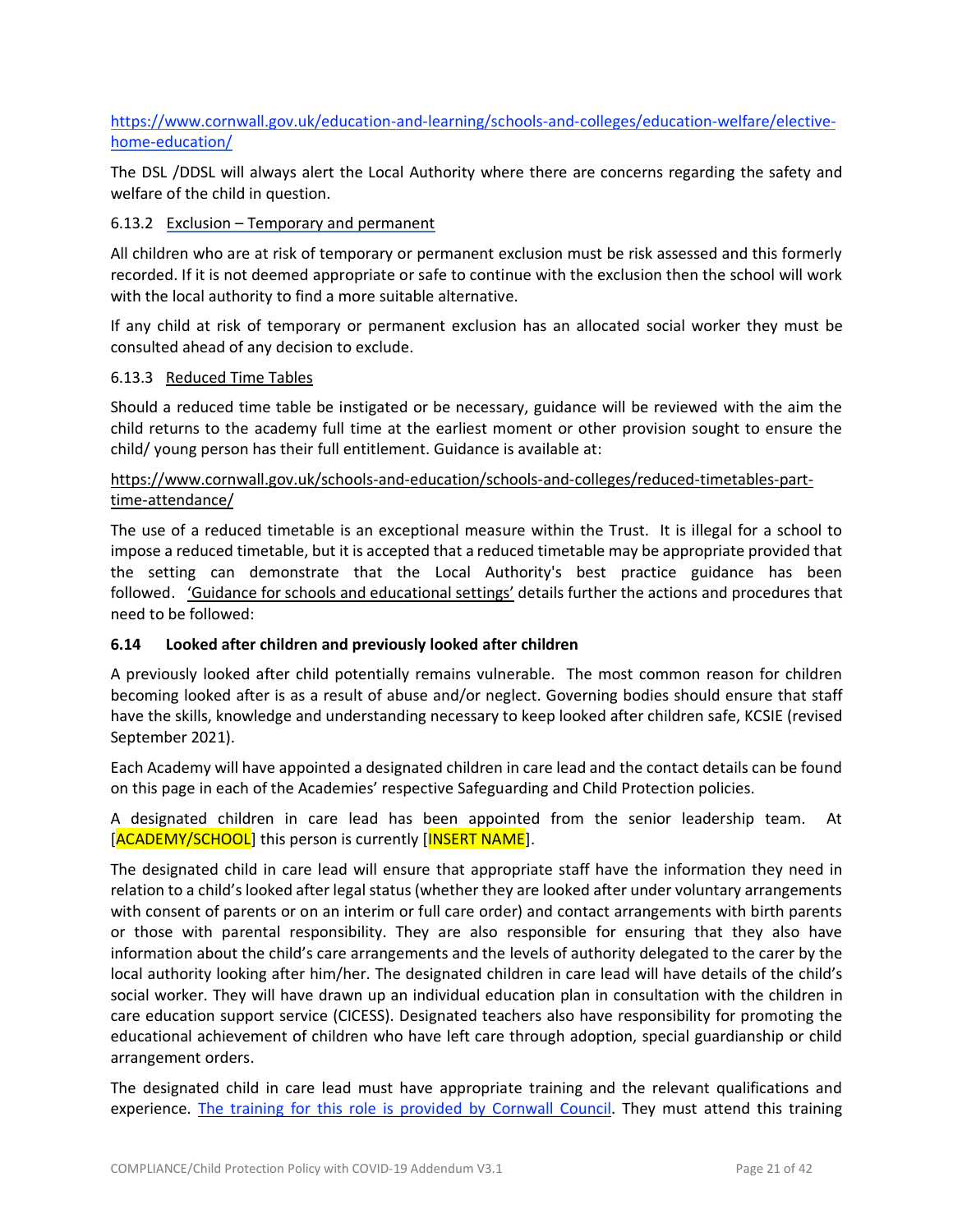regardless of whether there are currently children within the school who are in care or previously looked after children.

All designated children in care staff should read the statutory guidance on '[Promoting](https://www.gov.uk/government/publications/promoting-the-education-of-looked-after-children) the education of looked after [children](https://www.gov.uk/government/publications/promoting-the-education-of-looked-after-children)'.

#### **6.15 Young Carers**

We recognise the needs of young carers in that they can be more vulnerable or placed at risk. We aim to be able to identify young carers and ensure they are supported to help reach their potential with an understanding that staff and volunteers may need to refer into early help services for an assessment of their needs via the Early Help Hub.

#### **6.16 Private Fostering**

A private fostering arrangement is when a child is cared for consecutively for 28 days or longer by someone who is not a member of that child's immediate family. In such a case the local authority should be informed.

Any academy within the Trust aware of such an arrangement being in place must advise the family that the academy has a responsibility to inform the local authority and encourage the family to advise the local authority themselves.

Advice or a referral can be made via MARU

#### **6.17 Modern Slavery and Human Trafficking**

The above are offences under the Modern Slavery Act 2015. These offences include holding a person in a position of slavery, servitude forced or compulsory labour, or facilitating their travel with the intention of exploiting them soon after.

Although human trafficking often involves an international cross-border element, it is also possible to be a victim of modern slavery within your own country. It is possible to be a victim even if consent has been given to be moved.

Children cannot give consent to being exploited therefore the element of coercion or deception does not need to be present to prove an offence.

If you hold information that could lead to the identification, discovery and recovery of victims in the UK, you can contact the Modern Slavery Helpline 08000 121 700. **All members of staff must also inform the DSL/DDSL of any concerns.** 

Advice or referral can be made via MARU (0300 1231 116) or for Vulnerable Adults (0300 1234 131).

#### **6.18 Contextual Safeguarding**

Safeguarding incidents can be associated with factors outside of the academy. All staff should be considering the context within which such incidents and or/behaviours occur. This is known as contextual safeguarding which simply means assessments of children should consider whether wider environmental factors are present in a child's life that are a threat to their safety and/or welfare. It can include child sexual exploitation, child criminal exploitation, serious violence, and gang culture. It can also involve links to anti-social behaviour, identifying local 'hot-spots' in the community.

Always have a discussion with your DSL/DDSL if you have concerns or if you have been told information that concerns you about a family.

It is important to verify as much as possible the accuracy of the information but this should not get in the way of you having a discussion with your DSL.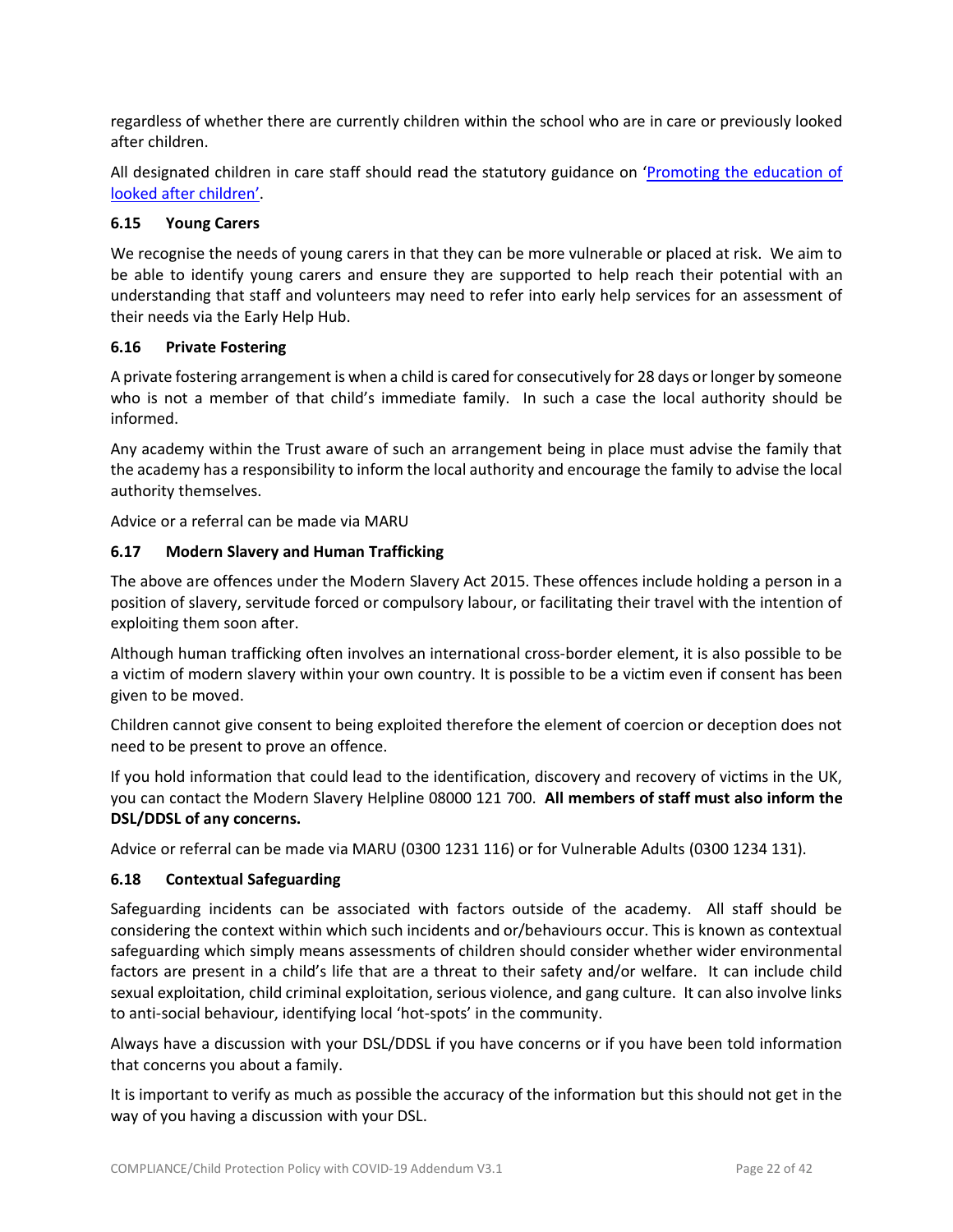If making a referral to social care the academy should provide as much information as possible.

## **6.19 Serious Violence**

All staff should be aware of indicators which may suggest that children are at risk from or are involved with serious violent crime. Indicators may include increased absence from school, a change in friendships, relationships with older people or groups, a significant change in their academic ability or general wellbeing, signs of self-harm, or unexplained injury. Unexplained gifts/money may also indicate that children are involved/associated with individuals linked to gangs or criminal networks.

## **6.20 Special Circumstances**

#### 6.20.1 Work Experience

Trust Academies have detailed procedures to safeguard pupils undertaking work experience, including arrangements for checking people who provide placements and supervise pupils on work experience.

#### 6.20.2 Children staying with host families - now referred to as homestay

Any academy within the Trust may make arrangements for pupils to stay with a host family during a foreign exchange trip or sports tour. Some overseas pupils may reside with host families during school terms and we will work with the local authority to check that such arrangements are safe and suitable. In such circumstances the schools follow the guidance in Annex E of KCSIE (2021) to ensure that hosting arrangements are as safe as possible.

## **7. Confidentiality and Information Sharing**

Confidentiality needs to be discussed and fully understood by all those working with children, particularly in the context of child protection. No adult must ever guarantee confidentiality to any individual including parents, children and colleagues. Staff should make children aware that if they disclose information that may be harmful to themselves or others, then certain actions will need to be taken.

Wherever possible, consent should be obtained before sharing personal information with third parties. In some circumstances, obtaining consent may not be possible or in the best interest of the child or young person, e.g., where safety and welfare of that child or young person necessitates that the information should be shared. The law permits the disclosure of confidential information necessary to safeguard a child or children. Disclosure should be justifiable in each case, according to the particular facts of the case, and legal advice should be sought if in doubt.

If the information given relates directly to the safety and welfare of a child, then the DSL must be informed immediately. They should then contact MARU.

The Trust adheres to the revised Information sharing – Advice for practitioners providing [safeguarding](https://www.gov.uk/government/publications/safeguarding-practitioners-information-sharing-advice) services to [children,](https://www.gov.uk/government/publications/safeguarding-practitioners-information-sharing-advice) young people, parents and carers (July 2018).

## **8. Record Keeping**

Well-kept records are *essential* to good safeguarding and child protection practice. We are clear about the need to record any concerns held about children or young people, the status of such records and when these records should be passed over to other agencies.

In our work with children and their families, we recognise the importance of:

- Keeping clear detailed up to date written records of concerns about children and young people. This includes a chronology.
- Ensuring all records are kept secure and in a locked location.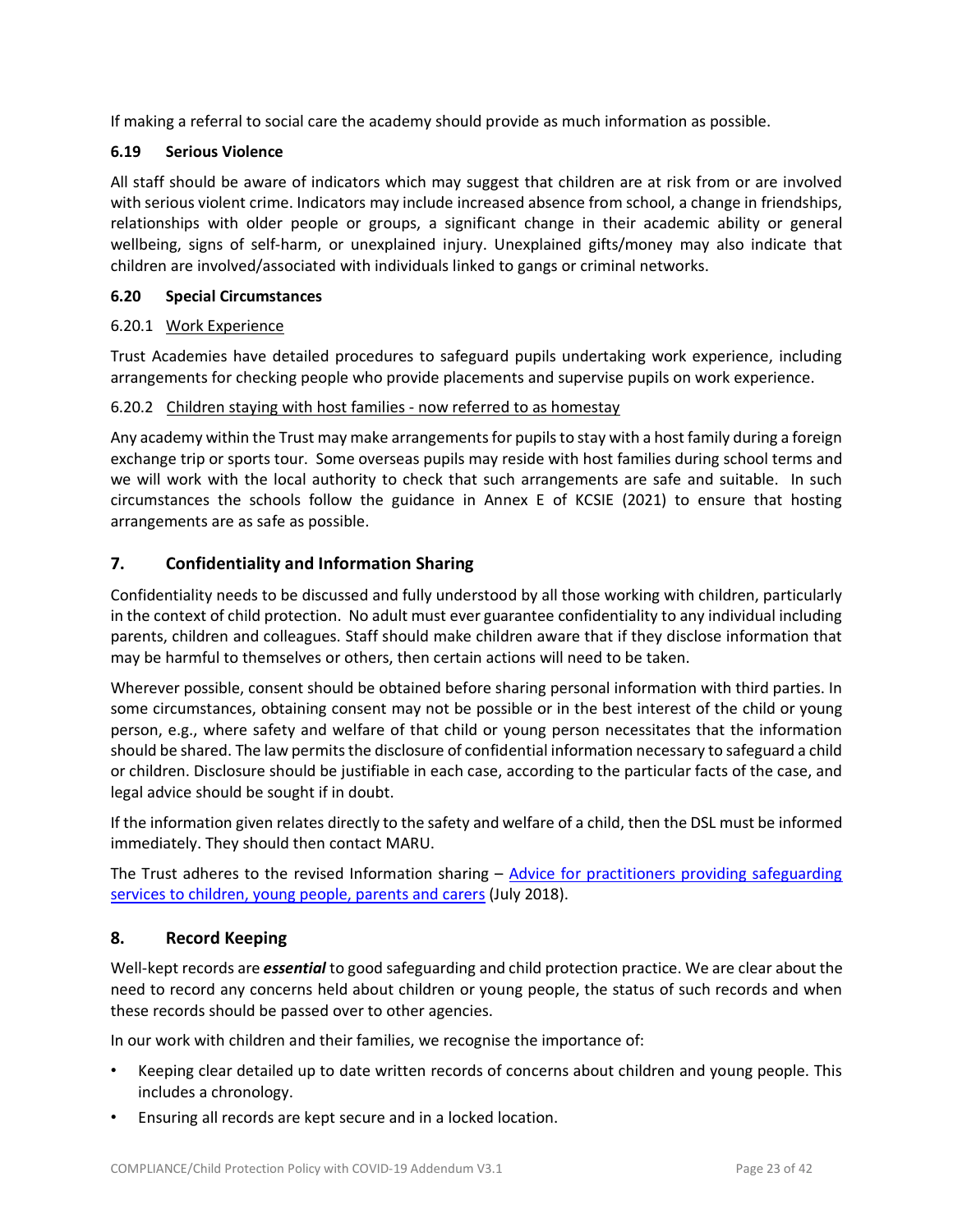- Ensuring records are passed on to the receiving school if a child or young person transfers. In line with current local authority guidance.
- Ensuring all records are clear, factual and jargon free.

*[Each academy/school needs to add something about the system they use to record concerns and what their staff need to do here]*

#### **CPOMS**

Academies within the Trust use CPOMS forthe recording and monitoring of Safeguarding, Child Protection, Welfare issues and all contact with parents/carers/students/other agencies. Every member of staff across the Trust has an obligation to report any concerns which they may have using CPOMS. The system allows the Academy to record information in a central repository and have relevant people alerted immediately. All staff that have access are expected to report their concerns using CPOMS, staff will still have the opportunity to ask for advice from the Safeguarding Team.

Anyone who does not have access to CPOMS will be expected to fill in an Academy incident form. For those members of staff that cannot access CPOMS; supply staff, volunteers, external agencies etc the Academy will ensure that they are made aware of the Academy's processrequired to report a Safeguarding incident.

#### **9. Allegations against staff**

Allegations against staff are covered in all basic training and induction training that takes place within our academies.

Staff need to be mindful that it is not only their behaviour in school which may lead to concerns being raised. Where a member of staff or volunteer is involved in an incident outside of school which may/may not have involved children but could impact on their suitability to work with children this should be discussed with the LADO. Usually referred to as 'Transferrable risk'.

Never let allegations by a child or young person go unrecorded or unreported, including any made against you. If you receive a disclosure, about an adult colleague, it is important to reassure the child that what they say will be taken very seriously and everything possible done to help.

In all instances the Head of School must be informed. If the Head of School is not available, then the DSL should be advised.

If the allegation concerns the Head of School then the CEO and Chair of the Trust must be informed.

In all situations regarding an allegation of abuse against a member of staff (including supply staff/ volunteers/trustees/governors), the academy must not act alone and mustseek advice and make a referral where necessary.

In such circumstances our Head of School, or CEO (if the allegation is against the Head of School) will contact the LADO for advice.

As part of our safeguarding duties, the LADO Service has a statutory responsibility to manage and oversee allegations made against professionals and volunteers who work with children. All allegations and concerns should be referred to the LADO within 24 hours where advice and guidance can be provided in respect of balancing the responsibility to safeguard with the need to support staff in difficult situations.

The following issues need to be considered:

• What are the safeguarding arrangements of the child or young person to ensure they are not in contact with the alleged abuser?;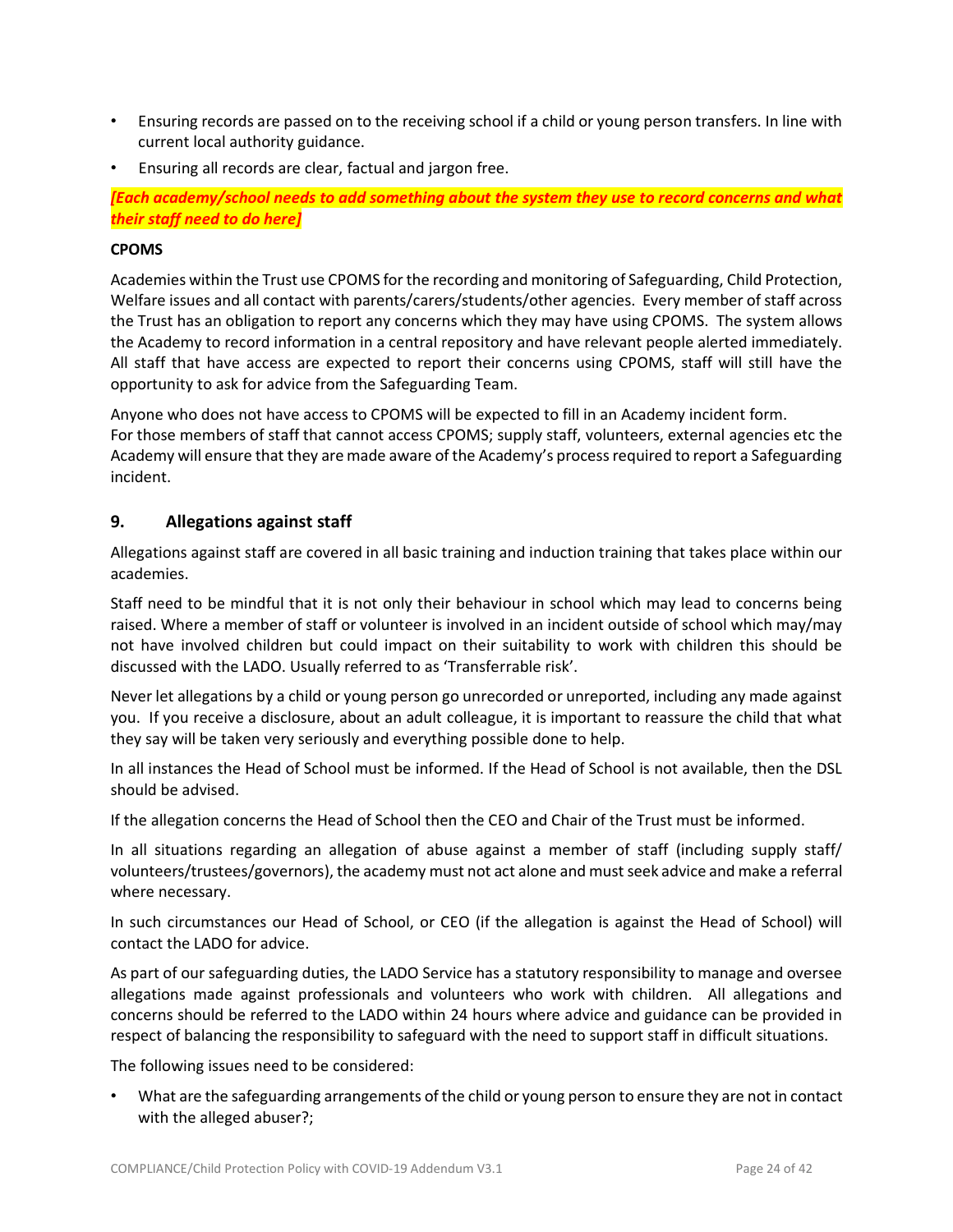- Contact the parents or carers of the child/young person **if** advised to do so by the LADO;
- Consider the rights of the staff member for a fair and equal process of investigation;
- Ensure that the appropriate disciplinary procedure is followed, including whether suspending a member of staff from work until the outcome of any investigation is deemed necessary;
- Act on any decision made in any strategy meeting; and
- Advise the Disclosure and Barring Service (DBS) and any other appropriate regulatory or professional body where a member of staff has been disciplined or dismissed as a result of the allegations founded or would have been if they have resigned.

#### **Contact details LADO: 01872 326536; [lado@cornwall.gov.uk](mailto:lado@cornwall.gov.uk)**

If a referral needs to be made, then this must go through MARU who will then passit on to the LADO team. The referral form can be found on the OSCP [website.](https://ciossafeguarding.org.uk/scp/p/our-policies-and-procedures/referral-forms)

#### **10. Whistleblowing**

Please adhere to the Trust's Whistleblowing Policy.

#### **Whistleblowing Trustee: Jackie Eason, Chair of the Trust Board**

In the event you do not feel able to follow the academy's Whistleblowing Policy but remain concerned, you must discuss your concerns with an appropriate independent body. In this situation you could contact:

#### **NSPCC Whistleblowing helpline: 0800 028 0285**

#### **11. Key Safeguarding Roles and Responsibilities**

#### **11.1 All Staff**

**[**Staff who work directly with children are expected to complete the National College training 'Understanding Changes to the DfE Keeping Children Safe in Education (KCSIE) statutory safeguarding guidance 2021.

Completion of the course will be logged within the National College platform. Good practice includes downloading the certificate of completion and sharing with the relevant person within your school.

All staff will be aware of:

- Our systems which support safeguarding, including this child protection and safeguarding policy, the staff [behaviour policy/code of conduct], the role and identity of the designated safeguarding lead (DSL) and *[deputy/deputies]*, the behaviour policy, *[insert if you have a standalone online safety policy:* the online safety policy].
- What to do if they identify a safeguarding issue or a child tells them they are being abused or neglected, including specific issues such as FGM, and how to maintain an appropriate level of confidentiality while liaising with relevant professionals
- The signs of different types of abuse and neglect, as well as specific safeguarding issues, such as peeron-peer abuse, child sexual exploitation (CSE), child criminal exploitation (CCE), indicators of being at risk from or involved with serious violent crime, FGM and radicalisation
- The importance of reassuring victims that they are being taken seriously and that they will be supported and kept safe

Section 15 and appendix 4 of this policy outline in more detail how staff are supported to do this.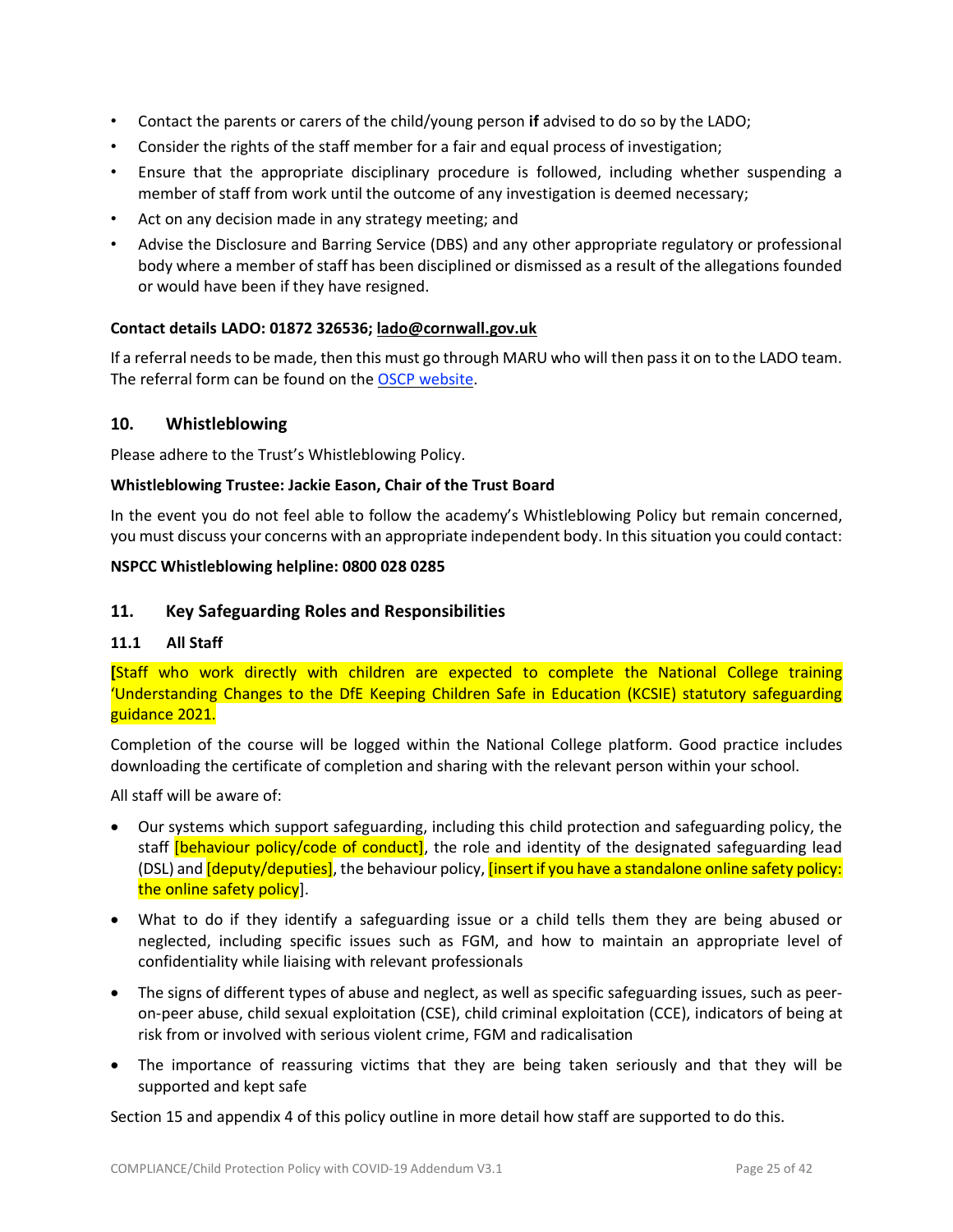## **11.2 Designated Safeguarding Lead (DSL)**

There is a legal obligation under the Education Act 2002 S175/157 for all schools to have a designated safeguarding lead. All academies within the Trust follow the guidance in Annex B of KCSIE (revised September 2021), which outlines the key responsibilities of the DSL.

## **11.3 Deputy Designated Safeguarding Lead (DDSL)**

As above we follow the guidance in Annex B of KCSIE (revised September 2021), which outlines the key responsibilities of the DSL and DDSL.

## **11.4 Governing Body, including the role of the Safeguarding Governor/Trustee**

The roles and responsibilities of the governing body are outlined in Part 2 of KCSIE (revised September 2021). In addition, we have outlined these responsibilities in Appendix D.

#### **12. Safer Recruitment**

The Trust operates safer recruitment procedures across the Trust, including ensuring that:

- Statutory duties to undertake required checks on staff who work with children are complied with in line with the Disclosure and Barring Service requirements for Regulated Activity; Teachers" Prohibition Orders; the Child Care Act 2006 and Childcare (Disqualification) Regulations 2009
- Statutory guidance relating to volunteers is followed
- At least one member of the recruitment panel members has undertaken safe recruitment training through an accredited training programme

We hold a Single Central Record (SCR) which demonstrates we have carried out the range of checks required by law on our staff.

Our academies comply with the requirements of KCSIE, (September 2021) - Part 3.

#### **13. Attendance at Child Protection Conference**

If a child or young person becomes the subject in a Child Protection Conference as an academy, we may be asked to share information about the child or young person and his/her family. Usually this will be in the form of a written report, the contents of which will be shared with parents/carers prior to the meeting preferably by the school.

Child protection conferences will be attended by the DSL or DDSL. In exceptional circumstances another member of staff may attend with them. The reason this responsibility is not delegated is because the DSL has the overall training and accountability to act on behalf of the academy including agreeing their role in any child protection plan as well as the possible allocation of resources.

Occasionally, there may be information that is confidential, which will be shared in a closed meeting prior to the conference. If this is necessary, the chair of the conference will discuss the matter with parents/carers beforehand.

When any child becomes the subject of a conference, local procedures require all other children in the family are considered. It may well be that staff will be required to provide information on children with whom there appear to be no direct concerns.

Staff may contribute to the process of risk assessment and the decision about the child being in receipt of a child protection plan. This will be undertaken using the signs of safety model. For more information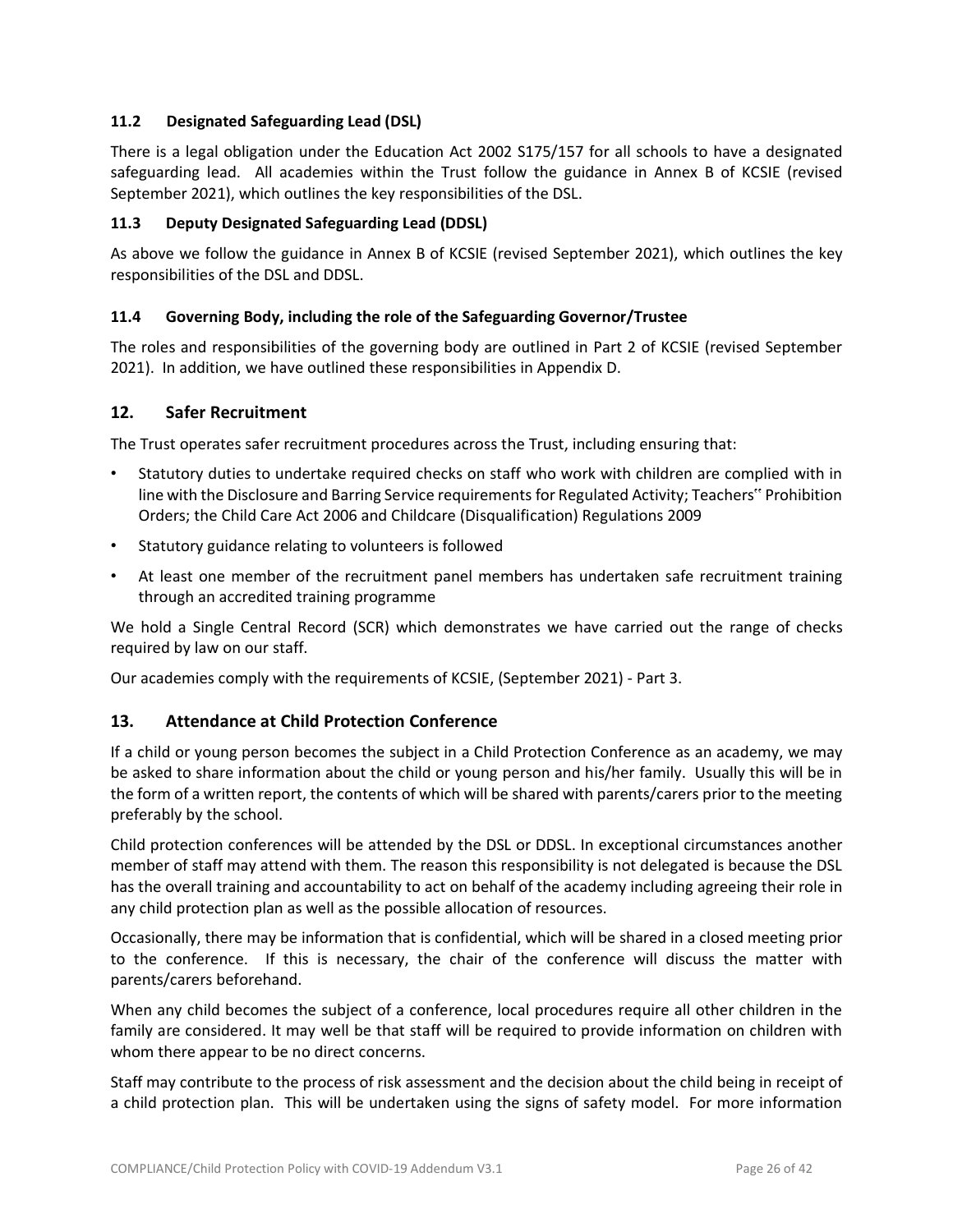about signs of safety, discuss with the allocated social worker or the independent chair prior to the meeting.

## **14. Training**

All members of our workforce who work directly with children have been provided with and signed to say that they have read and understood, Part 1 of KCSIE, (September 2021) and governors/trustees have been provided with and signed to say they have read and understood Part 2 of KCSIE (September 2021). Optional for schools, those members of staff who do not work directly with children can be given Part 1 or *Annex A.* 

All staff members will receive appropriate safeguarding and child protection training / briefings which will be regularly updated. (minimum of yearly) In addition all staff members will receive safeguarding and child protection updates. These will be done as part of staff meetings where safeguarding will be a standing item on the agenda of every staff meeting and full governors' meetings.

All staff will also, as part of our induction, be issued with information in relation to our Child Protection and Safeguarding Policy, key designated staff, Staff Code of Conduct, Part 1 of KCSIE (September 2021) Key contacts and What to do if a Child discloses Abuse and Recording concerns.

All staff need to understand the unique risks associated with online safety and be confident they have the skills to keep children safe whilst they are online in school.

In addition, all staff must recognise the additional risks that SEND children can face especially with regard to their online activities.

Our DSL and DDSL(s) will undertake further multi-agency safeguarding training in addition to the whole academy training. Once this training is completed, they have a duty to update their training by attending safeguarding briefings and training every year with a full update every two years. It will support both the DSL and DDSL to be able to better undertake their role and support the academy in ensuring our safeguarding arrangements are robust and achieving better outcomes for the pupils in our academies.

Our Governing Body and Board of Trustees will have access to basic safeguarding training within the academy. We will recommend and encourage them to undertake training specifically on the safeguarding responsibilities of the governing body in line with Part 2 of KCSIE, in particular the role of the Safeguarding Governor/Trustee. In addition to this training, the safeguarding governor/trustee may wish to access multi-agency safeguarding training at least every two years.

At least one member of the recruitment panel will have undertaken safer recruitment training along with one member of the Trust's Executive Leaders. Best practice is that this is updated every 3 years to ensure that the academy is keeping up with changes made to recruitment processes and changes in safeguarding requirements when recruiting staff. All those involved in Safer Recruitment must read KCSIE Part 3.

#### **14.1 Safeguarding training assurance from third party providers/contractors**

It is the responsibility of the academy to seek assurance from the third-party supplier/contractor as to the level of safeguarding training they provide to their staff (it is perfectly acceptable to ask and challenge for this information so that the academy has the assurance needed). In addition to this, the academy will ensure that contractors/third party suppliers receive local safeguarding information (the academy safeguarding leaflet and code of conduct) so that they understand what is expected of them, how to raise any concerns and how to deal with any difficult situations they may find themselves in. The safeguarding information for contractors/third-party suppliers is also about them protecting themselves as much as it is about protecting the children and young people in school.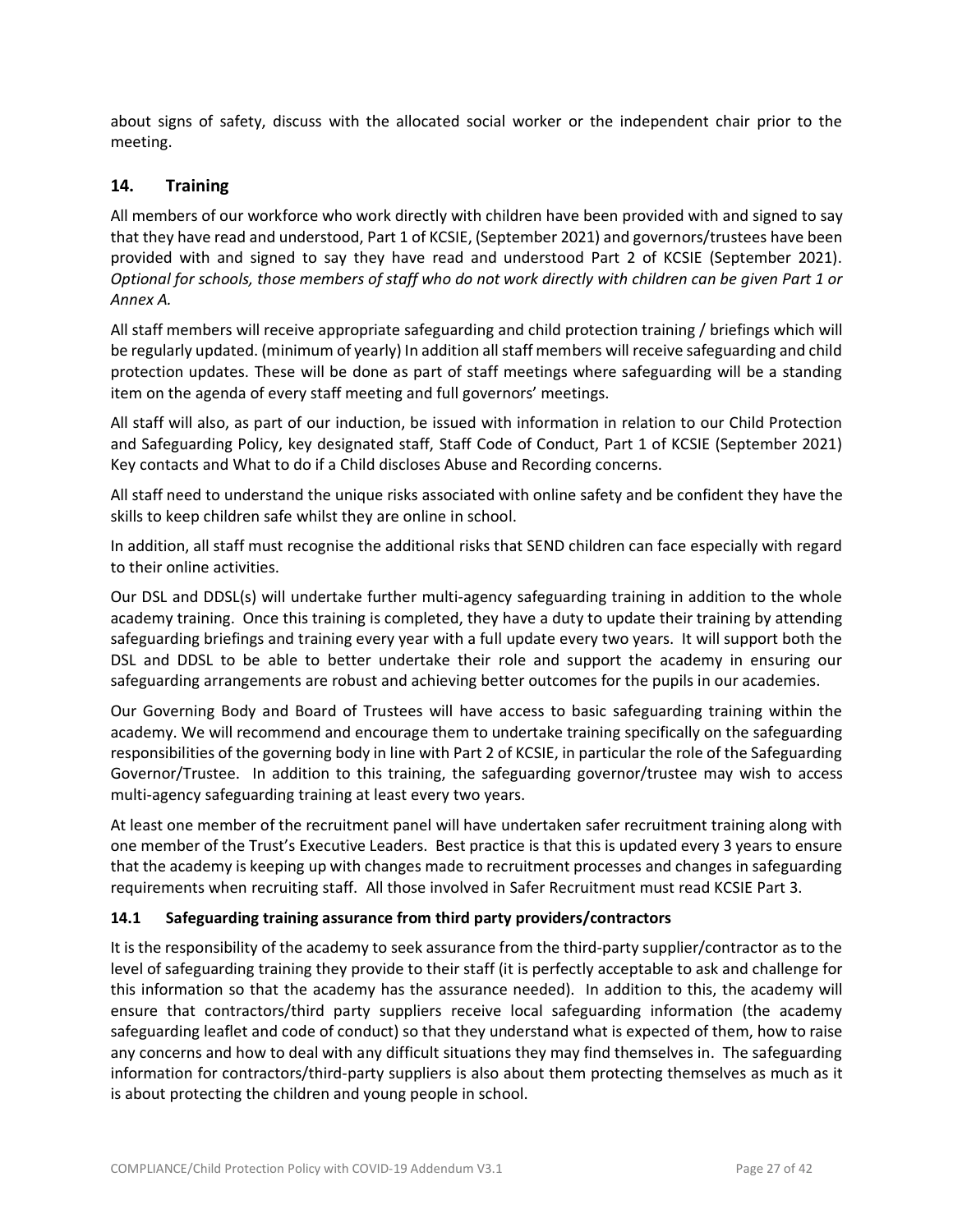For audit purposes and our own assurance, Trust academies will keep a record of responses from contractors/third-party suppliers.

If there are concerns as to the level of training provided, especially in the case of small independent businesses who may not have accessto training, we may consider including or inviting them to attend staff training.

## **15. Extended academy and off-site arrangements**

All extended and off-site activities are subject to a risk assessment to satisfy health and safety and safeguarding requirements. Where extended academy activities are provided by and managed by the academy, our own safeguarding/child protection policy and procedures apply. If other organisations provide services or activities on our site we will check that they have appropriate procedures in place, including safer recruitment procedures.

When our pupils attend off-site activities, including day and residential visits, we will check that effective safeguarding/ child protection arrangements are in place.

#### **16. Photography and images**

A separate policy is held, but our staff are aware that at no time should their own personal cameras/smart phones be used in recording children or young people at any academy within the Trust.

Our Academies will ensure parental permission issought prior to taking photographs of children for media, website and other school purposes.

Any person taking images of the children should be challenged by staff unless they are absolutely confident they have the relevant permissions.

#### **17. Supporting Our Staff**

The Trust recognises that all staff may find dealing with safeguarding and child protection concerns very difficult and upsetting. It may trigger memories of their own difficult childhood, or be an experience they have had as an adult, or a member of their family, or close friendship group has experienced.

It is hoped that in such situations the individual staff member would be able to talk to a member of the senior leadership team in academy who can make enquiries into what support may be available for the individual member of staff.

There are many organisations within Cornwall who offer support services to individuals on a range of very sensitive issues eg Domestic Abuse, Sexual Abuse (current and historic) drug and alcohol misuse, mental health. More information can be accessed via MARU or the Early Help Hub.

#### **In addition, the member of staff should be able to access support through:**

- **Their own GP.**
- **The Samaritans Telephone: 116 123**
- **NSPCC HELPLINE Telephone: 0808 800 5000 (not just there for children)**

The DSL and Safeguarding Governor/Trustee will take responsibility for updating this policy and information all staff and the Governing Body of key changes.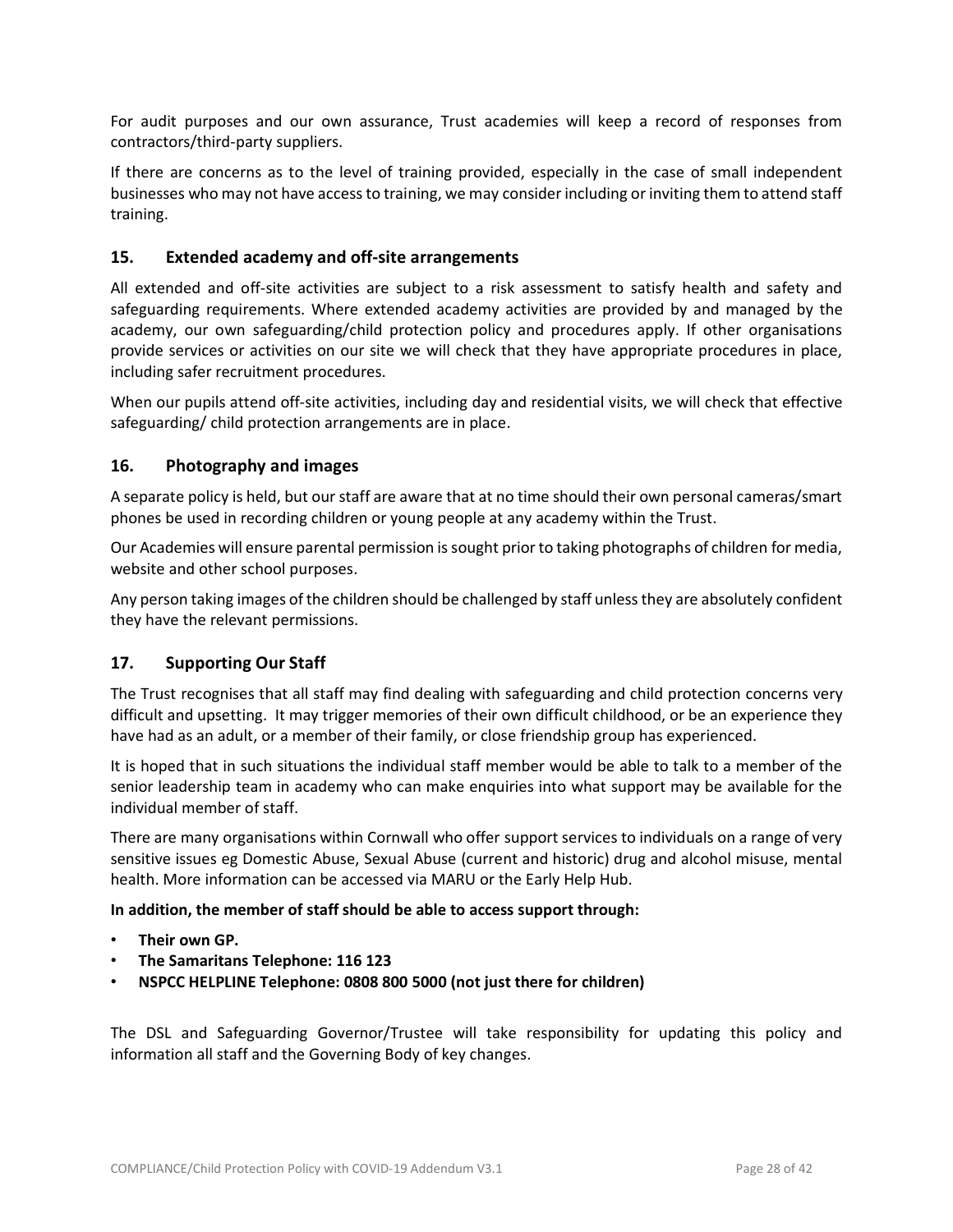## **18. Self-Harm Awareness**

Recent research indicates that up to one in ten young people in the UK engage in self-harming behaviours and that this figure is higher amongst specific populations, including young people with special educational needs. School staff can play an important role in preventing self-harm and also in supporting students, peers and parents of students currently engaging in self-harm.

#### **18.1 Scope**

This section describes the academies' approach to self-harm. This policy is intended as guidance for all staff including non-teaching staff, trustees, governors and volunteers.

#### **18.2 Aims**

- To increase understanding and awareness of self-harm
- To alert staff to warning signs and risk factors
- To provide support to staff dealing with students who self-harm
- To provide support to students who self-harm and their peers and parents/carers

#### **18.3 Definition of Self-Harm**

Self-harm is any behaviour where the intent is to deliberately cause harm to one's own body for example:

- Cutting, scratching, scraping or picking skin
- Swallowing inedible objects
- Taking an overdose of prescription or non-prescription drugs
- Swallowing hazardous materials or substances
- Burning or scalding
- Hair-pulling
- Banging or hitting the head or other parts of the body
- Scouring or scrubbing the body excessively

#### **18.4 Risk Factors**

The following risk factors, particularly in combination, may make a young person particularly vulnerable to self-harm:

#### Individual Factors

- Depression / anxiety
- Poor communication skills
- Low self-esteem
- Poor problem-solving skills
- Hopelessness
- Impulsivity
- Drug or alcohol abuse

#### Family Factors

- Unreasonable expectations
- Neglect or physical, sexual or emotional abuse
- Poor parental relationships and arguments
- Depression, self-harm or suicide in the family

#### Social Factors

- Difficulty in making relationships / loneliness
- Being bullied or rejected by peers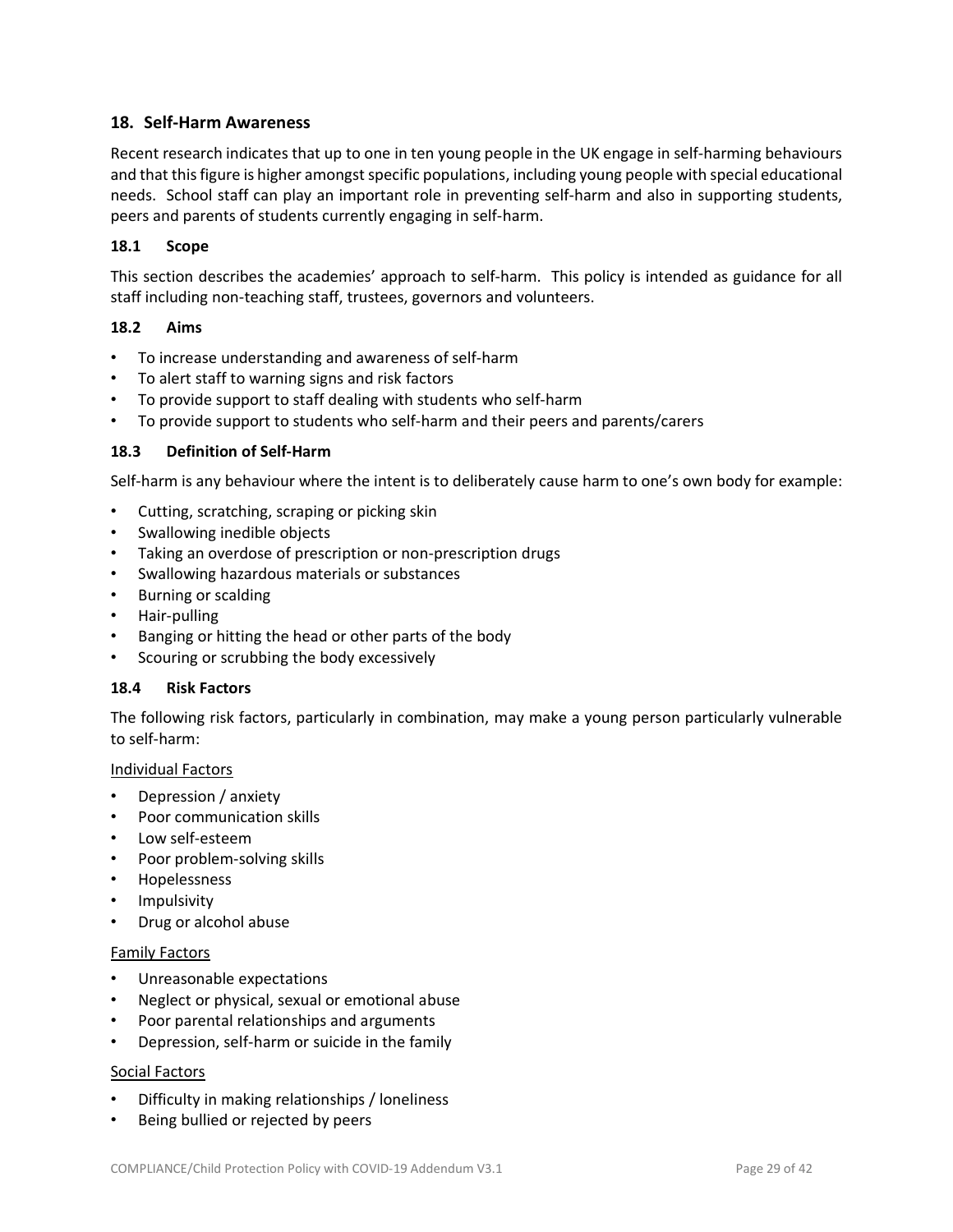#### **18.5 Warning Signs**

Academy staff may become aware of warning signs that indicate a student is experiencing difficulties which may lead to thoughts of self-harm or suicide. These warning signs should always be taken seriously and staff observing any of these warning signs should seek further advice from one of the designated teachers for safeguarding children.

Possible warning signs include:

- Changes in eating / sleeping habits (e.g. student may appear overly tired if not sleeping well)
- Increased isolation from friends or family, becoming socially withdrawn
- Changes in activity and mood e.g. more aggressive or introverted than usual
- Lowering of academic achievement
- Talking or joking about self-harm or suicide
- Abusing drugs or alcohol
- Expressing feelings of failure, uselessness or loss of hope
- Changes in clothing e.g. becoming a goth

#### **18.6 Staff Roles in working with students who self-harm**

Students may choose to confide in a member of school staff if they are concerned about their own welfare or that of a peer. School staff may experience a range of feelings in response to self-harm in a student, such as anger, sadness, shock, disbelief, guilt, helplessness, disgust and rejection. However, in order to offer the best possible help to students it is important to try and maintain a supportive and open attitude. A student who has chosen to discuss their concerns with a member of school staff is showing a considerable amount of courage and trust.

Students need to be made aware that it may not be possible for staff to offer complete confidentiality. If you consider a student is at serious risk of harming themselves then confidentiality cannot be kept. It is important not to make promises of confidentiality that cannot be kept even if a student puts pressure on you to do so.

Any member of staff who is aware of a student engaging in or suspected to be at risk of engaging in selfharm should consult one of the designated teachers for safeguarding children, or the designated governor for safeguarding children.

Following the report, the designated teacher / governor will decide on the appropriate course of action. This may include:

- Contacting parents / carers
- Arranging professional assistance e.g. doctor, nurse, social services
- Arranging an appointment with a counsellor
- Immediately removing the student from lessons if their remaining in class is likely to cause further distress to themselves or their peers
- In the case of an acutely distressed student, the immediate safety of the student is paramount and an adult should remain with the student at all times
- If a student has self-harmed in school a first aider should be called for immediate help

#### **Further Considerations**

Any meetings with a student, their parents or their peersregarding self-harm should be recorded in writing including:

- Dates and times
- An action plan
- Concerns raised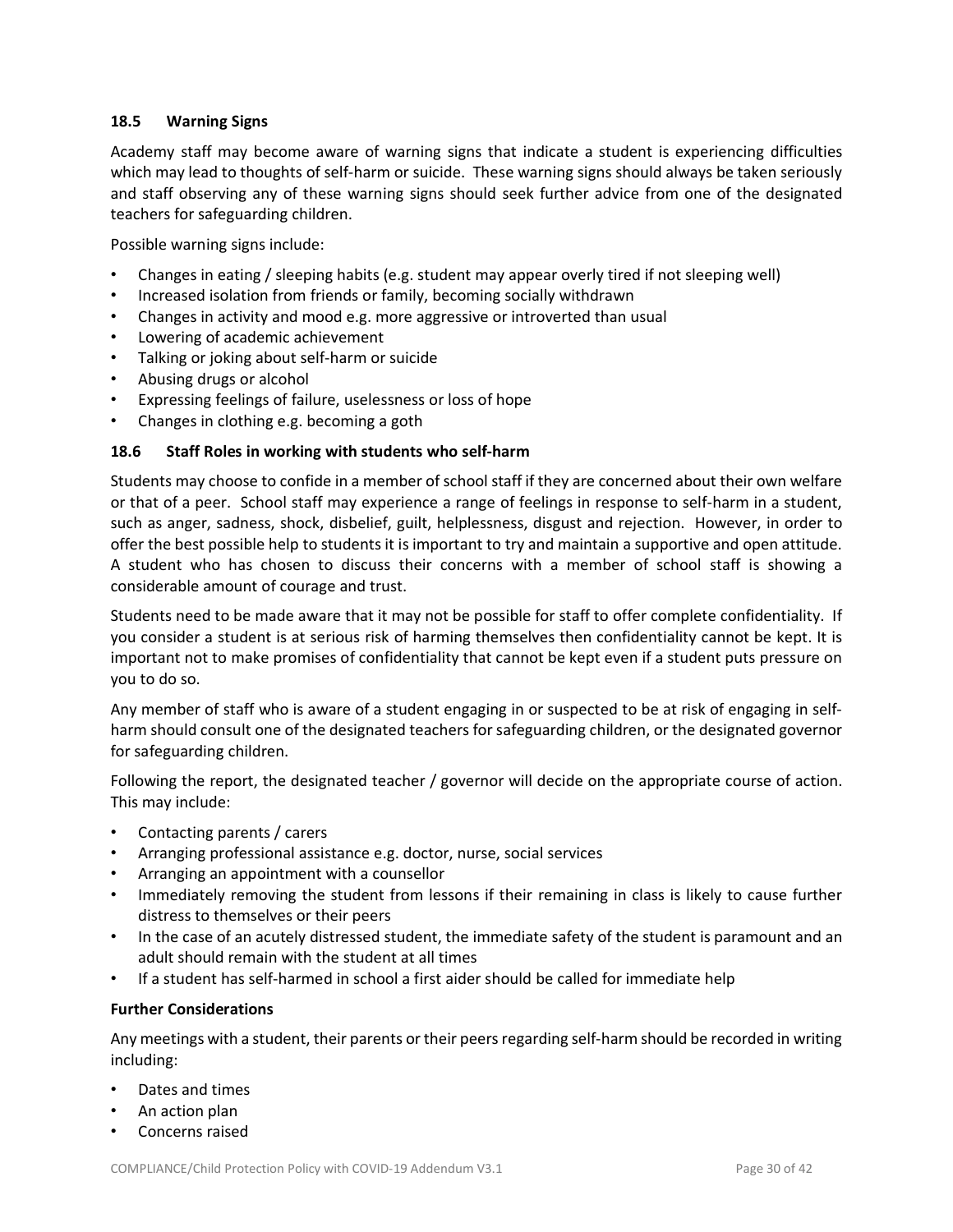• Details of anyone else who has been informed

This information should be stored in the student's child protection file.

It is important to encourage students to let you know if one of their group is in trouble, upset or showing signs ofself-harming. Friends can worry about betraying confidences so they need to know that self-harm can be very dangerous and that by seeking help and advice for a friend they are taking responsible action and being a good friend. They should also be aware that their friend will be treated in a caring and supportive manner.

The peer group of a young person who self-harms may value the opportunity to talk to a member of staff either individually or in a small group. Any member of staff requiring further advice on this should consult one of the designated teachers for safeguarding children.

When a young person is self-harming it is important to be vigilant in case close contacts with the individual are also self-harming. Occasionally schools discover that a number of students in the same peer group are harming themselves.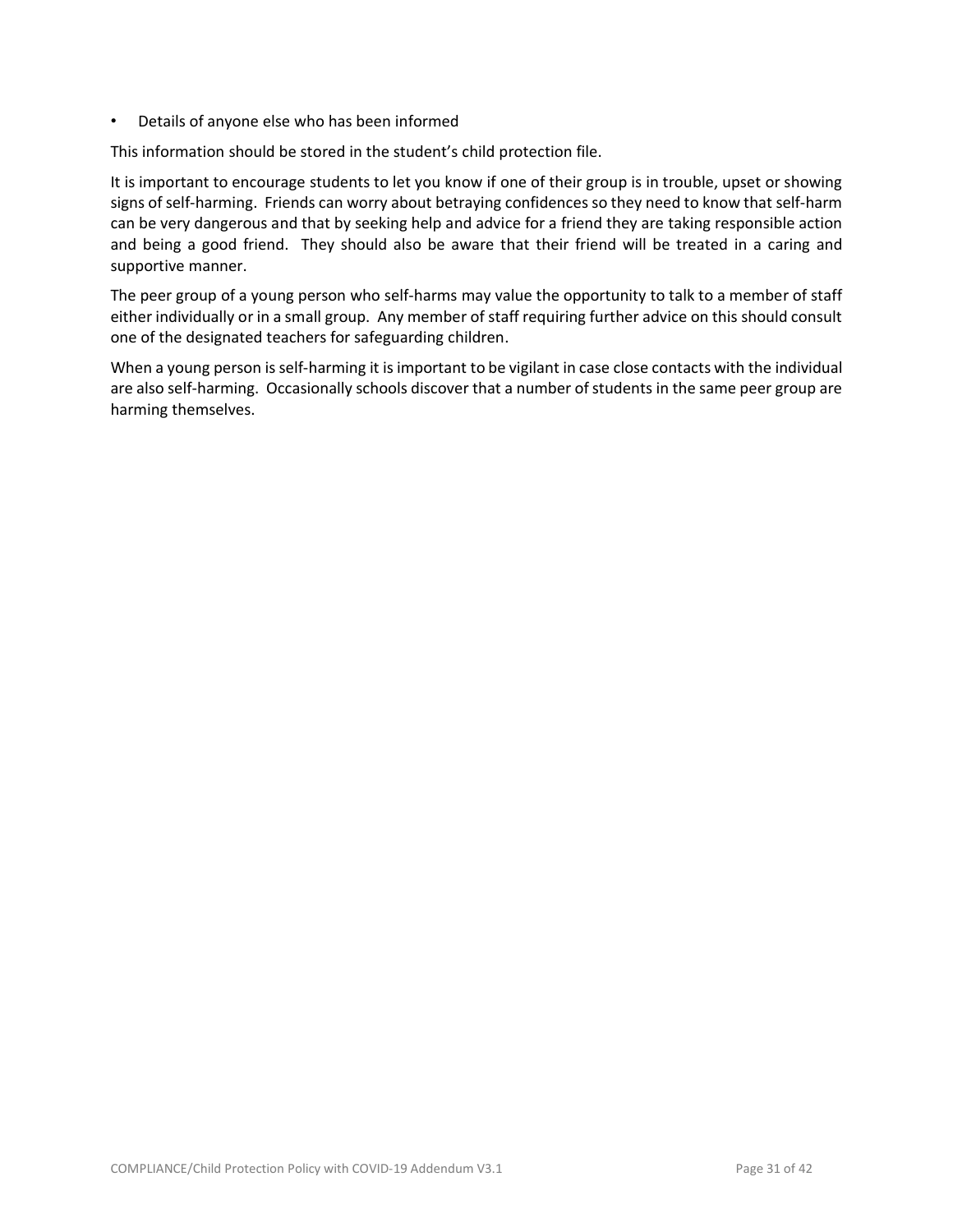## **Appendix A: Signs and Indicators of Abuse**

A more comprehensive list will be considered within staff training however this will give staff some indication of what to look out for.

Although these signs do not necessarily indicate that a child has been abused, they may help staff recognise that something is wrong.

If you have any concerns, you must pass these to your DSL immediately.

#### **Physical Abuse**

Most children will collect cuts and bruises and injuries, and these should always be interpreted in the context of the child's medical / social history, developmental stage and the explanation given. Most accidental bruises are seen over bony parts of the body, e.g. elbows, knees, shins, and are often on the front of the body. Some children, however, will have bruising that is more than likely inflicted rather than accidental.

Important indicators of physical abuse are bruises or injuries that are either unexplained or inconsistent with the explanation given; these can often be visible on the "soft" parts of the body where accidental injuries are unlikely, e g, cheeks, abdomen, back and buttocks. Occasionally a "pattern" may be seen e.g. fingertip or hand mark. A delay in seeking medical treatment when it is obviously necessary is also a cause for concern.

#### **The physical signs of abuse may include:**

- Unexplained bruising, marks or injuries on any part of the body
- Multiple bruises- in clusters, often on the upper arm, outside of the thigh
- Cigarette burns
- Human bite marks
- Broken bones
- Burns shape of burn, uncommon sites, friction burn

#### **Changes in behaviour that can also indicate physical abuse:**

- Fear of parents being approached for an explanation
- Aggressive behaviour or severe temper outbursts
- Flinching when approached or touched
- Reluctance to get changed, for example in hot weather
- **Depression**
- Withdrawn behaviour
- Running away from home

#### **Neglect**

It can be difficult to recognise neglect, however its effects can be long term and damaging for children.

It is also impossible to recognize that aspects of neglect can be very subjective. We may need to challenge ourselves and others and remember that people can have different values and that there will be differences in how children are cared for, which may be based on faith or cultural issues that our different to ours.

In respecting these differences we must not be afraid to raise our concerns if we believe the care being given to the child may be impacting on its safety and welfare.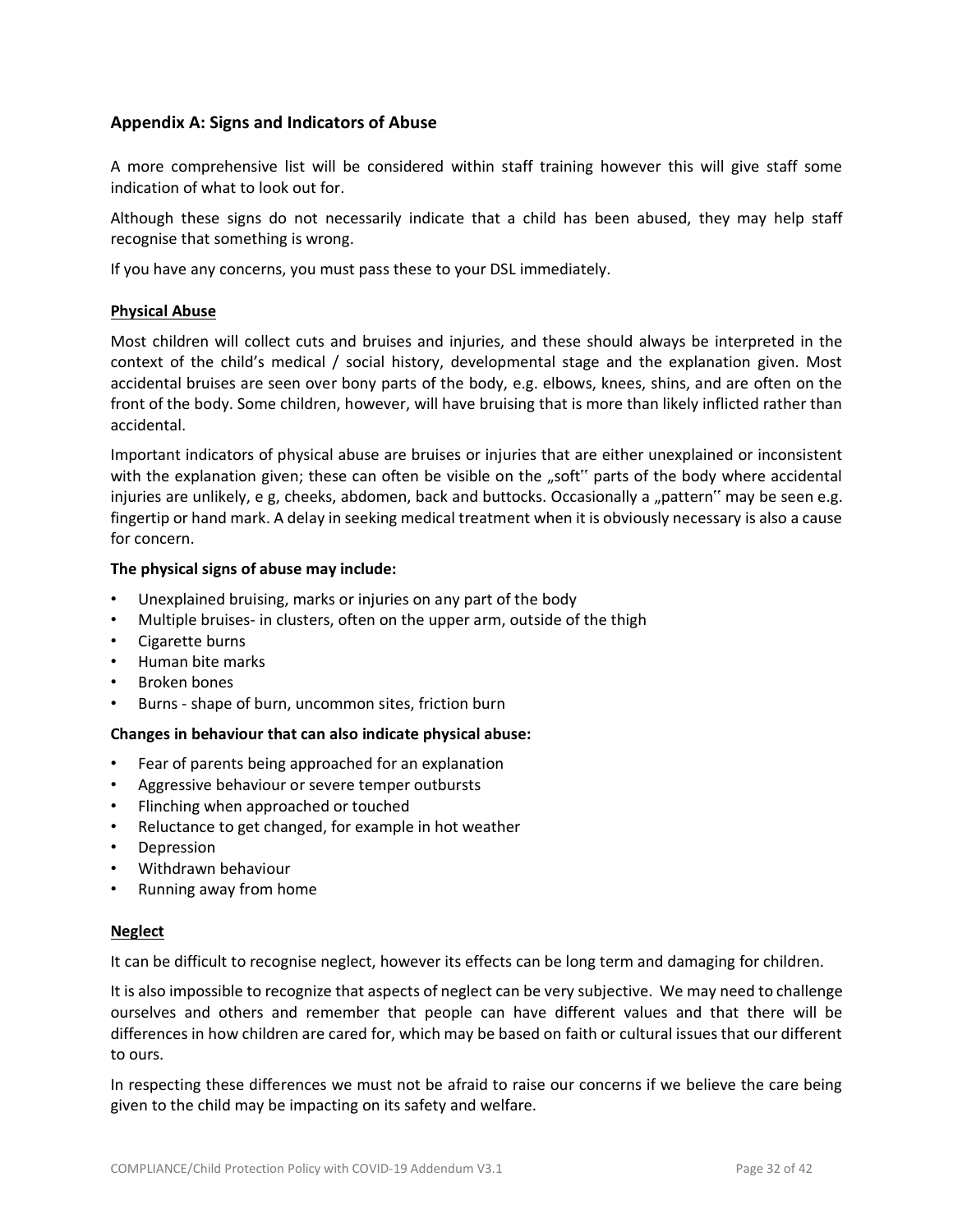#### **The physical signs of neglect may include:**

- Being constantly dirty or 'smelly'
- Constant hunger, sometimes stealing food from other children
- Losing weight, or being constantly underweight (obesity may be a neglect issue as well)
- Inappropriate or dirty clothing

#### **Neglect may be indicated by changes in behaviour which may include:**

- Mentioning being left alone or unsupervised.
- Not having many friends.
- Complaining of being tired all the time.
- Not requesting medical assistance and/or failing to attend appointments

#### **Emotional Abuse**

Emotional abuse can be difficult to identify as there are often no outward physical signs. Indications may be a developmental delay due to a failure to thrive (also known as faltering growth) and grow, however, children who appear well-cared for may nevertheless be emotionally abused by being taunted, put down or belittled. They may receive little or no love, affection or attention from their parents or carers. Emotional abuse can also take the form of children not being allowed to mix or play with other children.

#### **Changes in behaviour which can indicate emotional abuse include:**

- Neurotic/anxious behaviour e.g. sulking, hair twisting, rocking.
- Being unable to play.
- Fear of making mistakes
- Sudden speech disorders.
- Self-harm.
- Fear of parent being approached regarding their behaviour.
- Development delay in terms of emotional progress.
- Overreaction to mistakes.

#### **Sexual Abuse**

It is recognised that there is underreporting of sexual abuse within the family. All Staff and Governors should play a crucial role in identifying / reporting any concerns that they may have through, for example, the observation and play of younger children and understanding the indicators of behaviour in older children which may be underlining of such abuse.

All Staff and Governors should be aware that adults, who may be men, women or other children, who use children to meet their own sexual needs abuse both girls and boys of all ages. Indications of sexual abuse may be physical or from the child's behaviour. In all cases, children who tell about sexual abuse do so because they want it to stop. It is important, therefore, that they are listened to and taken seriously.

#### **The physical signs of sexual abuse may include:**

- Pain or itching in the genital area
- Bruising or bleeding near genital area
- Sexually transmitted disease
- Stomach pains
- Discomfort when walking or sitting down

#### **Changes in behaviour which can also indicate sexual abuse include:**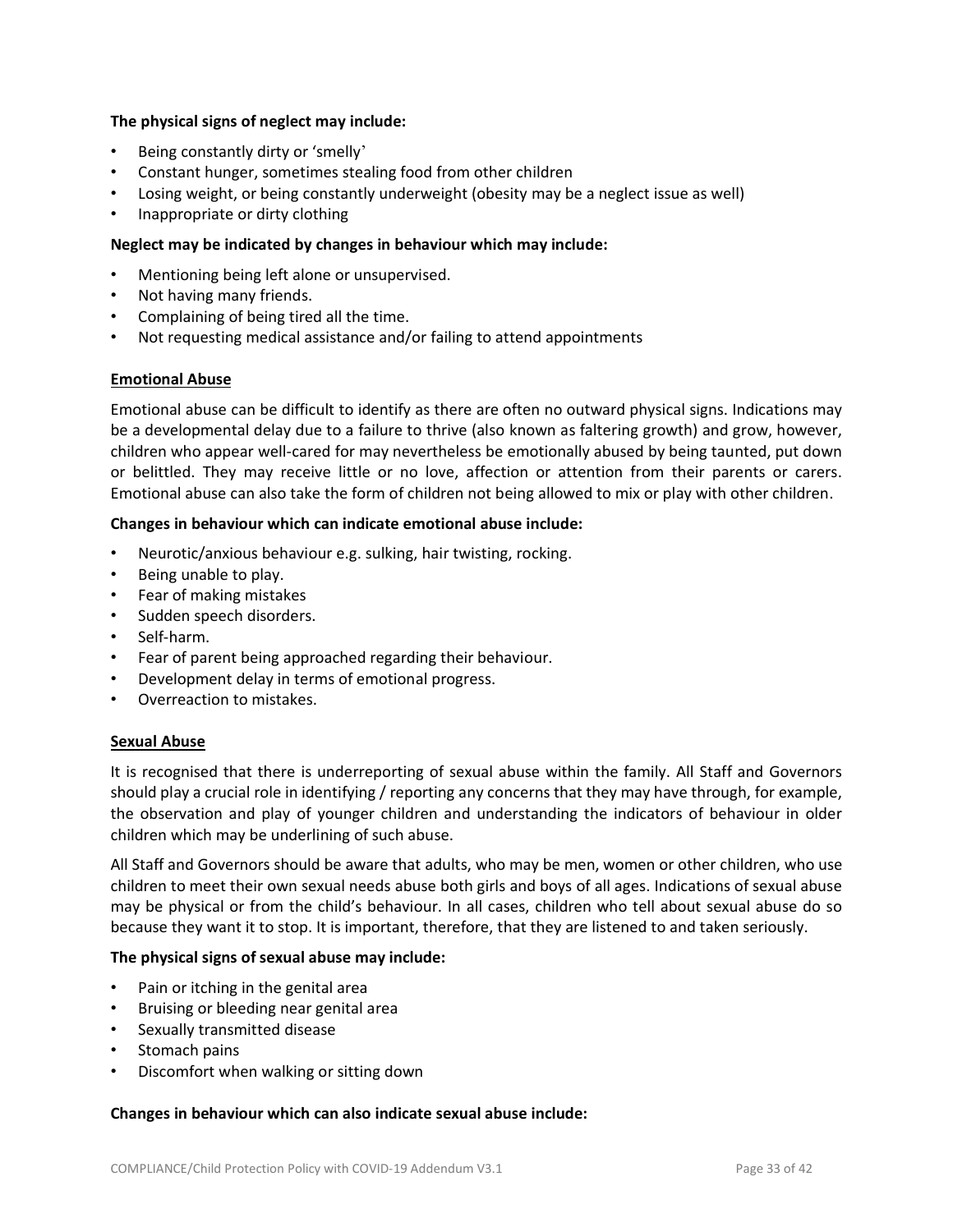- Sudden or unexplained changes in behaviour e.g. becoming aggressive or withdrawn
- Fear of being left with a specific person or group of people
- Sexual knowledge which is beyond their age, or developmental level
- Sexual drawings or language
- Eating problems such as overeating or anorexia
- Self-harm or mutilation, sometimes leading to suicide attempts
- Saying they have secrets they cannot tell anyone about
- Acting in a sexually explicit way towards adults

**Note**: A child may be subjected to a combination of different kinds of abuse. It is also possible that a child may show no outward signs and hide what is happening from everyone.

#### **Child Sexual Exploitation (CSE) and Child Criminal Exploitation (CCE)**

Many aspects of CSE take place on line so it may be difficult to identify this within the academy. The behaviours also need to be considered within the context of the child's age andstage of development. As they get older this may be more difficult to identify. However, abuse indicators may include:

- Children talking about having lots of 'friends' online whom when asked the do not know personally
- Associate with other children involved in exploitation
- Disengagement from education
- Using drugs or alcohol
- Unexplained gifts/money
- Repeat concerns about sexual health
- Children who suffer from sexually transmitted disease or are pregnant
- Decline in emotional wellbeing
- Talking about physically meeting up with someone they met online
- Posting lots of images of themselves online
- Going missing
- Talking about friendships with older young people/adults
- Children who have older girlfriends/boyfriends
- Engagement with offending
- Exclusion or unexplained absences from school
- Isolation from peers/social network
- Frequently in the company of older people association with 'risky' adults
- Accepting lifts or being picked up in vehicles
- Physical injury without plausible explanation
- No parental supervision/monitoring of online activity
- Poor school attendance
- Secretive behaviour
- Self-harm or significant changes in emotional well-being
- Concerning use of internet or other social media
- Returning home late
- Chronic tiredness

# **Reference:** Child Sexual Exploitation – guide for [practitioners](https://www.gov.uk/government/publications/child-sexual-exploitation-definition-and-guide-for-practitioners) February 2017

#### **County Lines**

Indicators may include:

• Go missing and are subsequently found in areas away from their home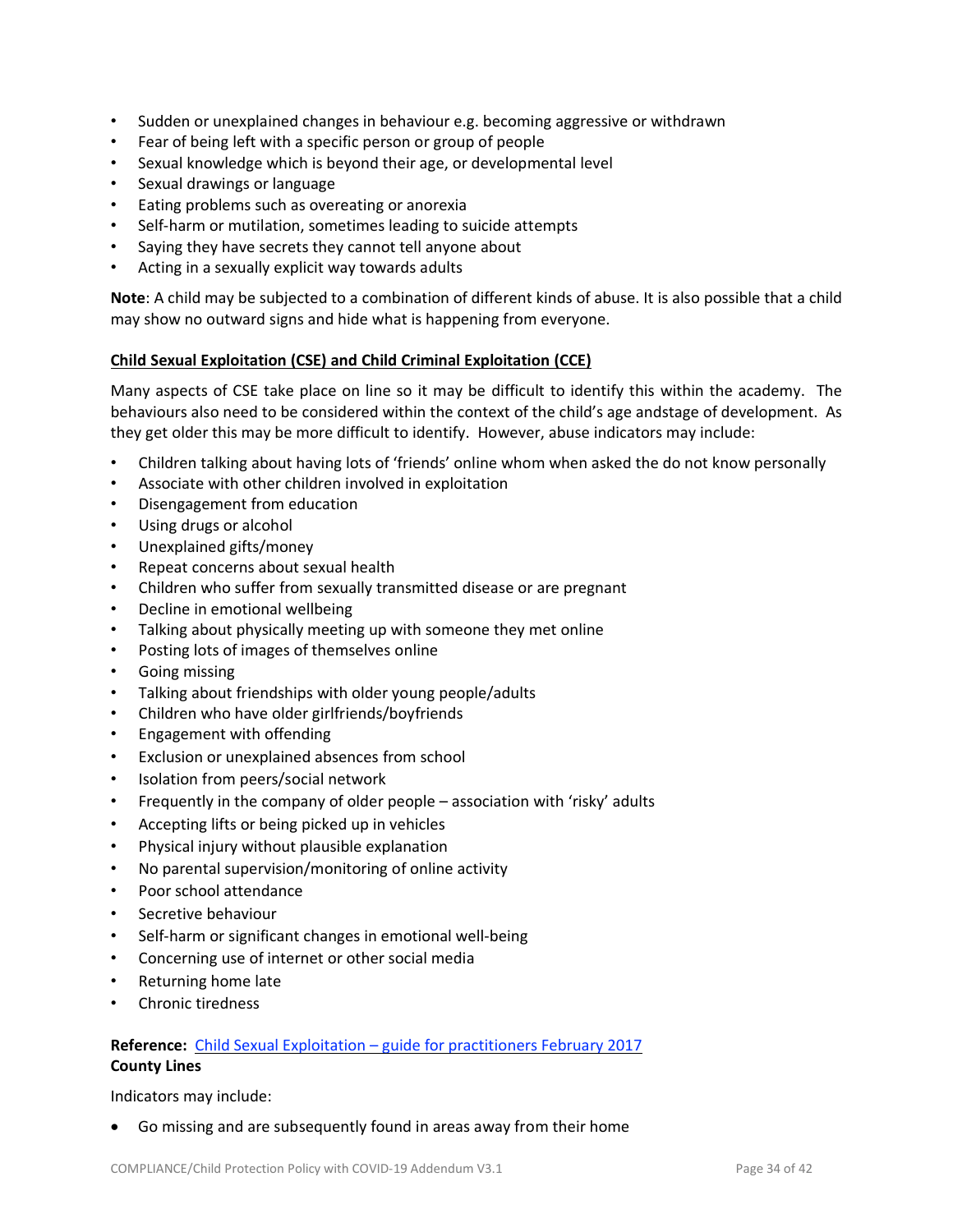- Have been the victim or perpetrator of serious violence (e.g knife crime)
- Are involved in receiving request for drugs via phone line, moving drugs, handing over and collecting money for drugs
- Are exposed to techniques such as 'plugging' where drugs are concealed internally to avoid detection
- Are found in accommodation they have no connection with, often called a 'trap house' or 'cuckooing' or hotel room where there is drug activity
- Owe a 'debt bond' to their exploiters

#### **Female Genital Mutilation (FGM)**

Although situations of FGM may be unusual it is important that you do not assume it could not happen here. The most vulnerable are 8-15 year old girls.

#### **Indicators may include:**

- Days absent from school
- Not participating in physical education
- In pain/has restricted movement/frequent and long visits to the toilet/broken limbs
- Confides that she is having a special procedure, cut or celebration
- Unauthorised and or extended leave, vague explanations or plans for removal of a
- female in a high risk category especially over the summer period
- Plans to take a holiday which may be unauthorised, unexplained or extended in a country known to practice FGM
- Parents from a country who are known to practice FGM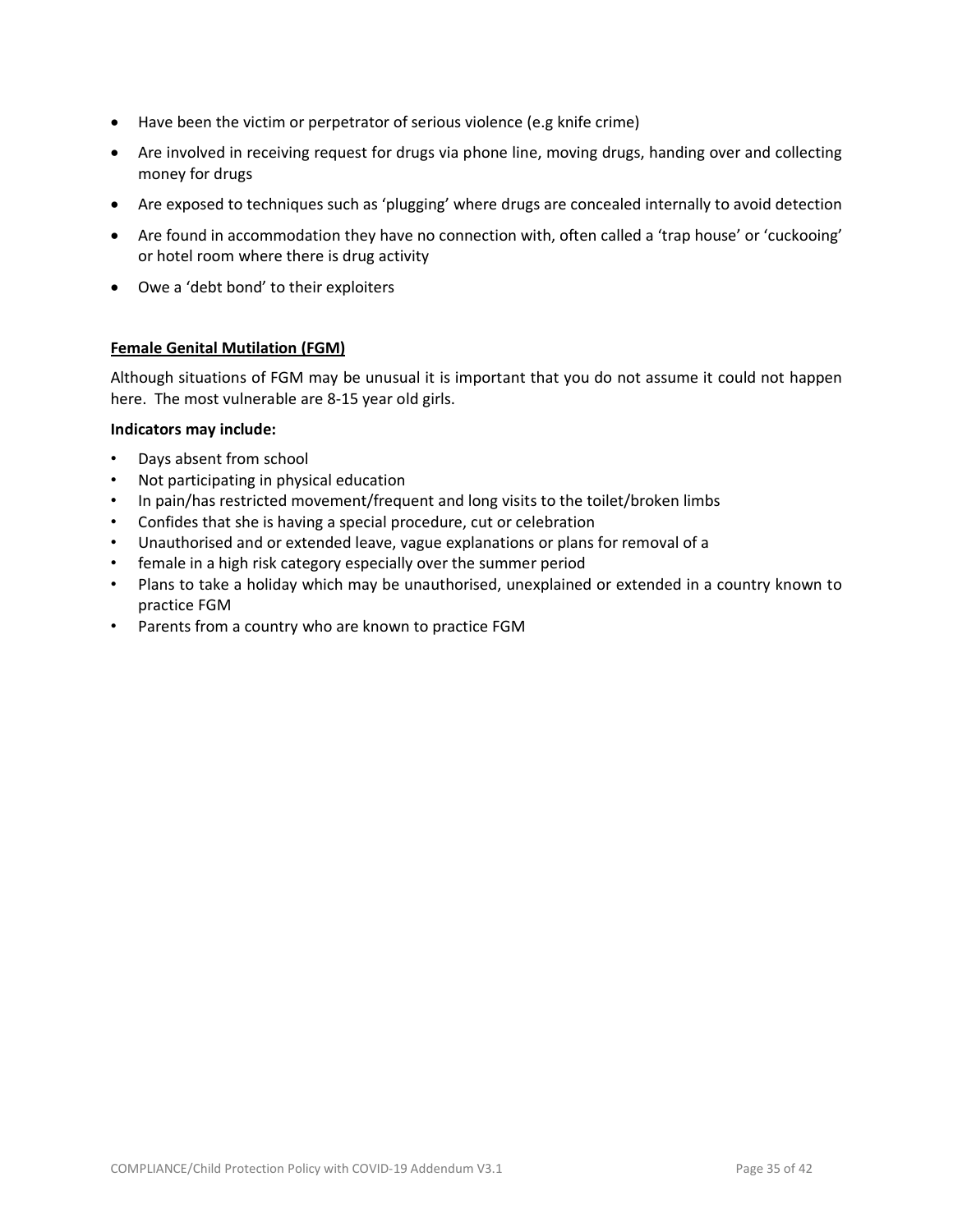## **Appendix B: Managing a Disclosure of Abuse**

It is extremely important that you know what to do if a child makes a disclosure. This will be explained by the DSL/DDSL during induction and will form a key part of any safeguarding training undertaken within the Trust. These are the key principles:

**If:**

- A child or young person discloses abuse, or
- You suspect a child may have been abused, or
- You witness an abusive situation involving another professional

#### You **RECORD AND REPORT:**

- Respond without showing any signs of disquiet, anxiety or shock.
- Enquire casually about how an injury was sustained or why a child appears upset, eg How did you ......?
- Confidentiality must never be promised to children, young people, or adults in this situation.
- Observe carefully the demeanor or behaviour of the child.
- Record in detail what has been seen and heard in the child's own words (after you have spoken to them, not during a disclosure).
- Do not interrogate or enter into detailed investigations: rather, encourage the child to say what he/she wants until enough information is gained to decide whether or not a referral is appropriate.
- Ensure if the child is complaining of being hurt/unwell this is reported immediately.

Asking questions is fine to help understand what the issue is, **BUT** you must ensure the questions are open and give the child the ability to clarify.

- It is important **NOT** to ask leading questions eg Did ----- Was it ------?
- It is important to know when to stop asking questions and listen.
- It is important not to interrogate.

#### **Types of Questions you can ask: TED**

- Can you **tell** me?
- Can you **explain**?
- Can you **describe**?

Remember you are only clarifying with the child if something concerning did happen or could have happened from the information they give you.

Then report to your DSL or DDSL immediately. **If they are not available, contact MARU.**

#### Staff **MUST NOT**:

- Investigate suspected/alleged abuse themselves
- Evaluate the grounds for concern
- Seek or wait for proof
- Discuss the matter with anyone other than the designated staff or MARU
- Speak to the parents until you have had a conversation with your DSL/MARU
- Ask the child to repeat the information to anyone including the DSL/DDSL
- Promise to keep it a secret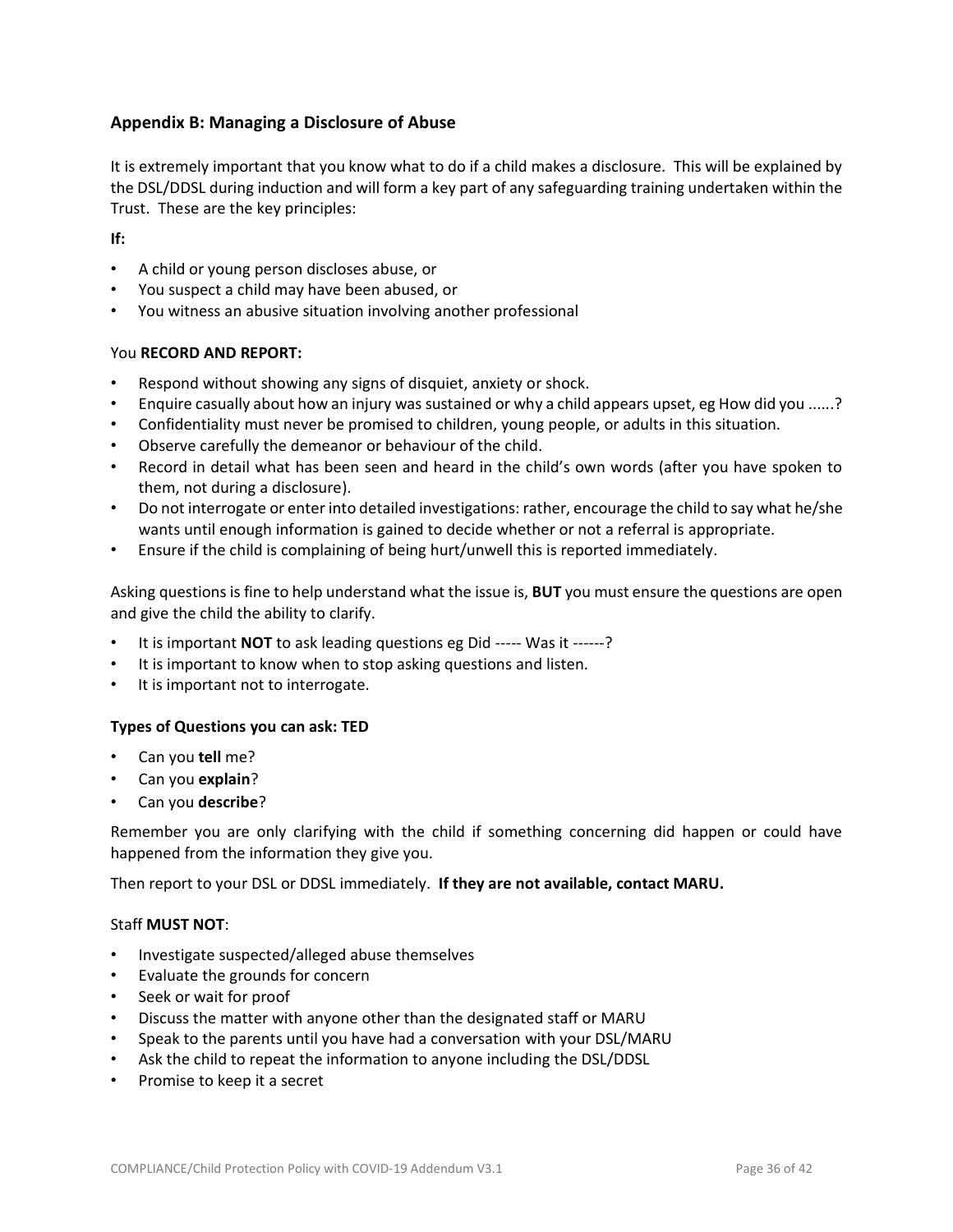## **Appendix C: Procedures if an allegation is made against a member staff (including supply staff, volunteers, trustees and governors)**

Please refer to KCSIE Part 4 for all details.

Never let allegations by a child or young person go unrecorded or unreported, including any made against you. There are very clear procedures that are there to protect children but also to ensure as much protection as possible against a potential false allegation involving a member of staff.

Any allegations should be reported to the Head of School regardless asto whether they are the designated safeguarding lead as they are ultimately responsible for all staff within the academy.

If the allegation concerns the Head of School then the CEO or the Chair of the Trust should be informed immediately.

In all situations there should be a discussion with the Local Authority [Designated](https://www.cornwall.gov.uk/health-and-social-care/childrens-services/child-protection-and-safeguarding/allegations-against-people-who-work-with-children/) Officer (LADO) or if they are not available then MARU can be contacted for advice and guidance. If they feel a referral should be made, then they will advise you to complete the [appropriate](https://ciossafeguarding.org.uk/scp/p/our-policies-and-procedures/referral-forms) referral form.

This should then be sent in via MARU.

If you receive a disclosure, about an adult colleague, it is important to reassure the child that what he/she says will be taken very seriously and everything possible done to help.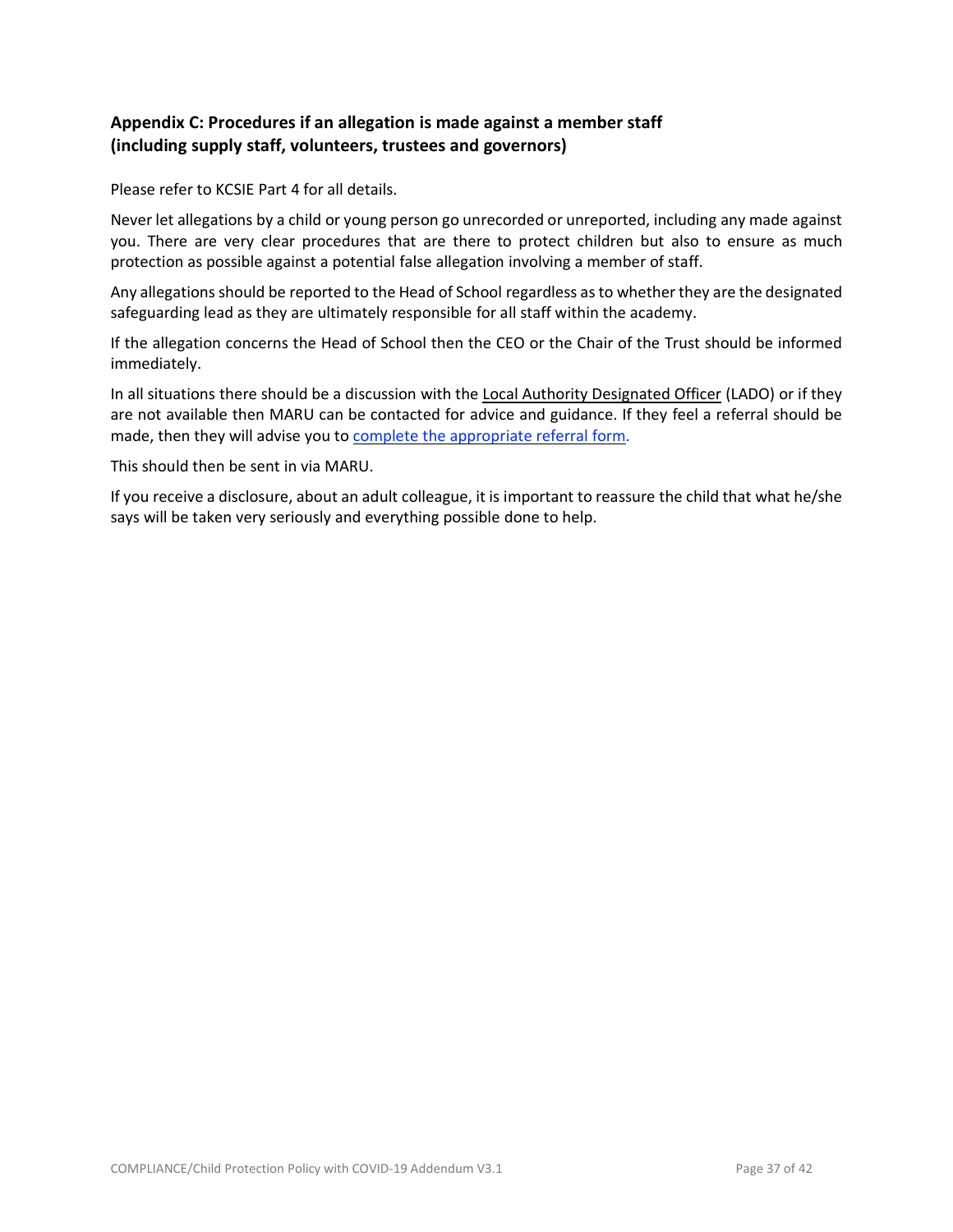## **Appendix D: Key Roles and Responsibilities**

#### **Designated Safeguarding Lead (DSL)**

The Trust follows the guidance within Annex B: KCSIE which includes:

- Being a central point of contact for all staff
- Confident in knowing what to do and where to go if you have concerns
- Ensure records are kept up to date, safely and securely
- That all staff are aware of their safeguarding responsibilities
- Be the initial point of contact for external agencies in relation to safeguarding issues
- Promote awareness of safeguarding in relation to the children, all staff, the governing body and parents

#### **Deputy Designated Safeguarding Lead (DDSL)**

As above. They will be trained to the same level of the DSL.

If you are a large academy you may have more than one DDSL. If this is the case ensure that there is excellent communication between the Safeguarding team within the school and that all records are kept centrally and available to be accessed by the designated safeguarding staff.

#### **Board of Trustees and Local Academy Committees**

You should adapt to meet the requirements of your own governance but ensure you are still meeting the requirements of Part 2 of KCSIE (September 2021). This includes:

- Taking leadership responsibility for the academy's Safeguarding and Child Protection arrangements; this includes assisting the DSL with the S175/157 safeguarding self-assessment on an annual basis.
- Ensuring academies are up to date with emerging issues in Safeguarding and recognise the strategies by the Local Authority in trying to keep children safe in Cornwall.
- Ensuring there is a nominated link Trustee for Child Protection and Safeguarding and this person has received appropriate training for their role. They should not be a member of staff within the academy, as this could lead to a possible conflict of interest and they need to act as the schools 'critical friend' .
- Safeguarding Trustees/Governors should not act in the role of DSL or DDSL. No member of the governing body should be given confidential information about any child or family in school unless the permission of the family has been given to share the information or it is on the advice of the LADO. All reports involving any information about children for governor meetings and briefings should be anonymised.
- The designated safeguarding trustee visits the academy regularly to review safeguarding within the academy and includes within visits regular discussions with children.
- Ensuring a DSL for Child Protection, appointed from the Senior Management Team and one who oversees and line manages the activities and the activities of all other leads in the academy. The number of DDSLs needs to be sufficient in number depending upon the size and demands of the academy.
- Ensuring the DSL/DDSL are fully equipped to undertake the Safeguarding role and that they have access to the appropriate training and that this is updated with certified training every two years.
- Ensuring a DSL is on the premises and available during academy hours and where this is not available there is cover in place. Therefore, ensuring there is cover at all times.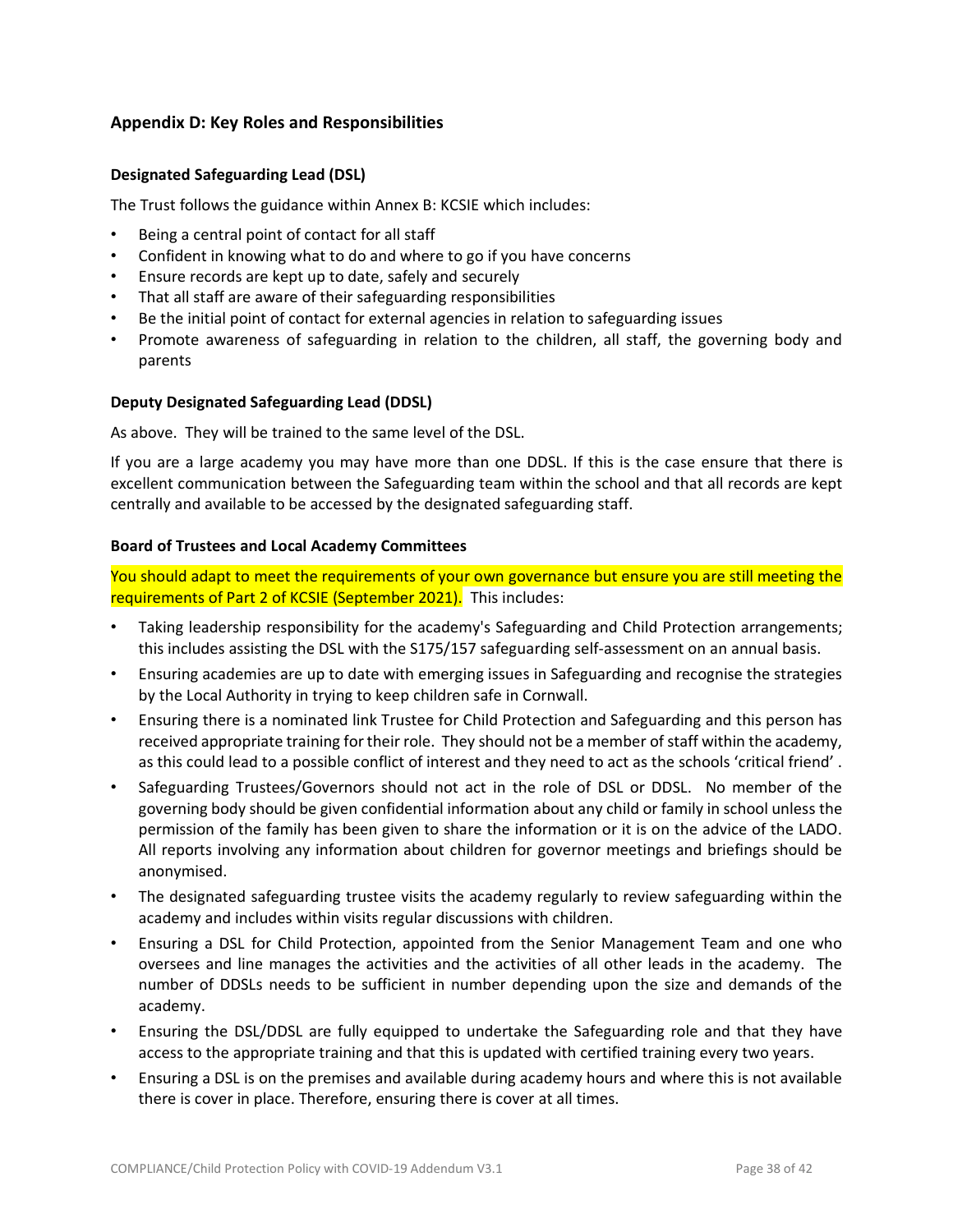- That we have a nominated link Trustee for CIC (Children in Care) and SEND alongside other nominated leads in the Academy on these issues;
- We have an appointed teacher who is responsible for Children in Care who understands his/her Safeguarding responsibilities and is fully aware of the Local Safeguarding procedures and attends regular training and briefings in relation to children in care.
- Safeguarding is an agenda item at every full LAC meeting.
- That there are procedures in place in handling allegations against Staff, Volunteers and Trustees and any concerns staff and volunteers have (including concerns about the academy) are brought to the attention of the Local Authority Designated Lead (LADO) in every case.
- The Board of Trustees have appointed a whistleblowing trustee.
- That all Staff, (including volunteers and frequent visitors) who will be working in the academy are given a mandatory induction which includes knowledge regarding abuse, neglect, staff code of conduct specific safeguarding issues and familiarisation with Child Protection responsibilities. The induction will also include procedures to be followed if anyone has any concerns about a Child's Safety or welfare, and knowledge about the Trust's policies and procedures.
- That all Staff have regular reviews of their own practice to ensure ongoing personal/professional development.
- That all Staff receives the appropriate training which is regularly updated. Safeguarding briefings and updates are given to all staff including trustees a minimum of yearly.
- To ensure that children are taught about Safeguarding, including on line, through teaching and learning opportunities, as part of providing a broad and balanced curriculum including PSHE.
- We have in place an on-line/e-safety and Acceptable use Policy equipped to deal with a widening range of issues associated with technology.
- That our Governing Bodies have an overview of children who are at risk of being excluded and EHE (no identifying details).
- That our academies are making the link between mental health and safeguarding.
- That we understand the need to identify trends and patterns regarding Children Missing from Education (CME) and to respond to / refer where required.
- That we notify Children's Social Care if there is an unexplained absence of a pupil who is the subject of a Child Protection Plan.
- That we notify Children's Social Care if it is thought or known that a child or young person may be Privately Fostered.
- Making sure that the Child Protection/Safeguarding Policy is available to parents and carers as appropriate including displaying on the academy's website.
- That all relevant safeguarding policies are reviewed on a regular basis (safeguarding policy should be annually) and that all legislative changes as well as changes to mandatory national guidance and local processes are reflected within the relevant policies and procedures within the Trust academies. This includes the introduction of the new mandatory Relationship, Sex and Health Education curriculum.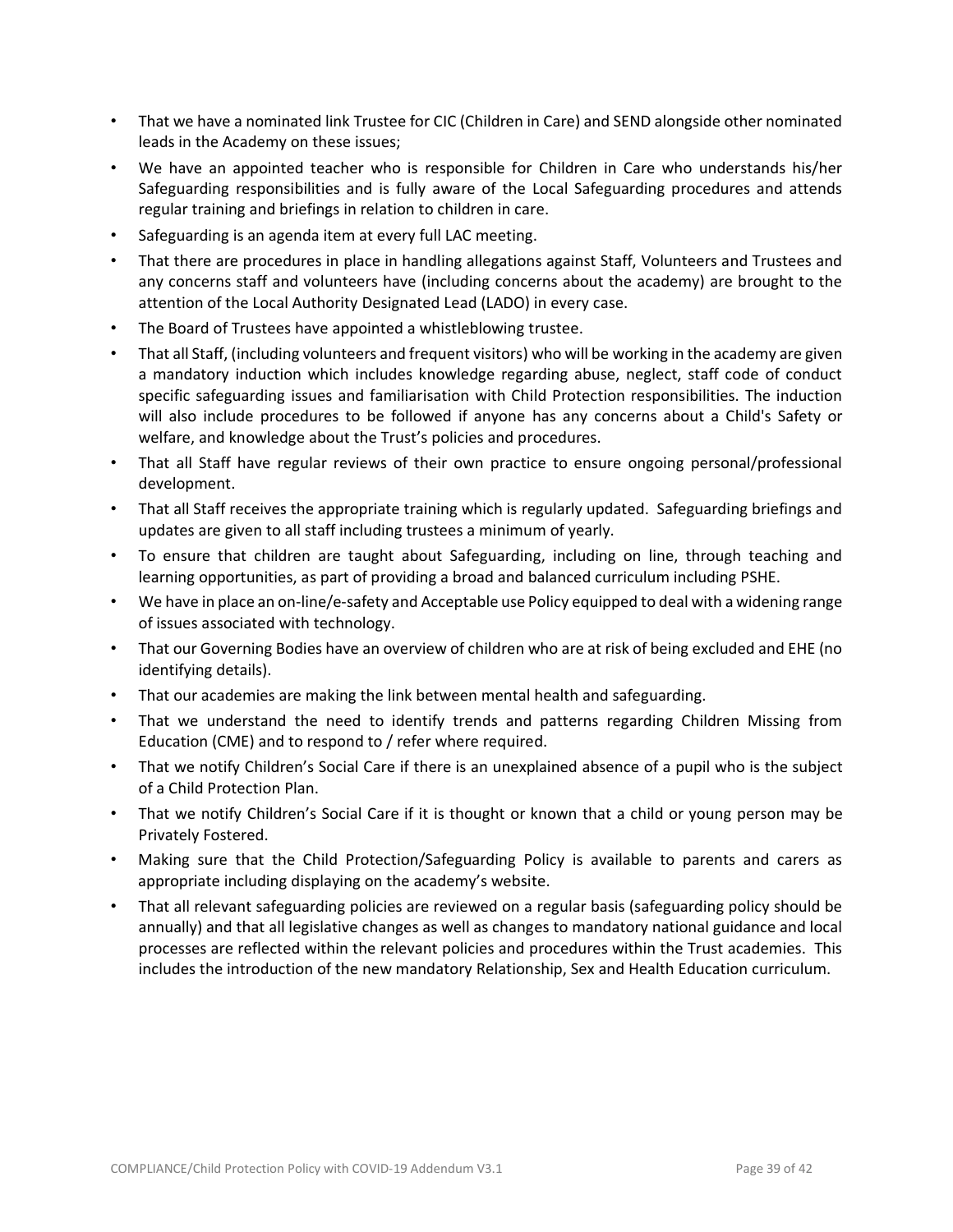## **Appendix E: Key Messages from Serious Case Reviews**

When children die or are seriously injured consideration is given as to whether there needs to be a serious case review (SCR). The purpose is to identify what information we had, what actions were taken, and what if anything we can learn from this that may improve practice in the future.

Messages from serious case reviews nationally and locally are published on a regular basis the following are some of the key messages which from a academy perspective we need to be aware of, they include:

- You can never age bruising.
- Ensure you observe children as much as you can in natural light if you are concerned about bruising or marks.
- If you see an injury to one child always consider the siblings.
- Cases where interpreters, culture, communication, travelers, language, religion were involved.
- Parents with a mental health problem, leaning disability, stress or postnatal depression.
- Where Domestic Abuse is present.
- Disguised compliance, resistant families, hard to reach families, professional challenge.
- Children with chronic illness or serious health conditions.
- Unsupported and socially isolated parents.
- Poor information gathering, sharing and recording within academies, as well as with other agencies.
- Assessing the complete circumstances of the child and family, including their history
- Critically analysing all information.
- Ensuring the needs of the child are paramount above those of the parents.
- Appropriate representation is needed at key meetings Child Protection Case Conferences.
- Effective multi-agency working.
- Staff to be curious, inquisitive and ask more questions.
- Reflection and constructive challenge for staff when working with vulnerable children and young people.
- Staff to observe safer working practices.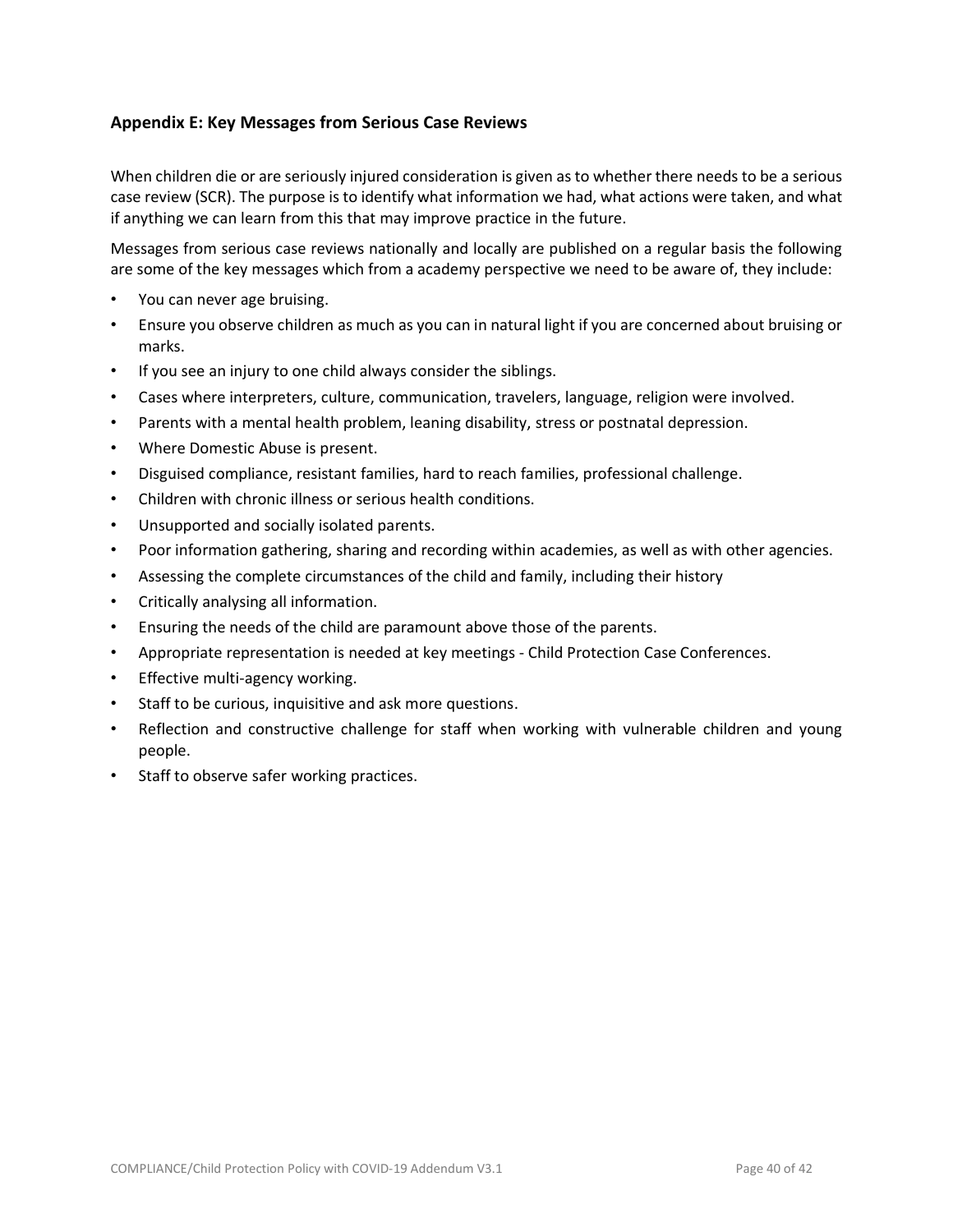## **Appendix F: Body Map Guidance for Schools**

Body Mapsshould be used to document and illustrate visible signs of harm and physical injuries on CPOMS

Do not remove clothing for the purpose of the examination, unless the injury site is freely available because of treatment.

\***At no time should an individual teacher/member of staff or school take photographic evidence of any injuries or marks to a child's person, the body map below should be used. Any concerns should be reported and recorded without delay and passed on to the DSL straight away.** 

When you notice an injury to a child, try to record the following information in respect of each mark **identified eg red areas, swelling, bruising, cuts, lacerations and wounds, scalds and burns:**

- Exact site of injury on the body, eg upper outer arm/left cheek.
- Size of injury in appropriate centimetres or inches.
- Approximate shape of injury, eg round/square or straight line.
- Colour of injury if more than one colour, say so.
- Is the skin broken?
- Is there any swelling at the site of the injury, or elsewhere?
- Is there a scab/any blistering/any bleeding?
- Is the injury clean or is there grit/fluff etc.?
- Is mobility restricted as a result of the injury?
- Does the site of the injury feel hot?
- Does the person feel hot?
- Does the person feel pain?
- Has the person's body shape changed/are they holding themselves differently?

Importantly the date and time of the recording must be stated as well as the name and designation of the person making the record. Add any further comments as required.

#### **Ensure First Aid is provided where required and record**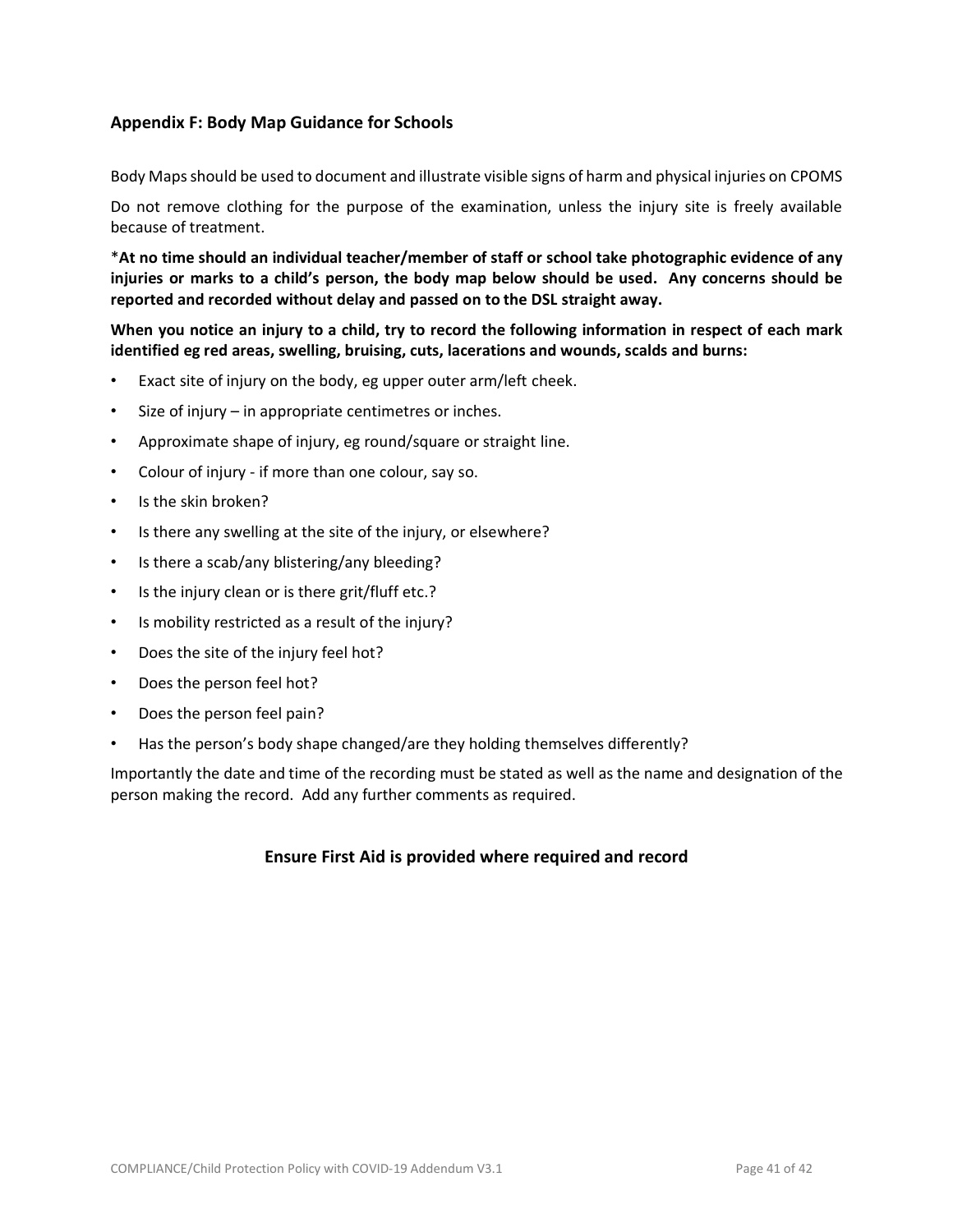#### **Appendix G: COVID-19 School closure arrangements for Safeguarding and Child Protection**

This appendix provides an outline of the school closure arrangements for Safeguarding and Child Protection during the Covid-19 pandemic and can be found on each of the Trust's respective Academy websites (see links below), as some information, such as Key Contacts, will vary between the Academies.

For **Mounts Bay Academy** click [here](http://mountsbay.org/wp-content/uploads/2020/04/Safeguarding-Covid19-web.pdf) For **Five Islands Academy** click [here](https://primarysite-prod-sorted.s3.amazonaws.com/thefiveislandsschoolscilly/UploadedDocument/38a5fa8f5acc4fb7809c2b37793767a3/safeguarding-covid19-addendum.pdf) For **Fowey River Academy** click [here](https://fracademy.org/safeguarding/) For **Ludgvan Academy** click [here](https://dda2214e-15ca-43cd-a6a3-8c240f154235.filesusr.com/ugd/927068_d2a98d7248f24572a8b9c69b0def1c56.pdf) For **St Hilary School** click [here](https://www.st-hilary.cornwall.sch.uk/website/school_policies) For **St Buryan Academy** click [here](http://www.stburyanacademy.com/website/home/240802)

# Table of Contents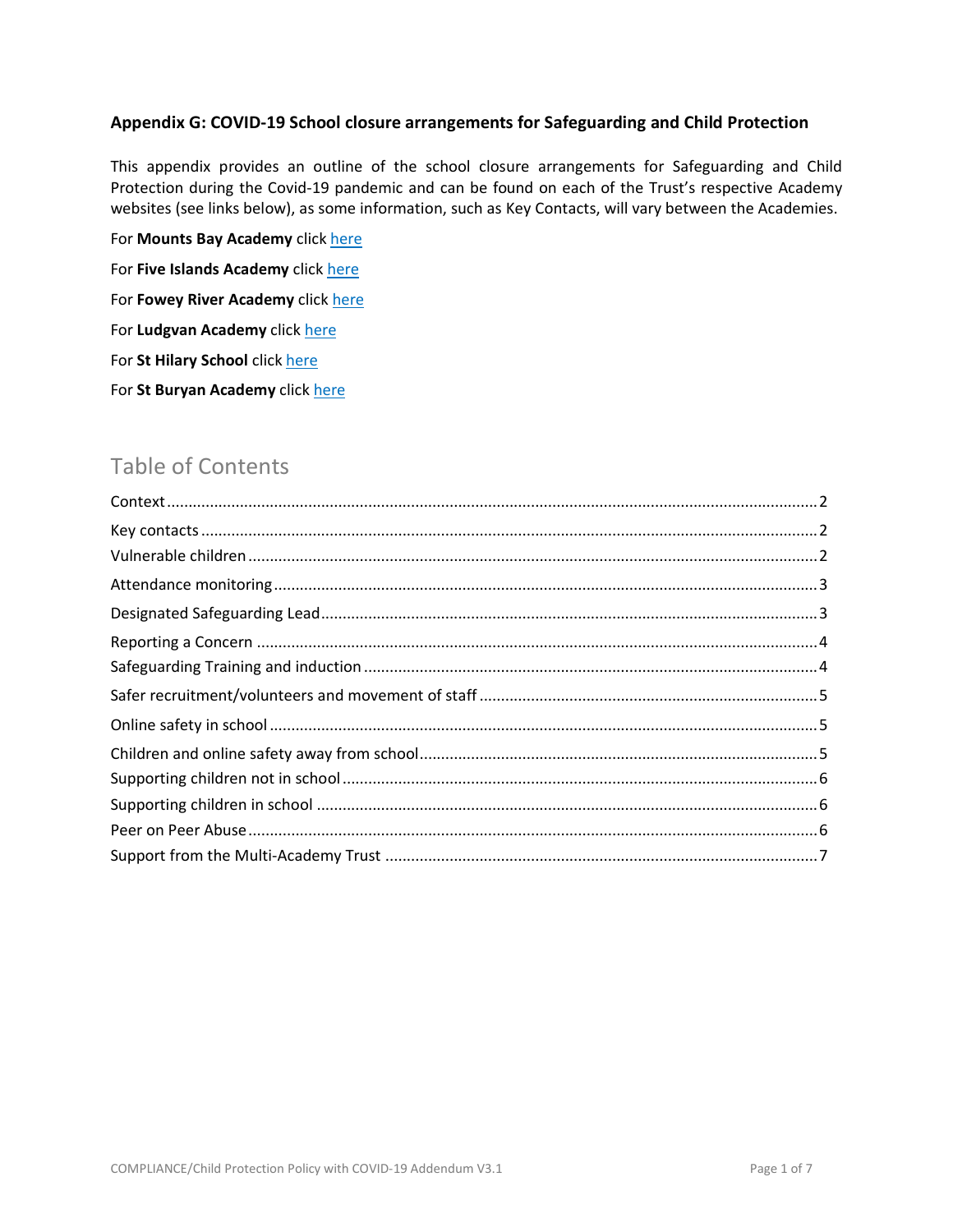## <span id="page-42-0"></span>**Context**

From 20 March 2020 parents were asked to keep their children at home, wherever possible, and for schools to remain open only for those children of workers critical to the COVID-19 response, who absolutely needed to attend.

Schools and all childcare providers were asked to provide care for a limited number of children, for example, vulnerable children and those children whose parents are critical to the COVID-19 response and cannot be safely cared for at home.

This addendum has been appended to each of the Academies' respective Safeguarding and Child Protection policies and contains details of the individual safeguarding arrangements in these strange and difficult circumstances (direct links have been highlighted on the previous page).

| Role                                          | <b>Name</b>    | <b>Contact</b><br>number | <b>Email</b>                       |
|-----------------------------------------------|----------------|--------------------------|------------------------------------|
| Designated<br>Safeguarding Lead               |                |                          |                                    |
| <b>Deputy Designated</b><br>Safeguarding Lead |                |                          |                                    |
| Headteacher                                   |                |                          |                                    |
| <b>Trust Safeguarding</b><br>Manager          | David Teasdale | 07960 784860             | dteasdale@leadingedgeacademies.org |
| <b>Chair of Governors</b>                     |                |                          |                                    |
| Safeguarding Trustee                          | Jackie Eason   | 01736 352397             | jeason@leadingedgeacademies.org    |

#### <span id="page-42-1"></span>**Key contacts**

#### <span id="page-42-2"></span>**Vulnerable children**

Vulnerable children include those who have a social worker and children and young people up to the age of 25 with education, health and care (EHC) plans.

Those who have a social worker include children who have a Child Protection Plan and those who are looked after by the Local Authority. A child may also be deemed to be vulnerable if they have been assessed as being in need or otherwise meet the definition in section 17 of the Children Act 1989.

Those with an EHC plan will be risk-assessed in consultation with the Local Authority and parents, to decide whether they need to continue to be offered a school or college place in order to meet their needs, or whether they can safely have their needs met at home. This could include, if necessary, carers, therapists or clinicians visiting the home to provide any essentialservices. Many children and young people with EHC plans can safely remain at home.

Eligibility for free school meals should not be the determining factor in assessing vulnerability.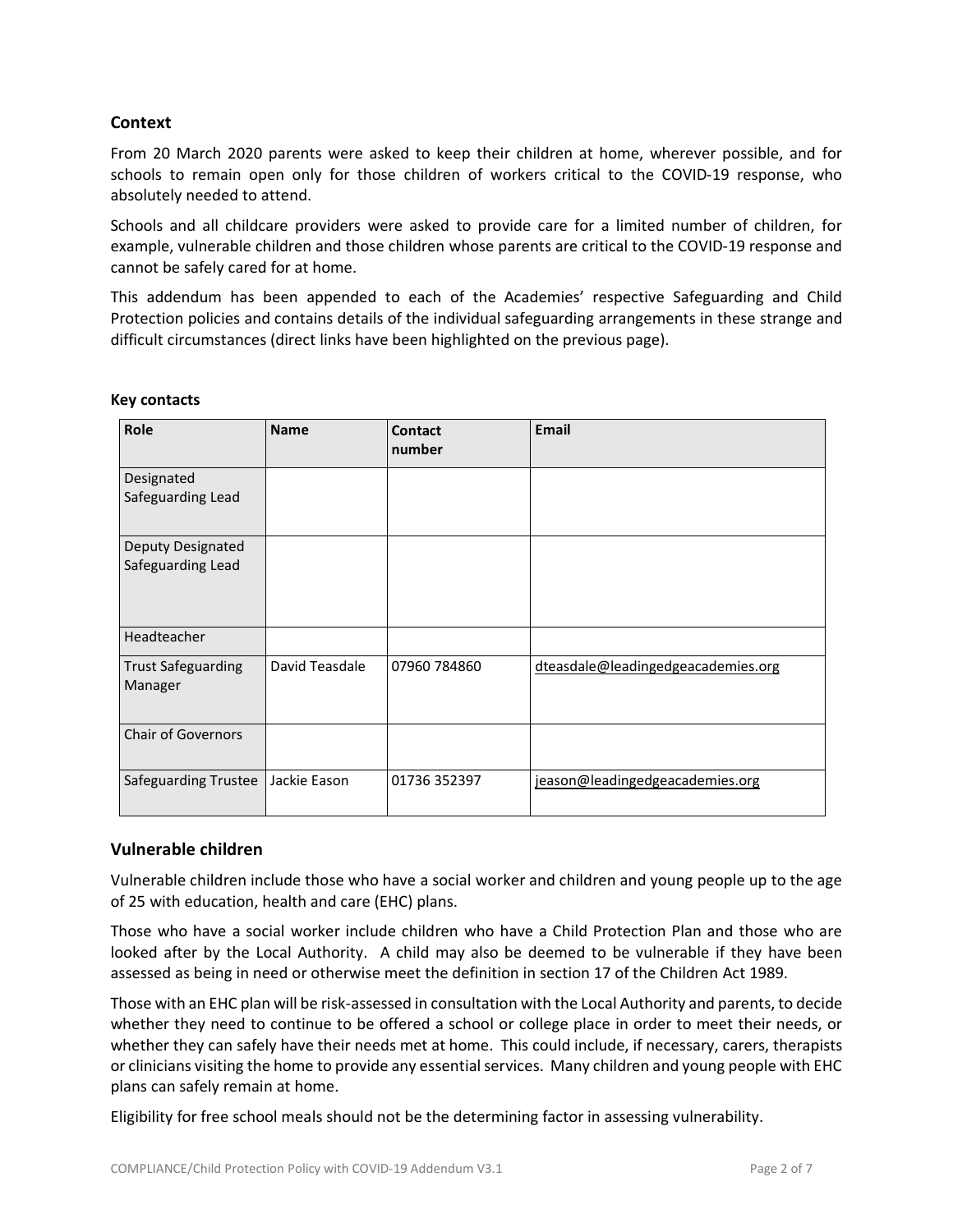Senior leaders, especially the Designated Safeguarding Lead (and deputy) know who our most vulnerable children are. They have the flexibility to offer a place to those on the edge of receiving children's social care support. Each Academy will continue to work with and support our children's social workers to help protect vulnerable children. This includes working with and supporting children's social workers and the local authority virtual school head (VSH) for looked-after and previously looked-after children. The lead person for this can be found on this page of each of the Academies' respective Safeguarding and Child Protection policies.

There is an expectation that vulnerable children who have a social worker will attend an education setting, as long as they do not have underlying health conditions that put them at risk. In circumstances where a parent does not want to bring their child to an education setting and their child is considered vulnerable, the social worker and the Academy will explore the reasons for this directly with the parent/carer.

Where parents/carers are concerned about the risk of their child(ren) contracting COVID19, the Academy or social worker will talk through these anxieties with the parent/carer, following the advice set out by Public Health England.

Each Academy will encourage our vulnerable children and young people to attend a school, including remotely if needed.

## <span id="page-43-0"></span>**Attendance monitoring**

Local authorities and education settings do not need to complete their usual day-to-day attendance processes to follow up on non-attendance.

The Academy and social workers will agree with parents/carers whether children in need should be attending school. The Academy will then follow up on any pupil they were expecting to attend, who did not come into school. The Academy will also follow up with any parent or carer who arranged care for their child(ren) and the child(ren) subsequently did not attend.

## HOW WILL THIS LOOK IN YOUR SCHOOL?

To support the above, the Academy will, when communicating with parents and carers, confirm that emergency contact numbers are correct and ask for any additional emergency contact numbers where they are available.

In all circumstances where a vulnerable child does not take up their place at school, or discontinues, the Academy will notify their social worker.

## <span id="page-43-1"></span>**Designated Safeguarding Lead**

Each Academy has a Designated Safeguarding Lead (DSL) and a Deputy DSL whose details can be found on each of the Trust's respective Academy websites.

The optimal scenario is to have a trained DSL (or deputy) available on site. Where this is not the case, a trained DSL (or deputy) will be available to be contacted via phone or online video (for example, when working from home).

Where a trained DSL (or deputy) is not on site, in addition to the above, a senior leader will assume responsibility for coordinating safeguarding on site.

This might include updating and managing access to child protection online management system, CPOMS and liaising with the offsite DSL (or deputy) and as required liaising with children's social workers where they require access to children in need and/or to carry out statutory assessments at the school or college.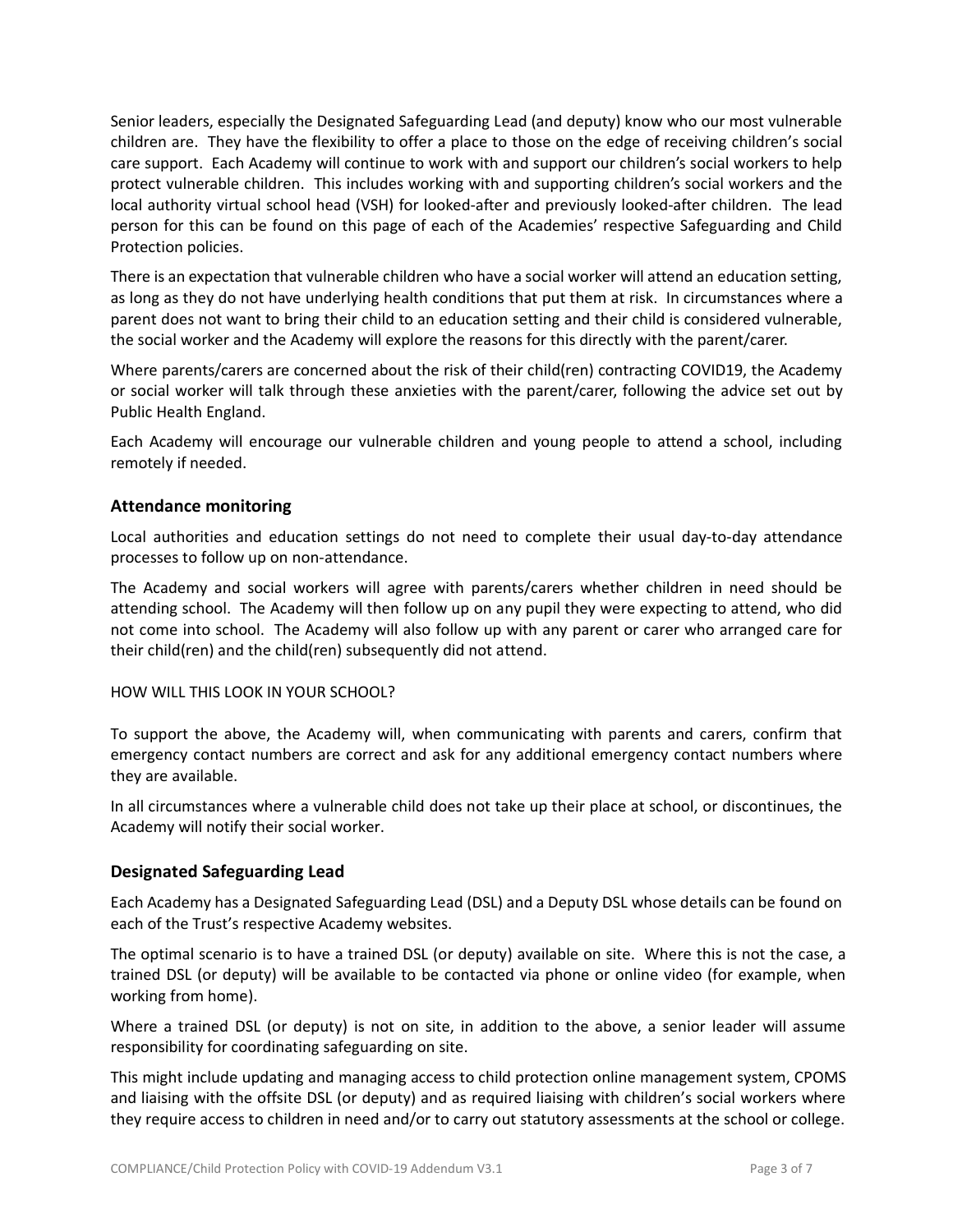It is important that all Academy staff and volunteers have access to a trained DSL (or deputy). Each day, staff on site will be made aware of who that person is and how to speak to them.

The DSL will continue to engage with social workers and attend all multi-agency meetings, which can be done remotely.

#### <span id="page-44-0"></span>**Reporting a Concern**

Where staff have a concern about a child, they should continue to follow the process outlined in the Academy Safeguarding Policy, this includes making a report via CPOMS, which can be done remotely.

In the unlikely event that a member of staff cannot access their CPOMS from home, they should email the Designated Safeguarding Lead, Headteacher and the Trust Safeguarding Manager. This will ensure the concern is received.

Staff are reminded of the need to report any concern immediately and without delay.

Where staff are concerned about an adult working with children in the school, the appropriate yellow form should be used to report the concern to the Principal/Headteacher. If there is a requirement to make a notification to the Principal/Headteacher whilst away from the Academy, this should be done verbally and followed up with an email to the Principal/Headteacher.

Concerns around the Principal/Headteacher should be directed to the Chair of Governors of the respective Academy governing body.

The Trust will continue to offer support in the process of managing allegations.

#### <span id="page-44-1"></span>**Safeguarding Training and induction**

DSL training is very unlikely to take place whilst there remains a threat of the COVID-19 virus.

For the period COVID-19 measures are in place, a DSL (or deputy) who has been trained will continue to be classed as a trained DSL (or deputy) even if they miss their refresher training.

All existing school staff have had safeguarding training and have read Part 1 of Keeping Children Safe in Education (2020). The DSL should communicate with staff any new local arrangements, so they know what to do if they are worried about a child.

Where new staff are recruited, or new volunteers enter the Academy, they will continue to be provided with a safeguarding induction.

If staff are deployed from another education or children's workforce setting to our school, we will take into account the DfE supplementary guidance on safeguarding children during the COVID-19 pandemic and will accept portability as long as the current employer confirms in writing that:-

- the individual has been subject to an enhanced DBS and children's barred list check
- there are no known concerns about the individual's suitability to work with children
- there is no ongoing disciplinary investigation relating to that individual

For movement within the Trust, schools should seek assurance from the Trust HR Manager that the member of staff has received appropriate safeguarding training.

Upon arrival, they will be given a copy of the receiving setting's child protection policy, confirmation of local processes and confirmation of DSL arrangements.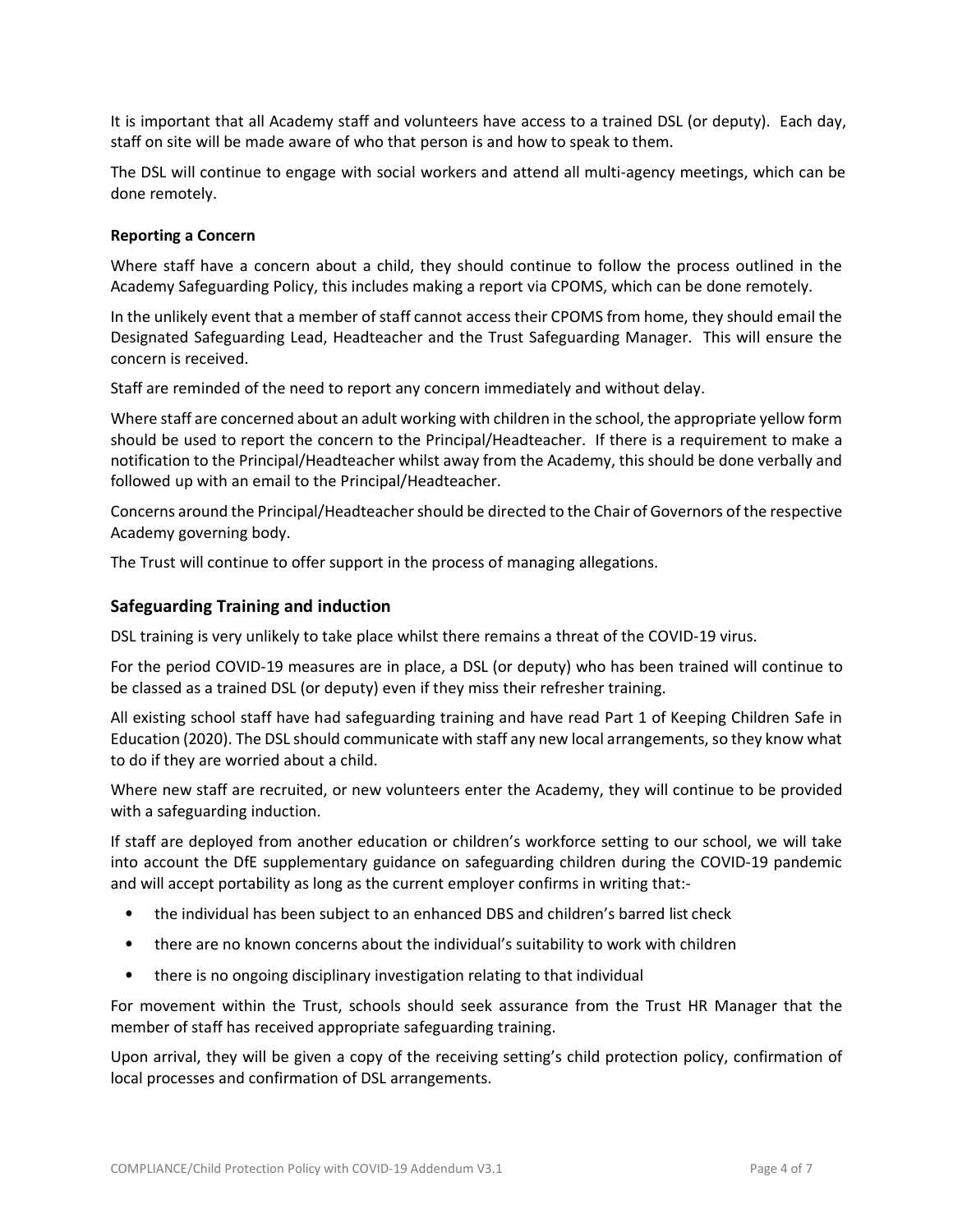## <span id="page-45-0"></span>**Safer recruitment/volunteers and movement of staff**

It remains essential that people who are unsuitable will not be allowed to enter the children's workforce or gain access to children. When recruiting new staff, each Academy will continue to follow the relevant safer recruitment processes for their setting, including, as appropriate, relevant sections in Part 3 of Keeping Children Safe in Education (2021) (KCSIE).

In response to COVID-19, the Disclosure and Barring Service (DBS) has made changes to its guidance on standard and enhanced DBS ID checking, to minimise the need for face-to-face contact.

Where the Academy utilises volunteers, it will continue to follow the checking and risk assessment process as set out in paragraphs 167 to 172 of KCSIE. Under no circumstances will a volunteer who has not been checked be left unsupervised or allowed to work in regulated activity.

Each Academy will continue to follow the legal duty to refer to the DBS anyone who has harmed or poses a risk of harm to a child or vulnerable adult. Full details can be found at paragraph 163 of KCSIE.

Each Academy will continue to consider and make referrals to the Teaching Regulation Agency (TRA) as per paragraph 166 of KCSIE and the TRA's 'Teacher misconduct advice for making a referral.

During the COVID-19 period, all referrals should be made by emailing [Misconduct.Teacher@education.gov.uk.](mailto:Misconduct.Teacher@education.gov.uk)

Whilst acknowledging the challenge of the current National emergency, it is essential from a safeguarding perspective that any school is aware, on any given day, which staff/volunteers will be in the school or college and that appropriate checks have been carried out, especially for anyone engaging in regulated activity. As such, the Academy will continue to keep the single central record (SCR) up to date as outlined in paragraphs 148 to 156 in KCSIE.

#### <span id="page-45-1"></span>**Online safety in school**

Each Academy continue to provide a safe environment, including online. Thisincludes the use of an online filtering system.

Where students are using computers in school, appropriate supervision will be in place.

#### <span id="page-45-2"></span>**Children and online safety away from school**

It is important that all staff who interact with children, including online, continue to look out for signs a child may be at risk. Any such concerns should be dealt with as per the Child Protection Policy and where appropriate referrals should still be made to children's social care and where required, the police.

Online teaching should follow the same principles as set out in the Trust's code of conduct.

Each Academy will ensure any use of online learning tools and systems is in line with privacy and data protection/GDPR requirements.

Below are some thingsto consider when delivering virtual lessons, especially where webcams are involved:

- No 1-1s, groups only.
- Staff and children must wear suitable clothing, as should anyone else in the household.
- Any computers used should be in appropriate areas, for example, not in bedrooms and the background should be blurred.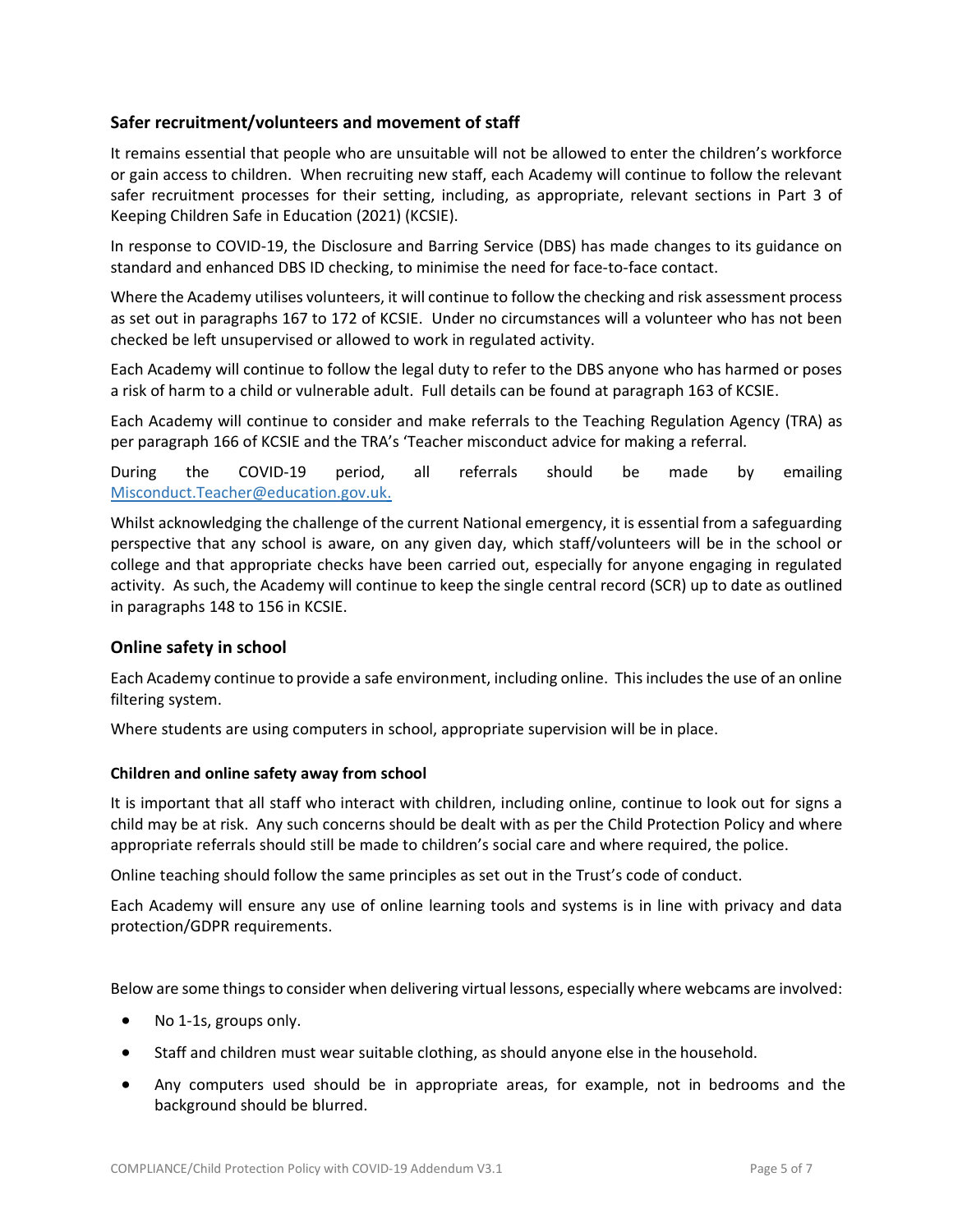- The live class should be recorded so that in the event any issues arise, the video can be reviewed.
- Live classes should be kept to a reasonable length of time, or the streaming may prevent the family 'getting on' with their day.
- Language must be professional and appropriate, including any family members in the background.
- Staff must only use platforms provided by the Trust to communicate with pupils
- Staff should record the length, time, date and attendance of any sessions held.

#### <span id="page-46-0"></span>**Supporting children not in school**

Each Academy is committed to ensuring the safety and wellbeing of all its children and young people.

Where the DSL has identified a child to be on the edge of social care support, or who would normally receive pastoral-type support in school, they should ensure that a robust communication plan is in place for that child or young person.

Details of this plan must be recorded on CPOMS, including a record of any contact made.

The communication plans can include; remote contact, phone contact, door-step visits. Other individual contact methods should be considered and recorded.

The Academy and its DSL will work closely with all stakeholders to maximise the effectiveness of any communication plan.

This plan must be reviewed regularly (at least once a fortnight) and where concerns arise, the DSL will consider any referrals as appropriate.

The Academies will share safeguarding messages on their respective website and social media pages.

Each Academy recognises that school is a protective factor for children and young people and the current circumstances, can affect the mental health of pupils and their parents/carers. Academy Teachers need to be aware of this in setting expectations of pupils' work where they are at home.

Each Academy will ensure that appropriate support is in place for the care of children of critical workers and vulnerable children on site. This will be tailored to each child's needs and recorded on CPOMS.

#### <span id="page-46-1"></span>**Supporting children in school**

Each Academy is committed to ensuring the safety and wellbeing of all its students.

Each Academy will continue to be a safe space for all children to attend and flourish. The Principal/Headteacher will ensure that appropriate staff are on site and staff to pupil ratio numbers are appropriate to maximise safety.

Each Academy will refer to the Government guidance for education and childcare settings on how to implement social distancing and continue to follow the advice from Public Health England on handwashing and other measures to limit the risk of spread of COVID19.

Each Academy will ensure that appropriate support is in place for the care of children of critical workers and vulnerable children on site. This will be tailored to each child's needs and recorded on CPOMS.

Where the Academy has concerns about the impact of staff absence, such as the Designated Safeguarding Lead or first aiders, these will be discussed immediately with the Executive Team.

#### <span id="page-46-2"></span>**Peer on Peer Abuse**